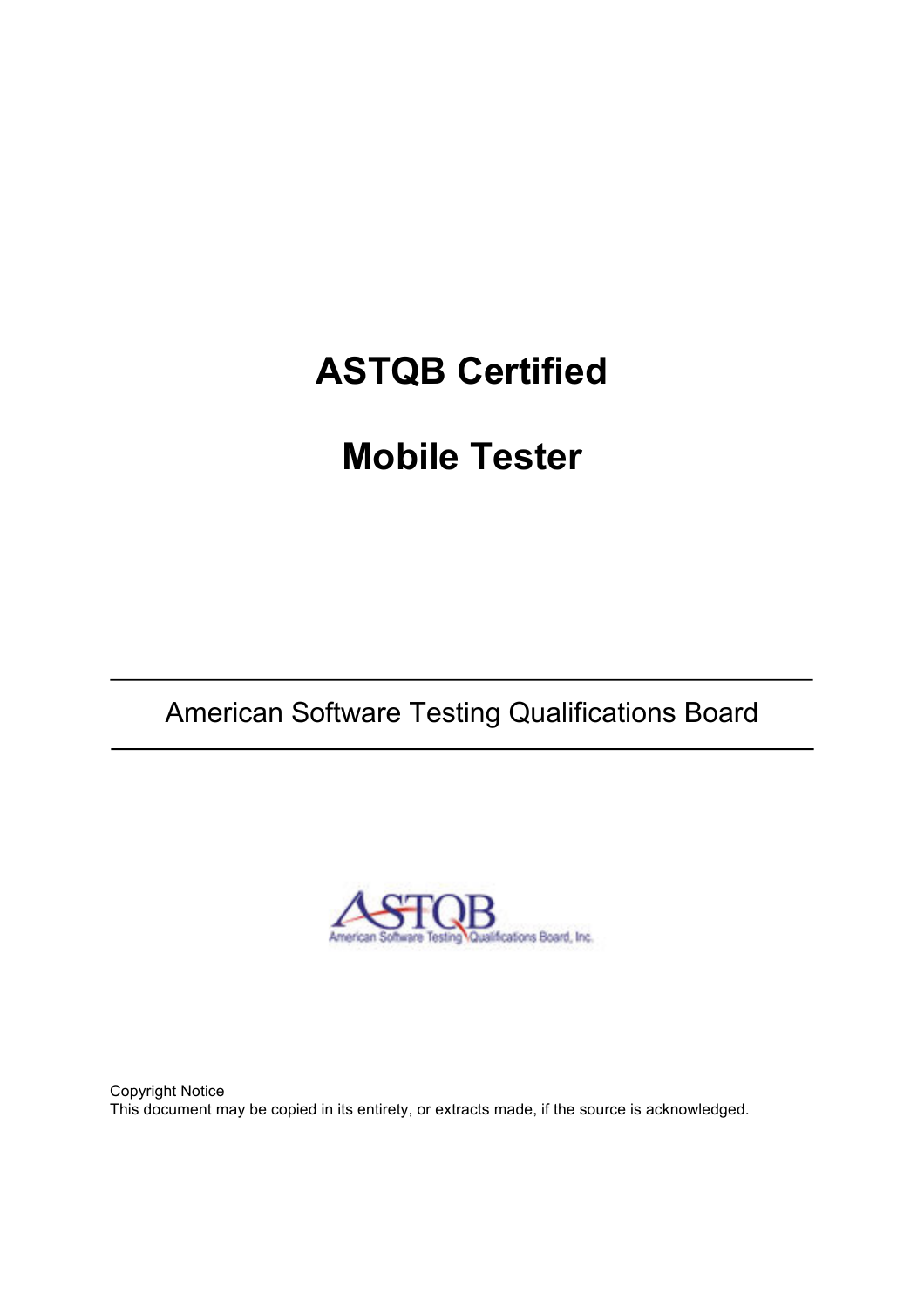

Copyright © American Software Testing Qualifications Board (hereinafter ASTQB)

ASTQB Foundation Level Working Party – Mobile Syllabus: Judy McKay (chair), Randy Rice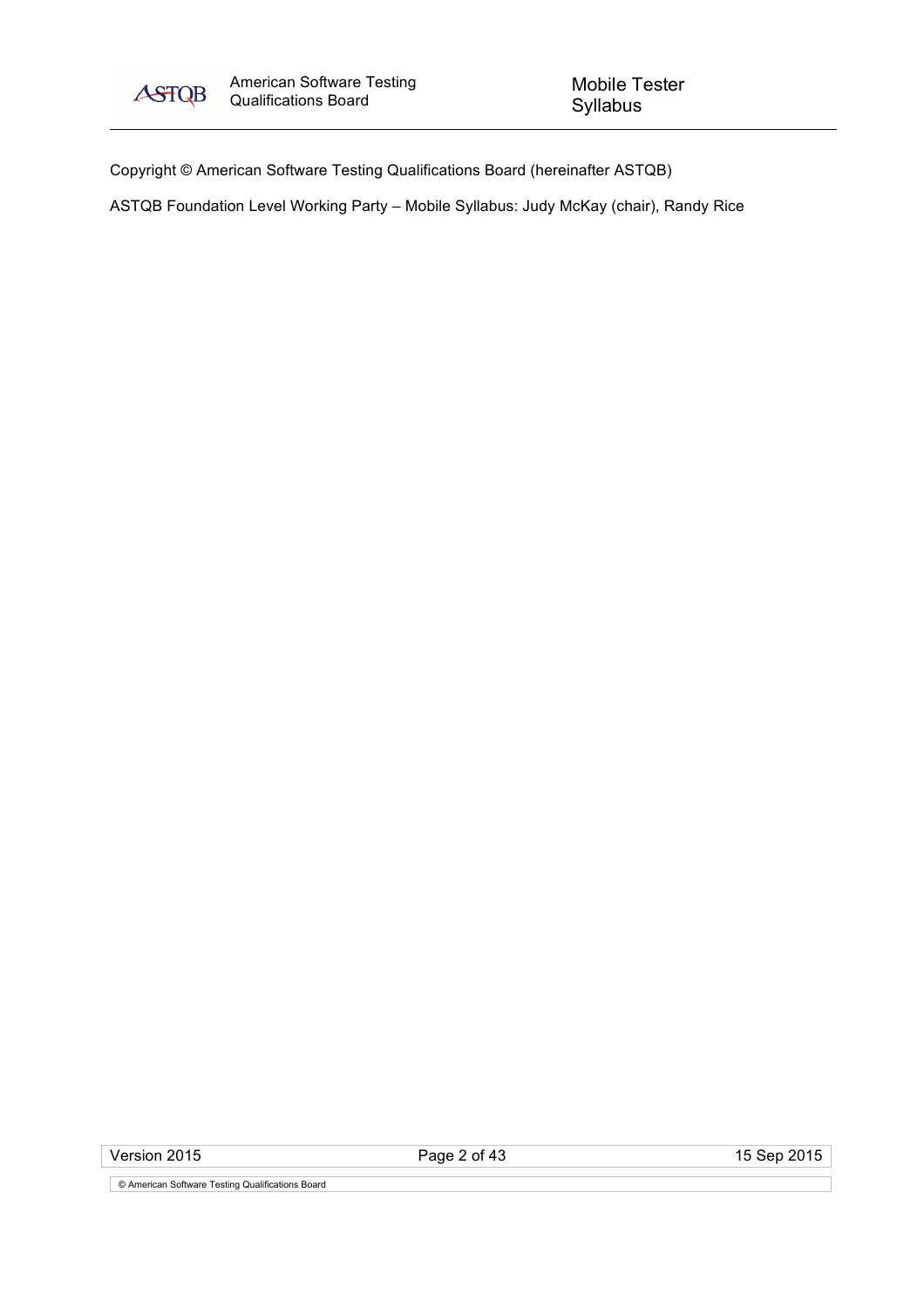

## **Revision History**

| <b>Version</b> | <b>Date</b> | Remarks                             |
|----------------|-------------|-------------------------------------|
| Alpha          | 28 July 15  | Alpha release for review            |
| <b>Beta</b>    | 30 Aug 15   | Incorporated Alpha release comments |
| GA             | 15 Sep 15   | Incorporated Beta release comments  |

Version 2015 **Page 3 of 43** 15 Sep 2015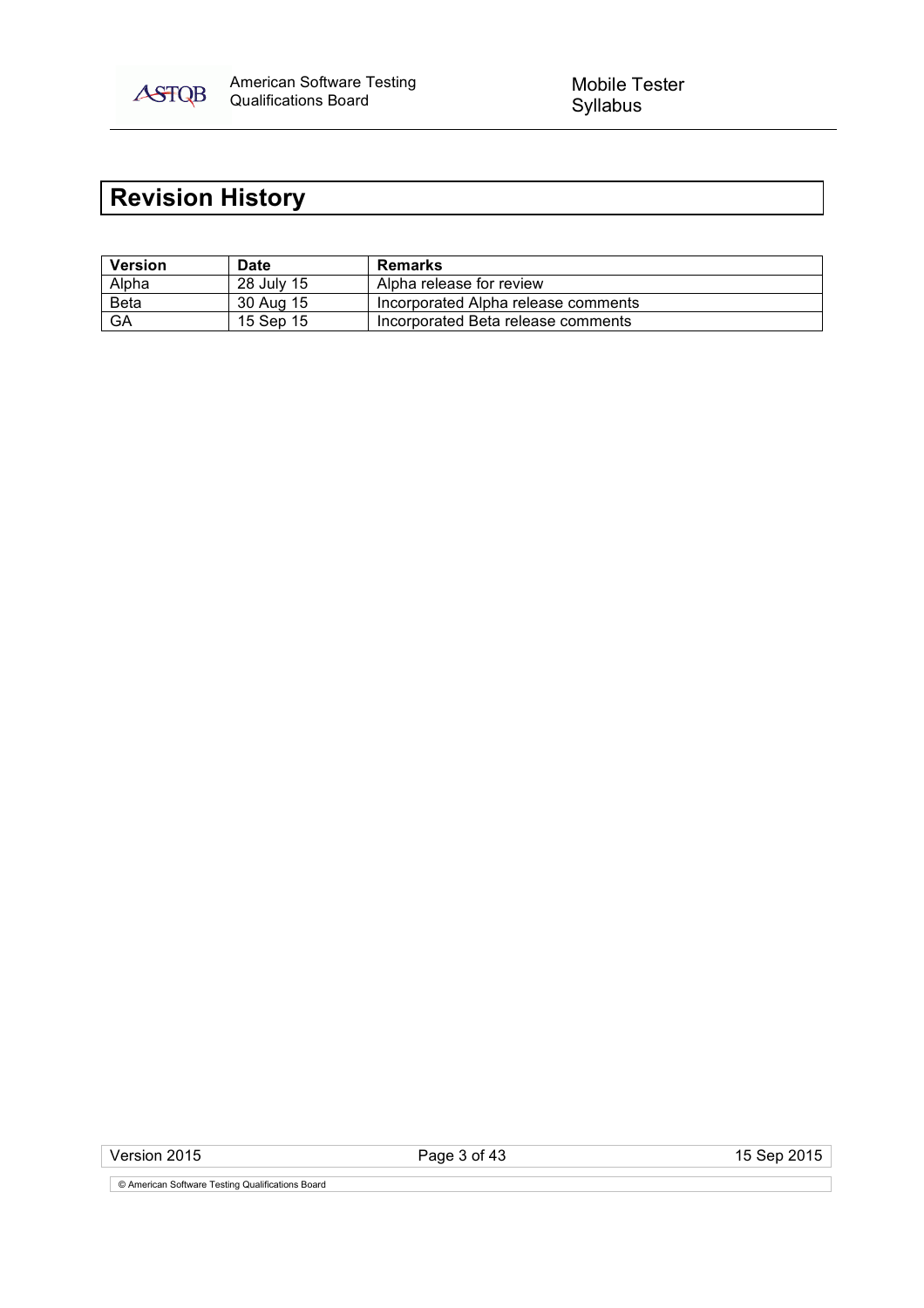

## **Table of Contents**

|                | 0.1          |              |             |
|----------------|--------------|--------------|-------------|
|                | 0.2          |              |             |
| 1              |              |              |             |
|                | 1.1          |              |             |
|                | 1.2          |              |             |
|                | 1.3          |              |             |
|                | 1.3.1        |              |             |
|                | 1.3.2        |              |             |
|                | 1.4          |              |             |
|                | 1.5          |              |             |
|                | 1.6          |              |             |
| $\overline{2}$ |              |              |             |
|                | 2.1          |              |             |
|                | 2.2          |              |             |
|                | 2.3          |              |             |
|                | 2.4          |              |             |
|                | 2.5          |              |             |
|                | 2.6          |              |             |
| 3              |              |              |             |
|                | 3.1          |              |             |
|                | 3.2          |              |             |
|                | 3.2.1        |              |             |
|                | 3.2.2        |              |             |
|                | 3.2.3        |              |             |
|                | 3.2.4        |              |             |
|                | 3.2.5        |              |             |
|                |              |              |             |
|                | 3.3.1        |              |             |
|                | 3.3.2        |              |             |
|                | 3.3.3        |              |             |
|                | 3.3.4        |              |             |
| 4              |              |              |             |
|                | 4.1          |              |             |
|                | 4.1.1        |              |             |
|                | 4.1.2        |              |             |
|                | 4.1.3        |              |             |
|                | 4.2          |              |             |
|                | 4.2.1        |              |             |
|                | 4.2.2        |              |             |
|                | 4.3          |              |             |
|                | 4.3.1        |              |             |
|                | 4.3.2        |              |             |
|                | 4.3.3        |              |             |
|                | 4.4          |              |             |
|                | 4.4.1        |              |             |
|                | 4.4.2        |              |             |
|                |              |              |             |
|                | Version 2015 | Page 4 of 43 | 15 Sep 2015 |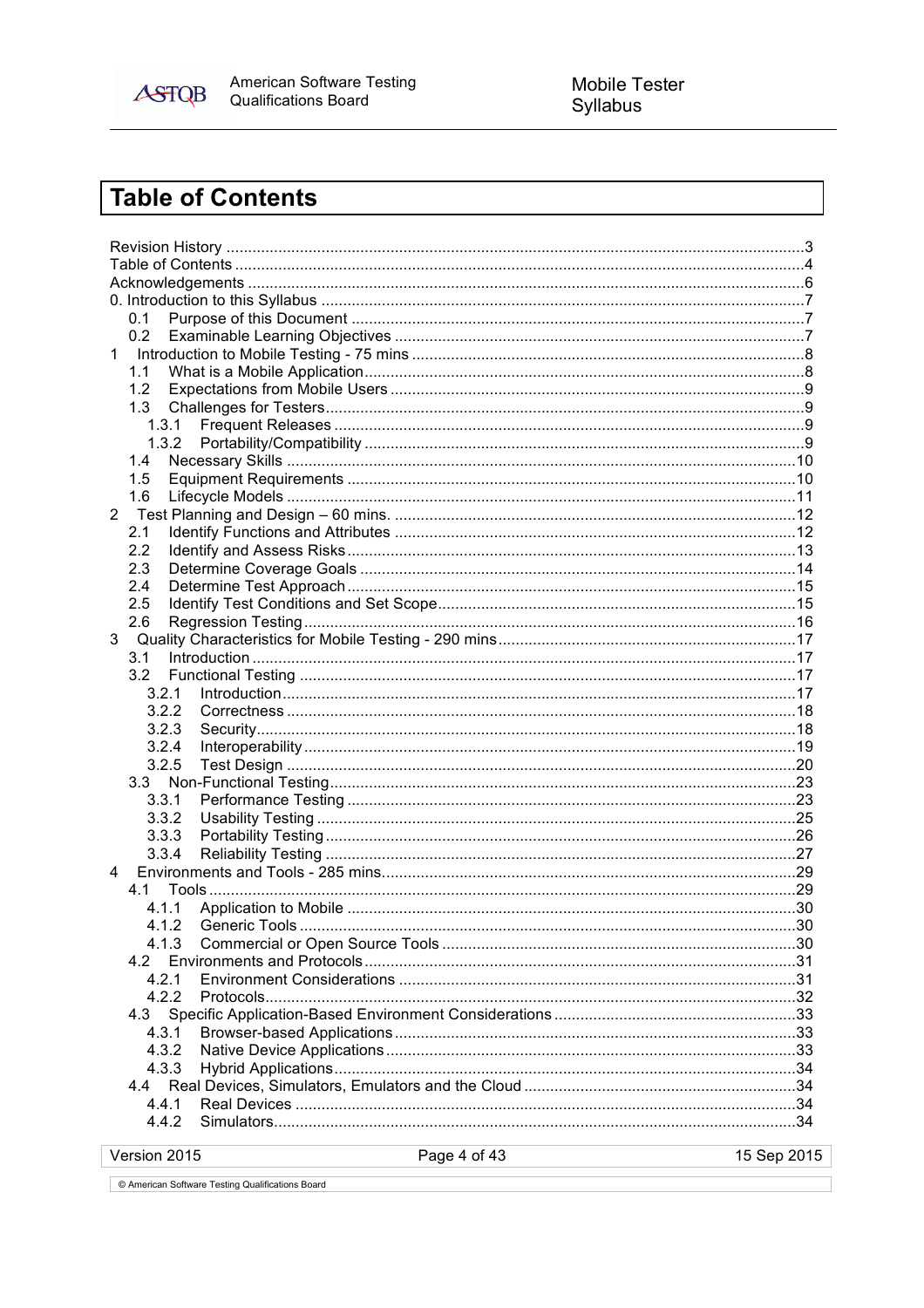

|   | 4.4.3          |              |  |
|---|----------------|--------------|--|
|   | 444            |              |  |
|   | 4.5            |              |  |
|   | 4.6            |              |  |
|   | 4.6.1          |              |  |
|   | 4.6.2          |              |  |
| 5 |                |              |  |
|   | 5.1            |              |  |
|   | 5.2            |              |  |
|   |                |              |  |
|   | 5.2.2          |              |  |
|   | 5.2.3          |              |  |
|   | 5.2.4          |              |  |
|   |                |              |  |
|   | 5.3.1          |              |  |
|   | 5.3.2          |              |  |
|   |                |              |  |
| 6 |                |              |  |
|   | 6 <sup>1</sup> |              |  |
|   | 6.2            |              |  |
|   | 6.3            | <b>Books</b> |  |
|   | 6.4            |              |  |
|   |                |              |  |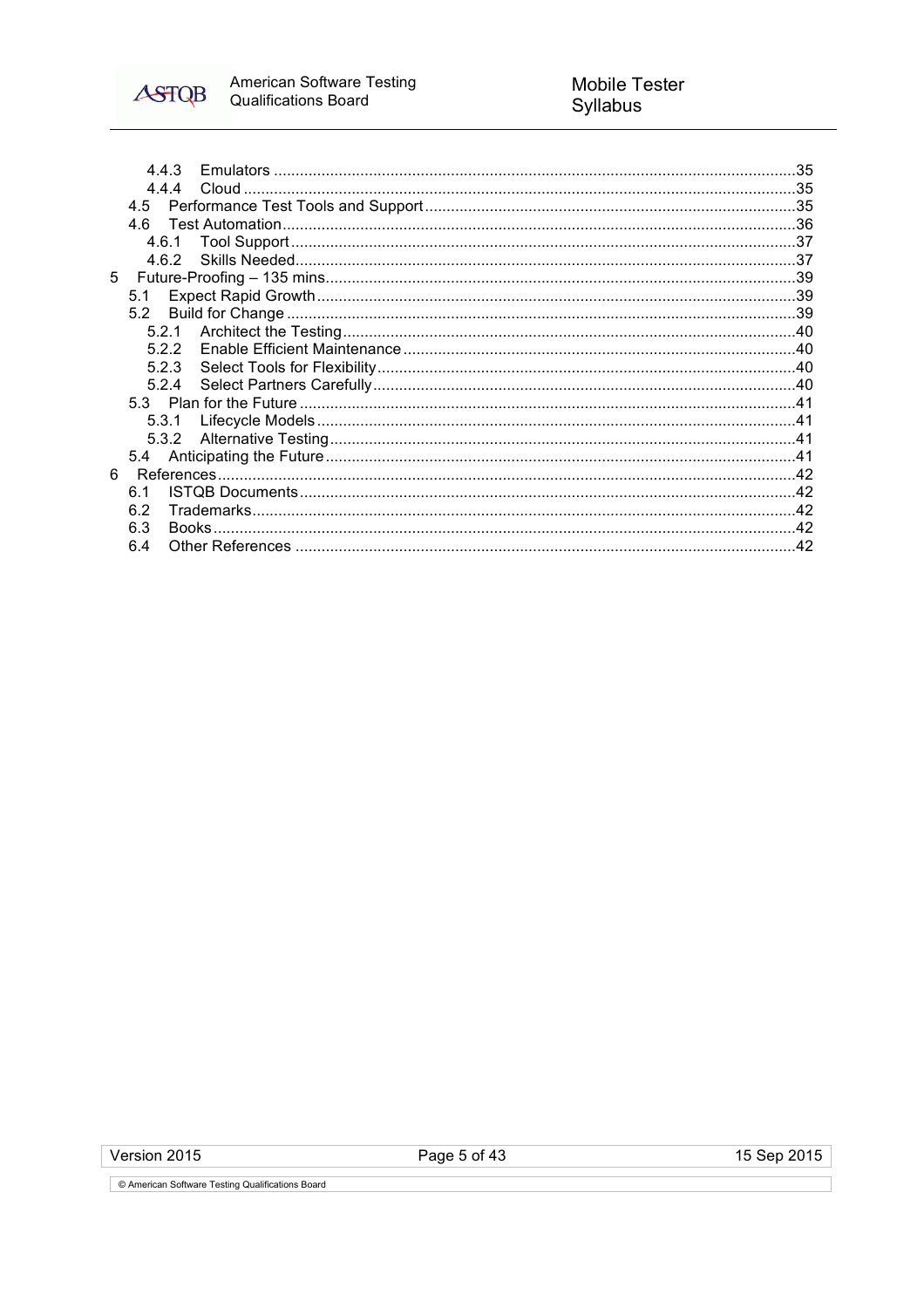

Mobile Tester Syllabus

## **Acknowledgements**

This document was produced by a core team from the ASTQB Foundation Level Working Group – Mobile Syllabus:

Judy McKay (chair), Randy Rice.

The core team thanks the review team for their suggestions and input.

The following persons participated in the reviewing, commenting and balloting of this syllabus: Rex Black, Earl Burba, Jouni Jatyri, Pasi Kyllonen, Levente Nemeth, Andrew Pollner, Randy Rice, Gary Rueda, Szilárd Széll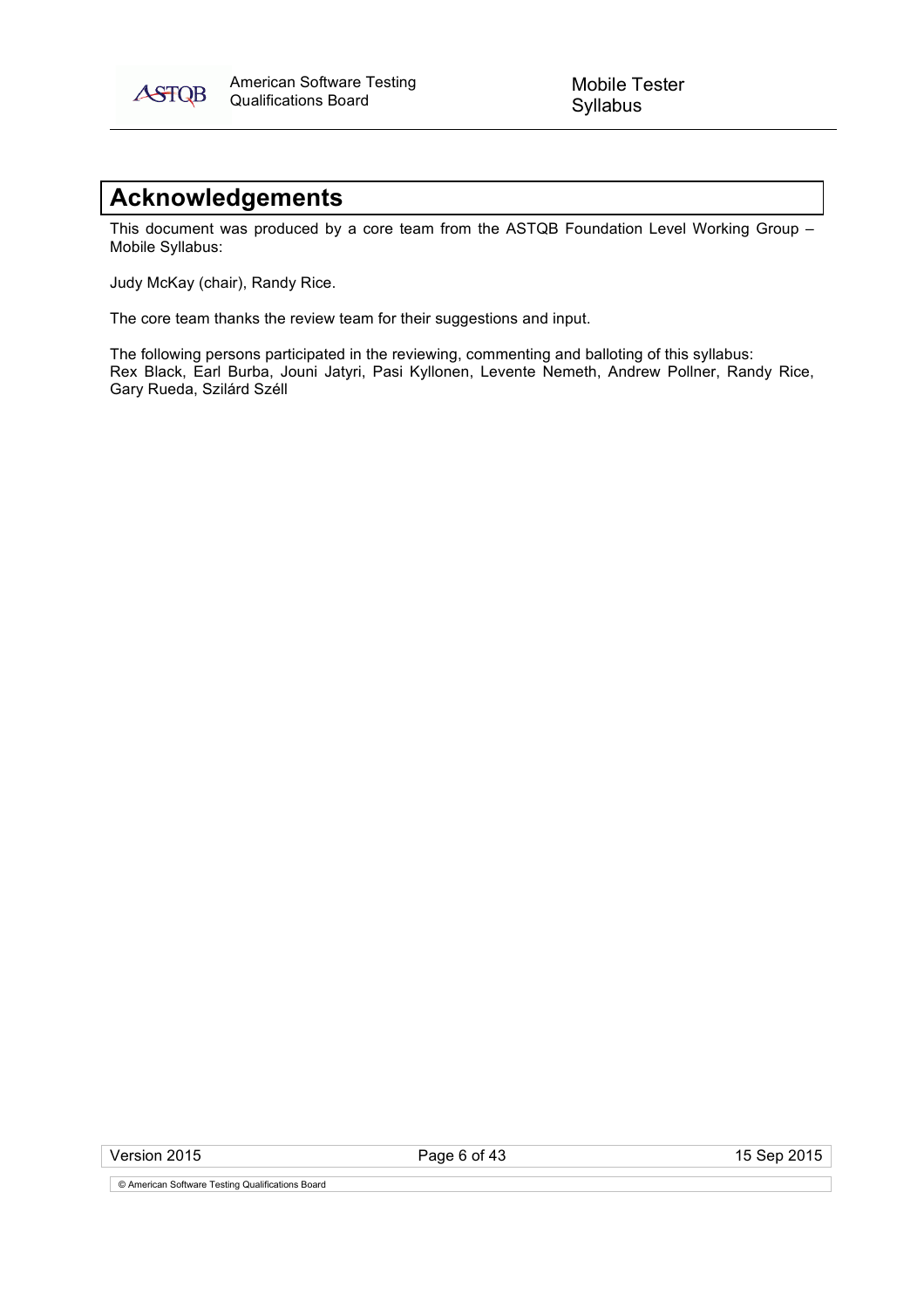**ASTOB** 

## **0. Introduction to this Syllabus**

## 0.1 Purpose of this Document

This syllabus forms the basis for the American Software Testing Qualification for the Mobile Tester. The ASTQB® provides this syllabus as follows:

- 1. To ISTQB® Member Boards, to translate into their local language and to accredit training providers. National Boards may adapt the syllabus to their particular language needs and modify the references to adapt to their local publications.
- 2. To training providers, to produce courseware and determine appropriate teaching methods.
- 3. To certification candidates, to prepare for the exam (as part of a training course or independently).
- 4. To the international software and systems engineering community, to advance the profession of software and systems testing, and as a basis for books and articles.

The ASTQB® may allow other entities to use this syllabus for other purposes, provided they seek and obtain prior written permission.

## 0.2 Examinable Learning Objectives

The Learning Objectives for each chapter are shown at the beginning of the chapter and are used to create the examination for achieving the Mobile Tester Certification. The Learning Objectives support the Business Outcomes.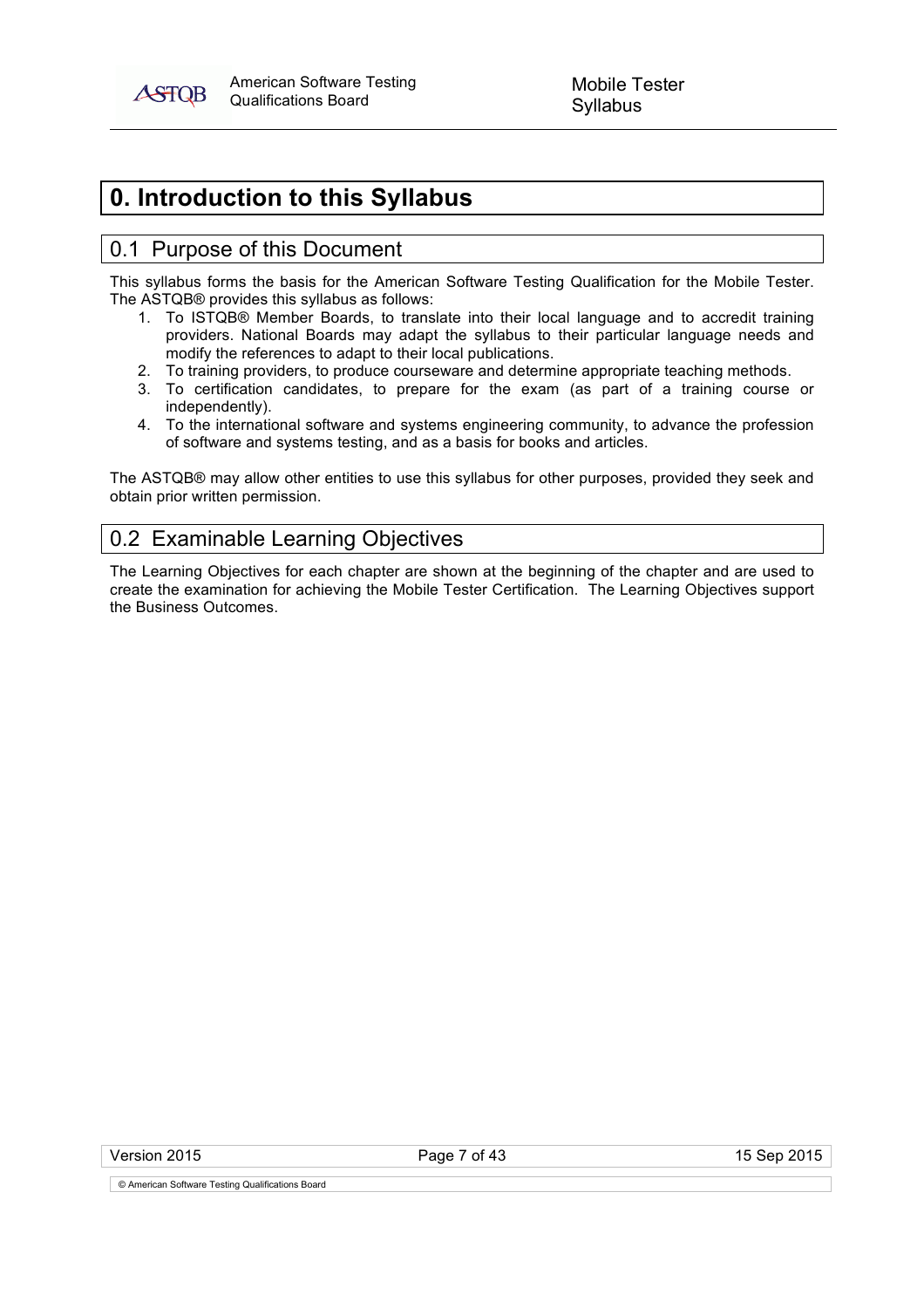

## **1 Introduction to Mobile Testing - 75 mins**

## **Keywords**

Internet of Things, hybrid application, mobile application testing, mobile web application, native mobile application, wearables testing

## **Learning Objectives for Introduction to Mobile Testing**

## **1.2 Expectations from Mobile Users**

MOB-1.2.1 (K2) Explain the expectations for a mobile application user and how this affects test prioritization

#### **1.3 Challenges for Testers**

MOB-1.3.1 (K2) Explain the challenges testers encounter in mobile application testing and how the environments and skills must change to address those challenges

MOB-1.3.2 (K2) Summarize the different types of mobile applications

#### **1.5 Equipment Requirements**

MOB-1.5.1 (K2) Explain how equivalence partitioning can be used to select devices for testing

#### **1.6 Lifecycle Models**

MOB-1.6.1 (K2) Describe how some software development lifecycle models are more appropriate for mobile applications

## 1.1 What is a Mobile Application

Mobile applications generally fall into two categories, those developed specifically to be native mobile applications and those that were designed to be viewed through a web browser on a mobile device. From the user's viewpoint, there is no difference, although some browser-based applications may be optimized for the mobile device providing a richer (or at least more readable) user experience. From the developer's and tester's viewpoint, there are different challenges, goals and success criteria. This syllabus is focused on the applications specifically developed for use by a mobile device although there will be some discussion about applications that have become mobile despite the original intentions.

Mobile devices include any of the so-called hand-held devices including (dumb) mobile phones, smart phones and tablets/netbooks as well as devices that have been created for a specific use such as ereaders or a device used by a parcel delivery service that allows the driver to record delivery, the customer to sign and an image to be taken documenting the delivery. Mobile devices also extend to wearable items such as smart watches and glasses that allow access to specific applications and may include additional native functionality, such as telling time or improving vision. While some of the mobile application testing concepts discussed in this syllabus are applicable to wearable devices, wearable devices are not the focus of this syllabus.

The field of mobile devices is continually expanding as new uses are devised and devices are created to support those uses.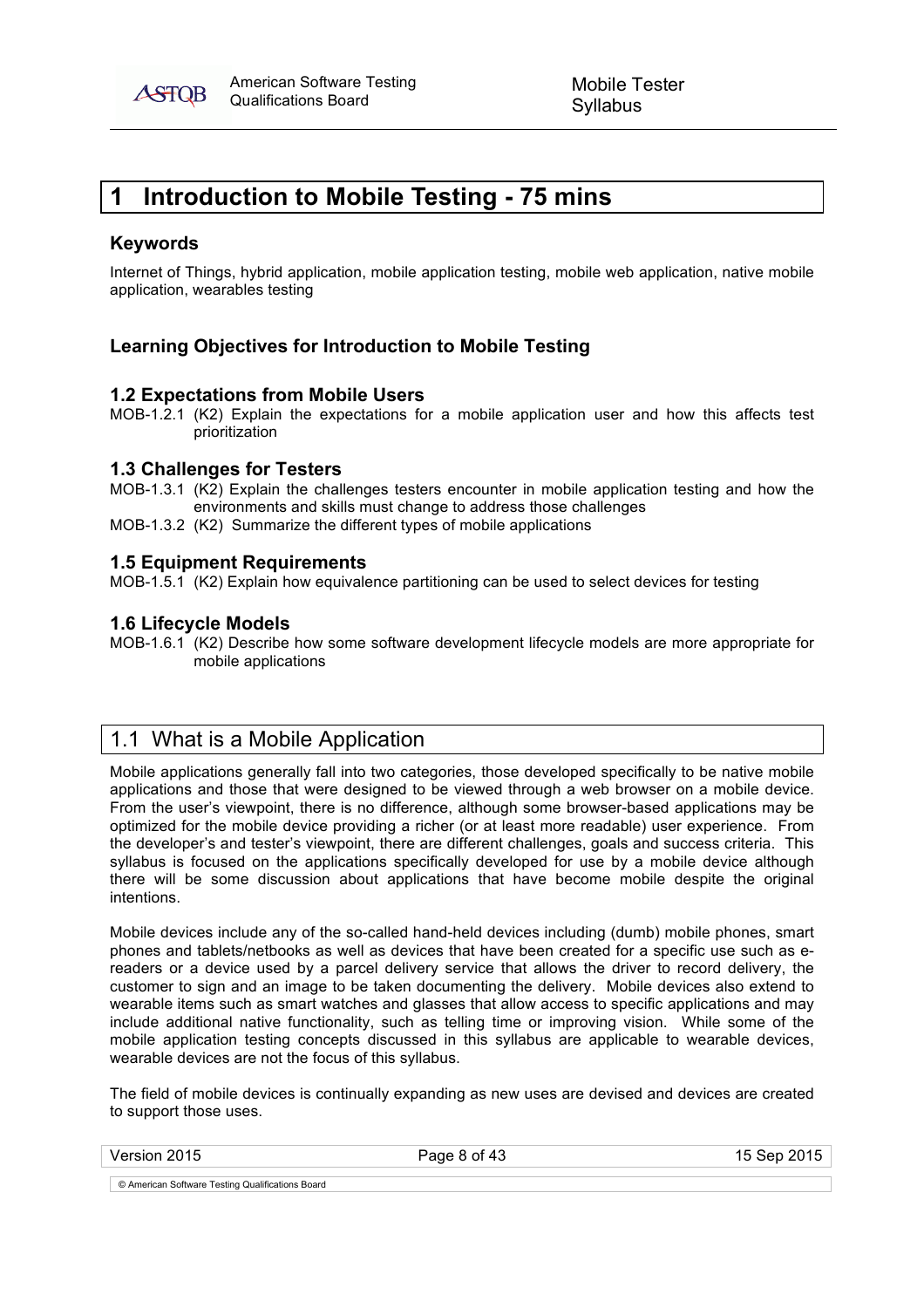

## 1.2 Expectations from Mobile Users

Mobile applications are becoming critical to daily living. Users expect 100% availability regardless of what they do to the device or the software. They expect usability that allows them to download and immediately use an application with no instructions or training. They expect exceptional response time, regardless of what else the device is doing and regardless of the strength or capability of the network.

Users have become impatient with slow software and have no tolerance for software that is difficult to use. Usability and performance testing have become vital to the release of any mobile application because of the expectations of the user, not necessarily because of the criticality of the functionality. This is different from traditional software where users are somewhat committed to using an application, even if it was a bit slow or awkward to use, particularly for enterprise software where the employee has no choice but to use it. If a mobile application is too slow or not attractive, the user will often have an option to download a different application. Organizations can lose customers if their mobile applications are not fast enough or pleasing enough. Competition in the mobile application industry is fierce, raising the importance of good testing and high quality products.

## 1.3 Challenges for Testers

Mobile users are everywhere and include everyone. Never before in the history of software has the user community been so vast or varied. Mobile uses vary from recreational to business-critical. Users expect seamless connectivity and instant access to information. The Internet of Things has put access into the hands of many but has also increased the expectation for all applications and devices to provide a consistent experience [InfoQ]. The Internet of Things includes many items that are not particularly mobile, such as refrigerators, or handheld devices, such as drones. While the Internet of Things is out of scope for this syllabus, it is important to remember that the experience people have with these devices affects their expectations for their mobile devices.

The set of mobile devices is continually growing. Software is expected to work, and work well, across a growing set of devices with constantly increasing capabilities, while providing an ever-expanding set of functionality to the novice and expert user.

## 1.3.1 Frequent Releases

One of the biggest challenges to testing is the frequency of the release cycles. Because the mobile market is so competitive, organizations race to be first-to-market with new features and capabilities. In order to meet these demands, support for development environments and tools has increased dramatically making the bar for entry into the market much lower than ever existed before. There are free development kits, free or inexpensive training and free distribution channels. This leads to many, many developers with the ability to quickly create and deploy an application. Testing has to adjust to the demands of time-to-market while also meeting the expectations of the users regarding functionality, usability and performance.

## 1.3.2 Portability/Compatibility

Although invisible to most users, there is an expectation that applications will work across devices and that devices will work together. There is an expectation to be able to easily and automatically transfer data between devices and to use the same applications from any device. The portability of an application is highly dependent on how it was developed and the deployment target.

The typical application types include the following:

• Traditional browser-based applications – The application is designed to work in a browser on a PC. It may or may not function well and provide adequate usability (e.g., scaling) when accessed from a mobile device.

Version 2015 Page 9 of 43 15 Sep 2015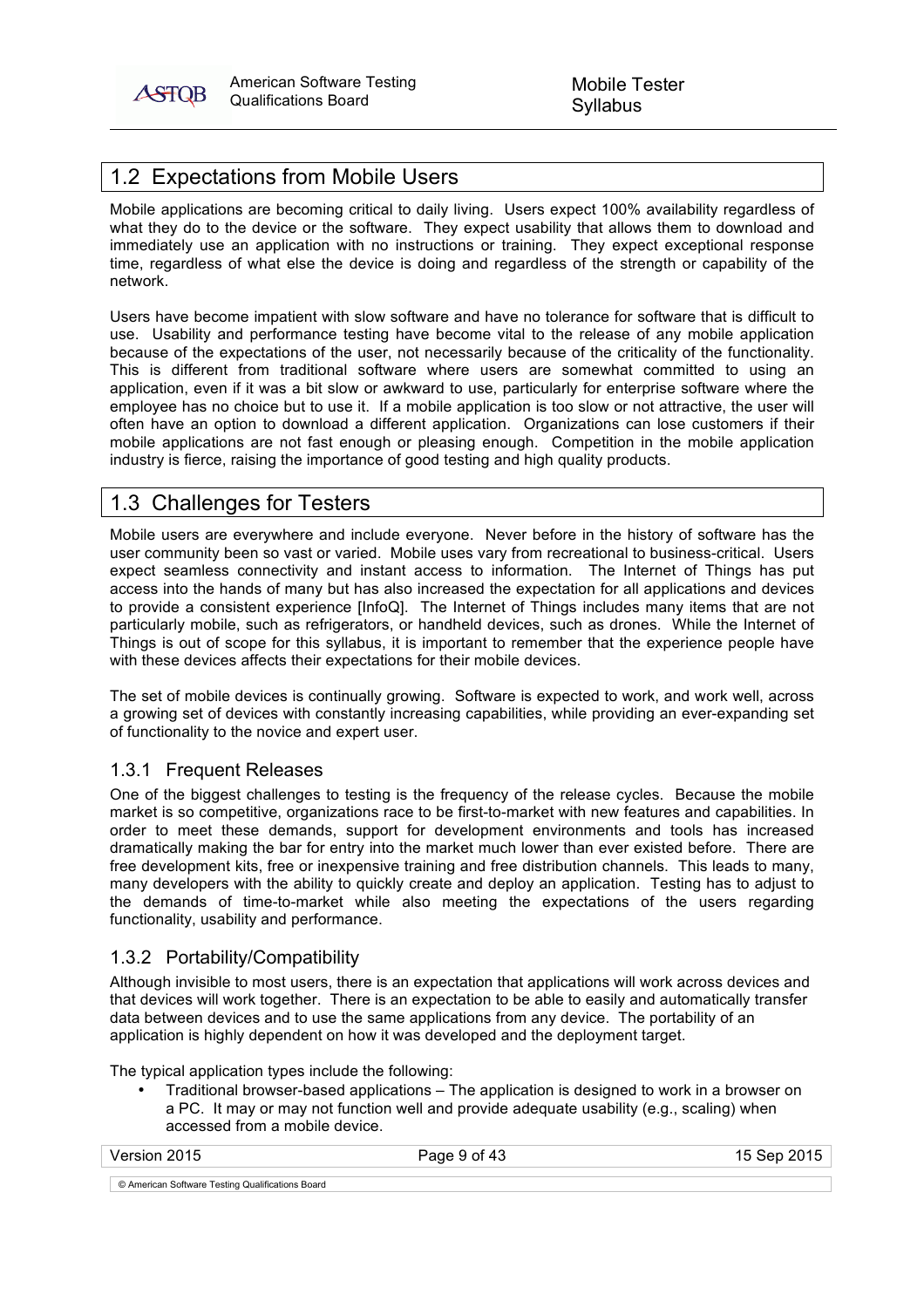- Mobile web sites The application is hosted on the server but it is designed for mobile access across multiple compatible devices. Portability is a key concern.
- Mobile web applications The application is developed for use by a variety of devices with the majority of the code residing on the web site. Mobile web applications must have communication with the web server in order to run. In some cases, the applications are the same as those used on the web site but generally a mobile version of the application is what is used by the mobile device.
- Native mobile application A native mobile application is designed for a specific device family. These applications reside on the device and communicate directly with the device through the device's interfaces. Coding is normally done using tools designed specifically for the device. Testing a native mobile application requires either the specific device or simulators for that device and its software.
- Hybrid applications Rather than being coded with the native device tools, these applications use a library or framework to handle platform specific differences. Device functionality is accessed via plug-ins that may be unique for different families of devices. Hybrid applications are designed to be more portable than native mobile applications but are still able to access unique device capabilities. Hybrid applications are often dependent on some level of connectivity with a web server and may also be subject to device/browser compatibility issues.

It is important for a tester to understand the intended target device(s) in order to know the portability requirements for testing.

## 1.4 Necessary Skills

**ASTOB** 

Functional testing is required for mobile applications. The tester must have the skills necessary for manual functional testing tasks including requirements analysis, test design, test implementation, test execution, and results recording and reporting. These skills are covered in the ISTQB Foundation Level syllabus [ISTQB\_FL\_SYL].

In addition to the standard testing skills that are needed in any environment, mobile application testing also requires good capabilities for testing specific quality characteristics: security, usability, performance, portability/compatibility, and reliability. There are also new testing techniques. in addition to those covered in the ISTQB Foundation Level syllabus, that are applicable for mobile testing.

These quality characteristics, skills and techniques are covered in Chapter 3.

## 1.5 Equipment Requirements

Depending on the expected usage of the application, testing needs to cover representative devices. Representative devices are those whose behavior can be determined to be representative of other devices in the same class. For example, it might be determined that all iOS devices will behave the same way when running an application, therefore only one of those representative devices needs to be tested. The results from the test on one device is the same as would be seen if the same tests were run on another iOS device. This is equivalence partitioning applied at the device level.

Most devices will not fall into such large categories of similar behavior, so it is likely that a sample set of devices will be needed to determine compatibility for an application across devices. This usually results in having to acquire a large set of physical devices, use simulators, rent a lab full of devices or use alternate testing approaches. These options are discussed in more depth in Chapter 4.

It is important for the tester to approach any mobile testing project with a clear understanding of the equipment requirements. This is a key part in effective planning to determine the budget and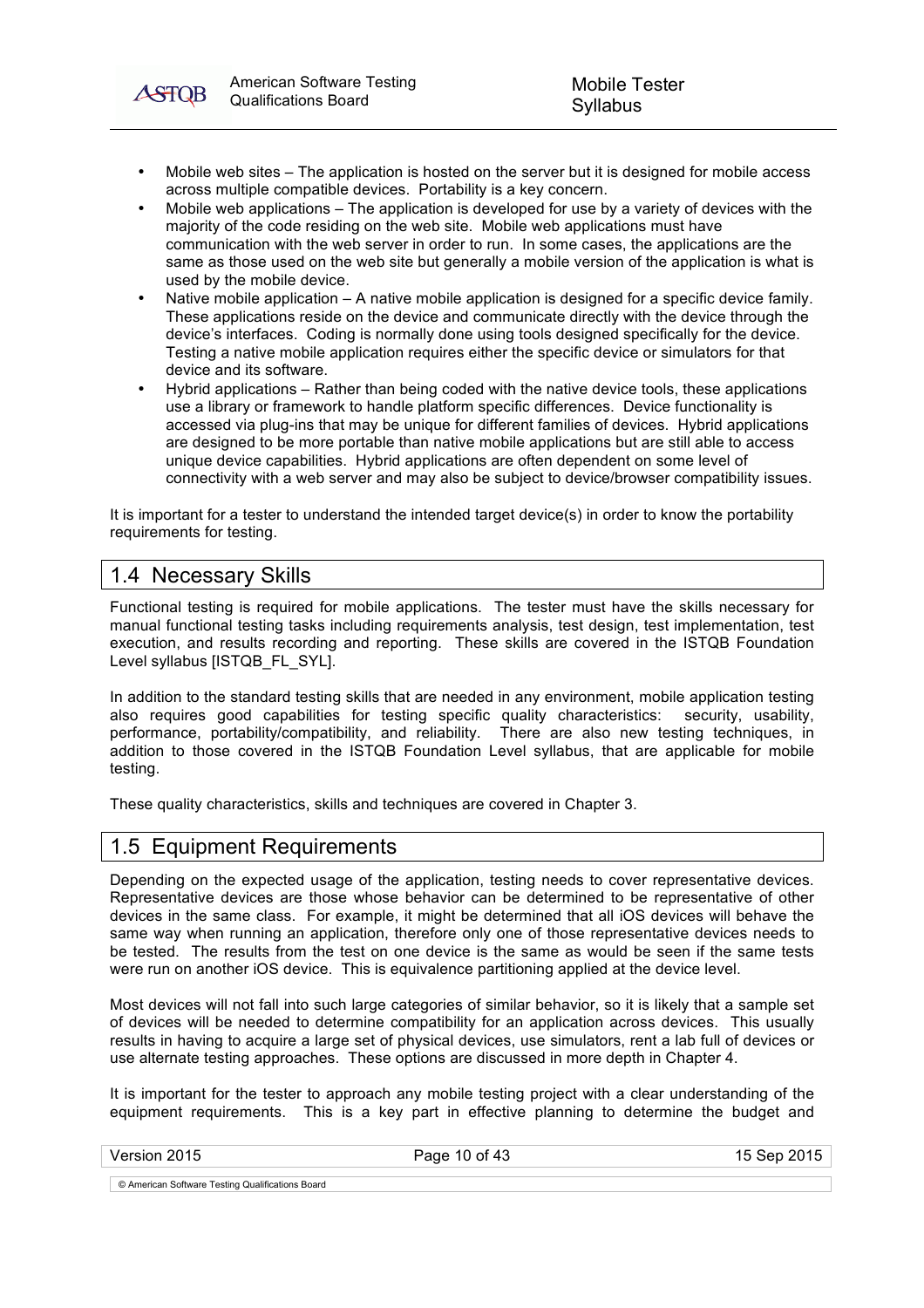

Mobile Tester Syllabus

schedule and also requires the proper allocation of test cases across the various devices. Factors such as device location (rural, city), weather (sunny, rainy), usage location (indoors, outdoors), connectivity (WiFi, cellular) and others are significant in selecting the testing approach, people and locations.

## 1.6 Lifecycle Models

The requirements for fast development and deployment have pushed the software development lifecycle toward the iterative models, including Agile. Rapid prototyping is often used to quickly develop, gain feedback and successfully deploy a new product. Existing products are updated frequently and there is a tendency in the market to "push it out and let the users test it". This often results in frantic fixes being deployed to unhappy users.

As testers, we need to employ testing that will not substantially slow the progress of the product to market, but will help reduce the risk of a catastrophic failure. Risk-based testing approaches are critically important in the mobile application industry because there will never be enough time to test everything. The amount of risk and the matching amount of testing are correlated to the usage and criticality of the product. Smart phones, for example, have a wide variety of uses, some of them safety-critical. It is important to evaluate each application individually for its risk factors rather than to group a set of applications together since even though the functionality may be similar, the actual usage may determine the criticality. For example, if a viewing application should be able to display images at a certain resolution, not achieving that resolution might not matter for someone's holiday pictures, but could be safety-critical if those images are used by a remote doctor to analyze skin abnormalities to determine cancer treatment. Once a proper risk analysis has been conducted, the testing can be allocated to mitigate the risk to achieve the desired level of confidence in the released product.

Because many mobile applications are able to accept updates "over-the-air" (OTA), sending updates may be relatively easy and fast and it may be possible to force installation of the updates. Other mobile devices that have to be loaded from a central source (a PC for example) may not be as easy to update quickly if a significant defect is found. The ability and ease with which updates can be applied may be a factor in determine release risk. It is also a factor in determining how much effort will be needed for maintenance testing.

Many products are developed incrementally. An initial, simple version of the application is developed and deployed. Features are then added incrementally as they become ready and as the market demands. This type of development allows the product to be introduced quickly without compromising quality while additional features are developed internally with testing time allocated.

Sequential lifecycle models (e.g., V-model, waterfall) are used less frequently for mobile applications due to the need to get a product to market quickly. Documentation tends to be minimal and testing tends to follow more lightweight methods with less documentation. Safety-critical applications still tend to follow sequential models as do other applications that are under regulatory control.

Testing approaches are discussed in Chapter 2.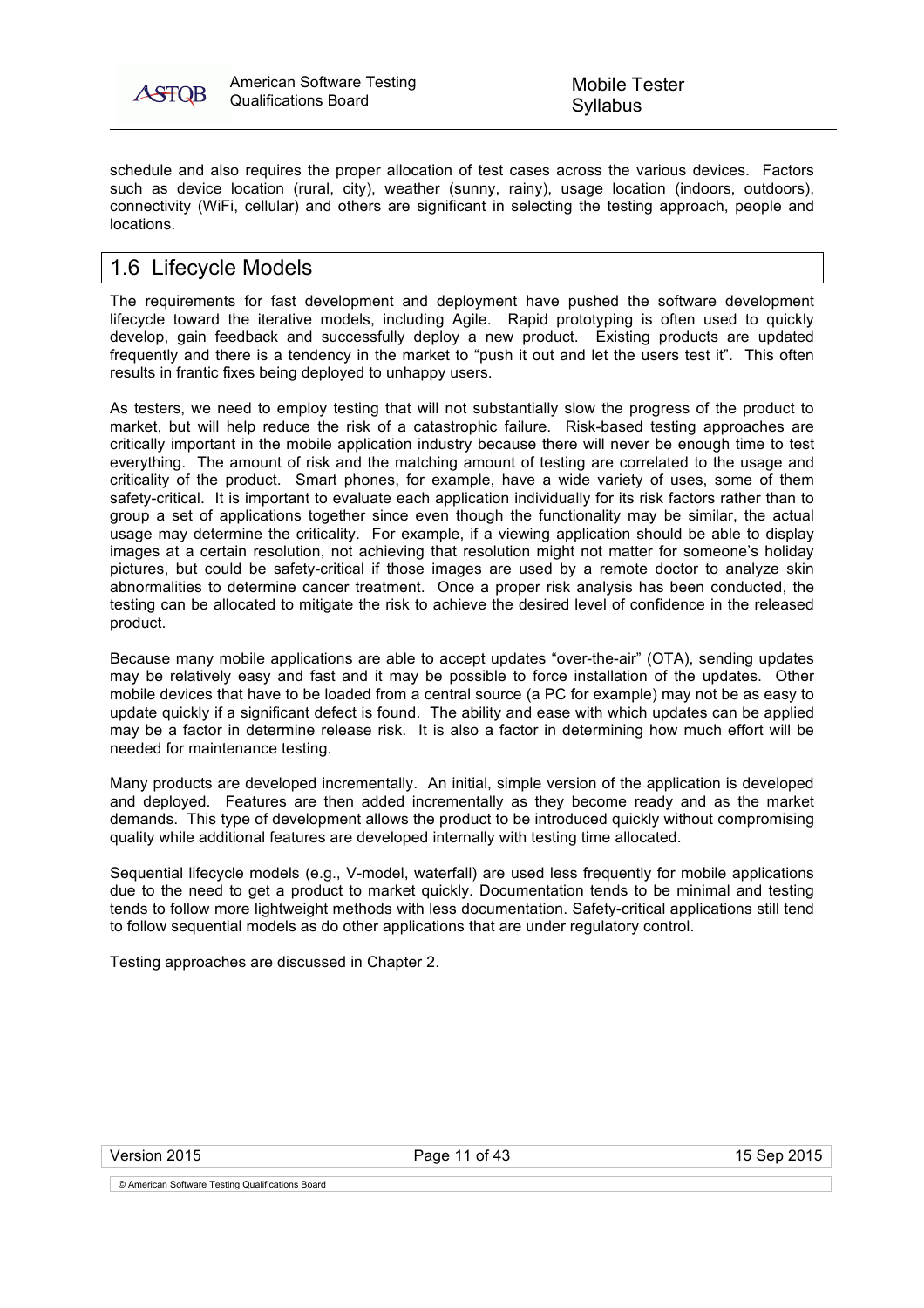

## **2 Test Planning and Design – 60 mins.**

#### **Keywords**

minimal essential test strategy, operational profiles, risk analysis

## **Learning Objectives for Test Planning and Design**

#### **2.1 Identify Functions and Attributes**

MOB-2.1.1 (K2) Explain why use cases are a good source of testing requirements for mobile applications

#### **2.2 Identify and Assess Risks**

MOB-2.2.1 (K2) Describe different approaches to risk analysis

#### **2.3 Determine Coverage Goals**

MOB-2.3.1 (K2) Explain how coverage goals will influence the level and type of testing to be conducted

#### **2.5 Identify Test Conditions and Set Scope**

MOB-2.5.1 (K2) Describe how test analysts should take the device and application into consideration when creating test conditions

## 2.1 Identify Functions and Attributes

Feature rich mobile devices are difficult to test. It is important to focus on the functions and attributes that are within scope for the testing effort. For example, if the goal is to release a new application across multiple smart phones, the focus will be on the capabilities of the application, the interaction of that application with the device and the quality characteristics that are important for the success of the application (i.e., usability and performance). If the project is to release a new smart phone, the scope is different. In this case the tester will focus on the capabilities of the phone itself, its ability to support a sample of applications, communication between the device and the network (also WiFi and other forms of communication such as IP-over-USB), and various other quality characteristics. The focus of this syllabus is testing the mobile applications rather than the device itself.

Requirements tend to be brief. There may be a specification, a requirements document, use cases or user stories. In general, the tester should not expect comprehensive requirements and should instead plan to work at the use case level where usage scenarios are identified. If the use cases are not available, the tester should seek them out to understand the expected usage and to focus the testing accordingly.

In order to scope the testing, it is important for the tester to understand the attributes of the application that are important to the user and prioritize them appropriately. If security and performance are more important than usability, this will help to identify the risks and determine the amount and type of testing that will be needed in each area. The stakeholders must understand that each attribute desired to be tested will require an investment in people (with the appropriate skills), tools and environments.

Version 2015 **Page 12 of 43** Page 12 of 43 15 Sep 2015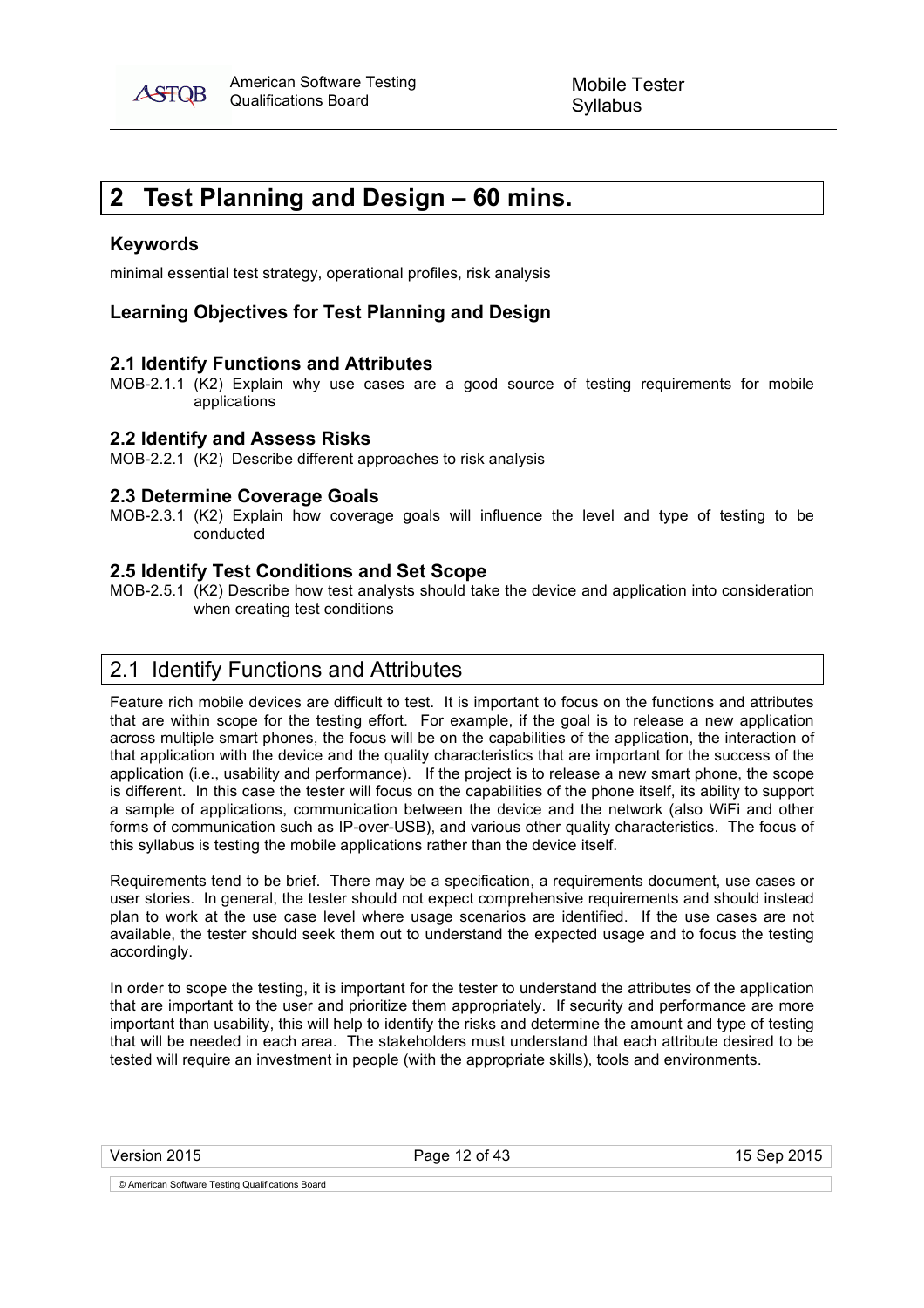

## 2.2 Identify and Assess Risks

A mobile application project that is not safety-critical or mission-critical is usually characterized as being feature-rich but time-poor, meaning that there are many features, but little time for implementation and testing. Requirements tend to be brief and informal. As a result, when identifying and assessing risks, it is important to use a lightweight process. One way to approach the risk analysis is to think of the application in two ways, the physical and the functional.

For the physical capabilities consider the items that are physically touched by the user (e.g., buttons, icons, display, graphics) and physical features of the device that are used by the user (e.g., rotation, accelerometer). These capabilities enable the functionality of the application but are not functions themselves. Once these items are identified, create a grid that lists the category of the item (e.g., display) and list the capabilities that are of critical, high, medium, and low importance to the user. For example, it might be critical that an image loads completely in normal situations, high importance that the resolution is acceptable, medium importance that it loads consistently without retries, and low importance that it retries the load if the connection is dropped. Similarly, it might be of critical importance that an image rotates when the device is rotated, high importance that it resizes upon rotation, and medium importance that the text rotates with the image.

For the functional capabilities consider the features of the software (e.g., accurate map loading for a navigation application). In this case, it might be critically important that the correct map is loaded, highly important that the map shows the car's location, but only of medium importance that the map shows fuel statements, and low importance that it shows construction sites.

This lighter-weight approach allows the tester to understand the physical aspects of the device that will need to be tested, either on a real device or a simulator, as well as the features that are important to the user. By working through a spreadsheet of this type, the tester can find requirements that might not have been stated and can help discover features that are implemented but not documented.

Examples of lightweight approaches to risk analysis are available from multiple sources. Traditional risk analysis approaches can also be used in a lighter-weight fashion to better fit mobile testing. See [Paskal] for information regarding the Minimal Essential Test Strategy (METS), [Black09] for a discussion of risk-based testing, and [vanVeenendahl12] for a discussion of the PRISMA® approach.

It is important for the tester to adapt the risk identification and assessment process to fit within the timelines of the project. Heavyweight methods will not be successful in this environment and will tend to delay the testing.

It may also be useful to consider production metrics when defining risk areas. For example, the following metrics could be used [Webtrends]:

- Total downloads Indicates the amount of interest in the application and provides the upper bound for the maximum number of concurrent active users.
- Application users Indicates how many people actually use the application (not just downloaded it).
- Active user rate Provides the ratio of the number of application users to the total number of downloads.
- New users Provides the number of users who first used the application within a period of time (particularly interesting when compared to the attrition rate that can be derived from the active user rate).
- Frequency of visit Provides the ratio of the number of visits to the number of users over a period of time (can be used to gauge user loyalty).
- Depth of visit Indicates the number of screens viewed during the average visit.
- Duration Indicates the average amount of time spent in the application.

Version 2015 **Page 13 of 43** 15 Sep 2015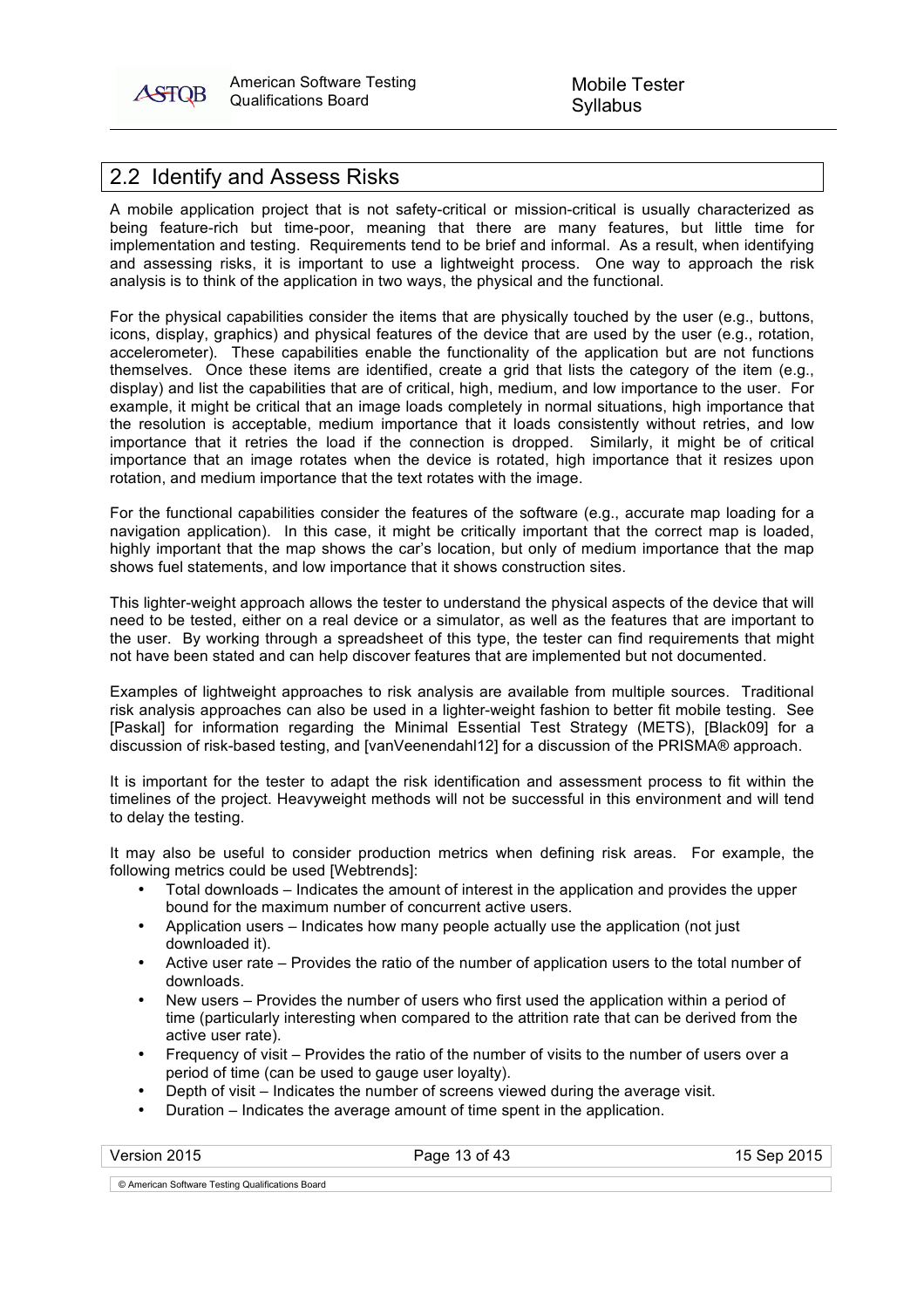• Bounce rate – Provides a ratio of the number of user visits that had only a single view (people who downloaded the application, tried it, and then never used it again).

These metrics can be used to identify high risk areas that can be addressed by testing or development. For example, a high bounce rate may indicate usability issues. The active user rates can be used to develop realistic performance testing goals.

## 2.3 Determine Coverage Goals

**ASTOB** 

Once the risks have been identified and assessed, the coverage goals must be determined. While the tester will need input from others, such as the test manager, it is important to consider all the areas to be tested and get agreement with the team that the coverage goals are realistic and will accomplish the testing goals for the project.

The following areas should be considered and the desired coverage determined before starting testing on the project:

- Requirements If there are requirements, requirements coverage should be used as one of the testing guidelines. Traceability from the tests back to the requirements is useful because requirements for mobile applications often change as new features are added and existing features are updated or modified. The traceability will help the tester know which test cases need to re-executed when changes occur.
- Risks The identified risks must be addressed by testing, and traceability may be needed between the test cases and the risk items.
- Functions The capabilities of the software will be tested but should also be tested in accordance with the risk associated with each. A complete list of functions will help to set the risk levels as well as to track coverage of each of these items.
- Code Because of the speed of the development of mobile applications, unit testing is very important and code coverage goals should be stated before development starts. Automated unit testing, particularly when employed with continuous integration and deployment, will help to improve the quality of future updates as the same tests can be run each time without significant manual time and effort. Fault metrics and technical debt measures can be used to track the quality of the software.
- Devices Coverage across devices must be known at the beginning of the project so those devices can be procured or simulators can be bought or built. The developers must provide input regarding the expected variability between devices so intelligent decisions can be made regarding which device behavior can be determined to be representative. Device-based application testing is usually prioritized based on the expected usage of particular devices with particular applications. Since it will not be possible to execute all test cases on all devices (and the permutations of those devices), allocating the test cases across the supported device configurations is an important risk mitigation activity.
- Connectivity Coverage must include the way in which a device connects to the Internet (including cellular, WiFi, Ethernet, and in some cases the ability to switch). This should also include access to any additional services (such as loading style sheets) and potential sideeffects of network issues such as latency, jitter and re-tries.
- Geography The geographic location of expected use can influence the testing. If an application is expected to be used only at high altitudes, the test environment will need to take that into account. Devices that must respond to intermittent or slow networks will be tested differently from those that will only be used in offices with highly reliable, fast networks.
- User Perspectives Designing good test cases requires a knowledge of the users including their expectations, knowledge, capabilities, personas, and operational profiles (what they will be doing). Testing will need to simulate usage by the various expected users.

| Version 2015                                     | age 14 of 43 |  |
|--------------------------------------------------|--------------|--|
| © American Software Testing Qualifications Board |              |  |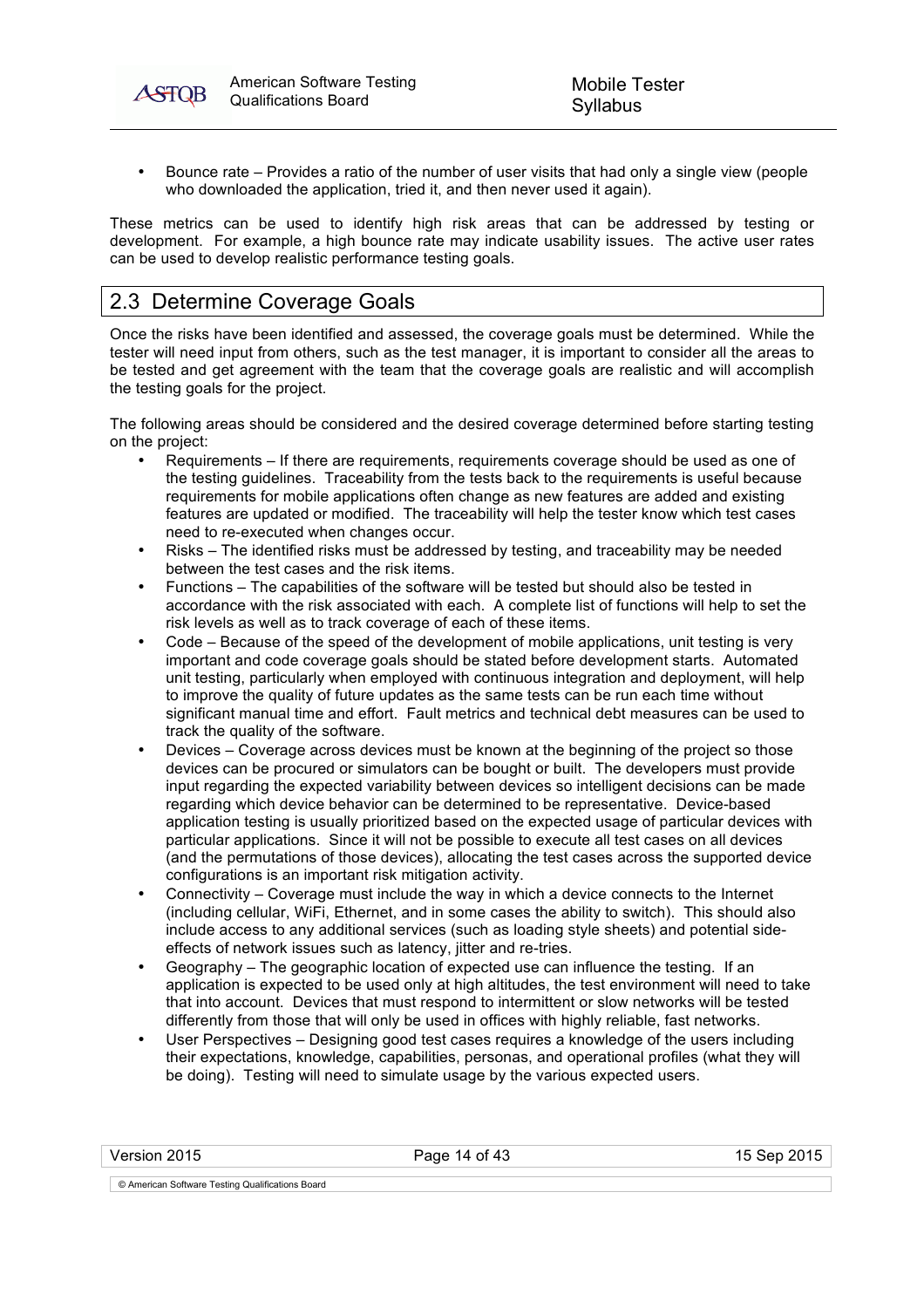ASTOB

Understanding the coverage requirements for testing is important for setting the scope and timelines of the testing effort as well as to help determine the types of equipment and environments that will be needed.

## 2.4 Determine Test Approach

Once the coverage goals are determined, the proper test approach can be decided. The test approach must consider the following:

- Environments The tests must be conducted in certain environments and those environments may also have associated conditions (e.g., outdoors while raining).
- People The product is intended for certain user types. The actions of those users must be built into tests including any variability based on the user (e.g., someone with poor eyesight may always zoom images to view them).
- Industry context The target industry can influence the required test approach (e.g., safetycritical, mission-critical, COTS, games, business applications, social network).
- Schedules The reality of the schedule must be considered when determining the test approach, with the highest priority (highest risk) tests being conducted first.
- Scope The testing scope must be limited and clearly stated to set the expectations for the coverage to be achieved and the risk mitigation goals.
- Evaluation Evaluation of test results tends to be different for mobile projects because much of the non-safety-critical testing is done with less structured techniques and with simulators and emulators. The evaluation method must be clearly stated and understood by the team members so they will understand test status reports and the final test summary report.
- Methods Testing methods vary for mobile projects. These are discussed in Chapters 3 and 4 regarding specific quality characteristics, environments and tools.

Depending upon the formality and criticality of the project, the test approach may be documented in a traditional test plan or may be informally documented in a brief project document. Either way, the approach should be documented because agreement to the approach is critical within the project team.

## 2.5 Identify Test Conditions and Set Scope

The test conditions are the building blocks of the testing to be conducted in a mobile application project. Time to create test cases may not exist in a fast-paced project. In this case, identifying the test conditions, assigning risk-based priorities to each and conducting testing to address each of identified condition may be the most efficient method for testing within the limited timeframe.

Test conditions consist of the physical capabilities of the software within the device (e.g., buttons, icons, screen zooming, device rotation, geolocation), the functionality of the application (e.g., displaying an image, displaying a map, accessing a bank balance) and the non-functional areas such as performance and usability. Each of these capabilities and features has a number of conditions that should be tested. Using the risk assessment, these conditions can be prioritized for testing and the scope of testing can be set. For example, if the application will access banking information, the application may have a login capability. To test this login, the tester needs to test a valid username/password, invalid username/valid password, valid username/invalid password, and so forth. Each of these combinations is a test condition. Since there can be many test conditions for a single feature of the software, it is important to identify the critical and high risk conditions to be sure those are tested. The low risk items may be left untested or may be tested as part of other tests.

Identifying and prioritizing the test conditions sets the scope for the testing. With limited time, priority/risk-based testing will ensure the most important items are tested to some level of coverage. When time runs out and the coverage is deemed sufficient, testing is complete.

Version 2015 Page 15 of 43 15 Sep 2015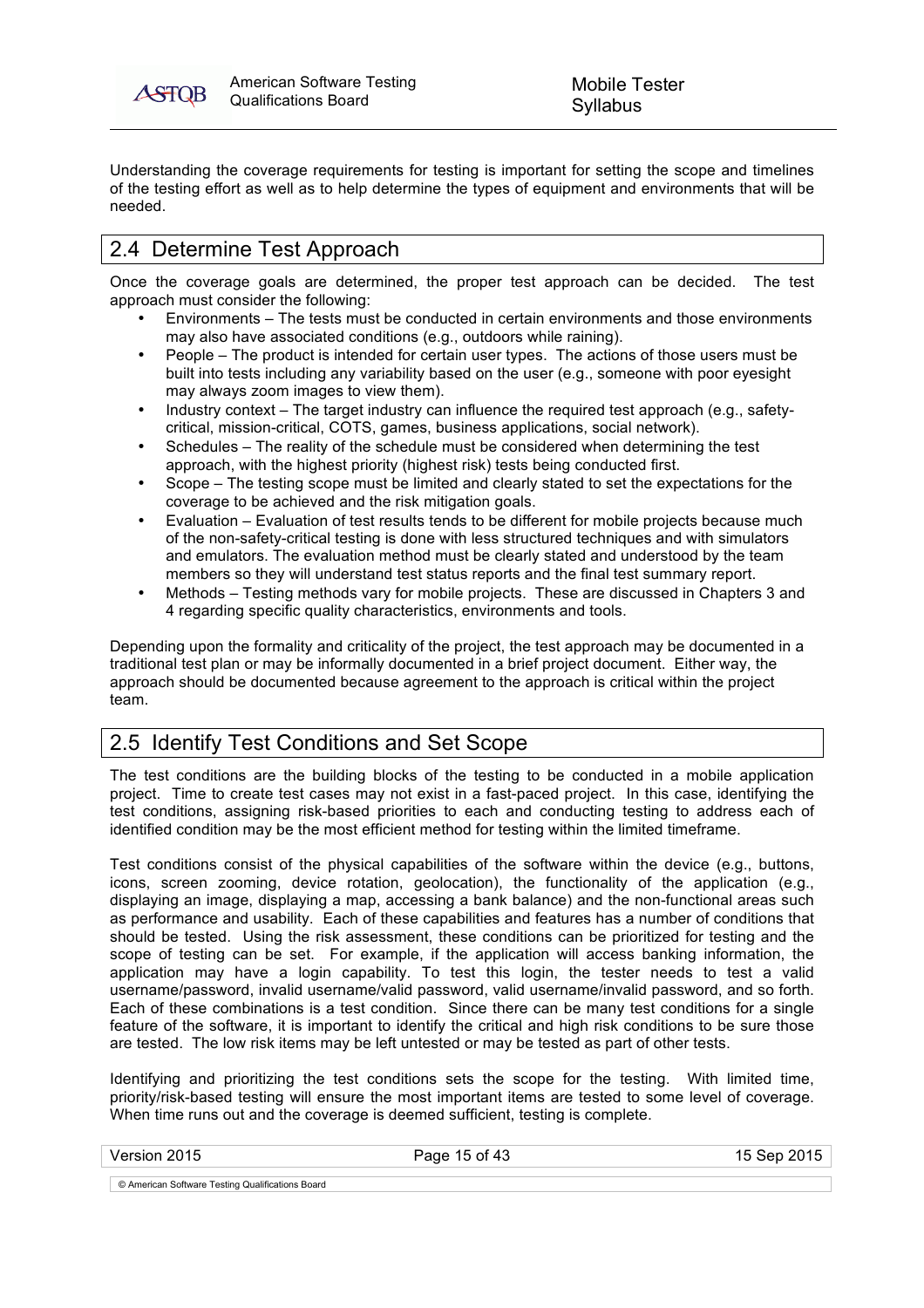

## 2.6 Regression Testing

Regression testing for mobile applications is particularly challenging. Not only does the software change rapidly (including the firmware), but the devices are continually changing as well. The more devices supported, the larger the set of changes. Regression testing should be conducted regularly for mobile applications, even if the application itself has not changed. As discussed in this syllabus, test automation and access to device labs and simulators is critical to a successful mobile application project and are required for a good regression test practice. When regression testing is automated and devices are available (via labs or simulators), the regression testing can be scheduled to run at regular intervals such as once a week. This does require that the test devices and simulators are also being updated regularly so the regression testing is reflecting the functionality of the software on the target devices.

Version 2015 Page 16 of 43 15 Sep 2015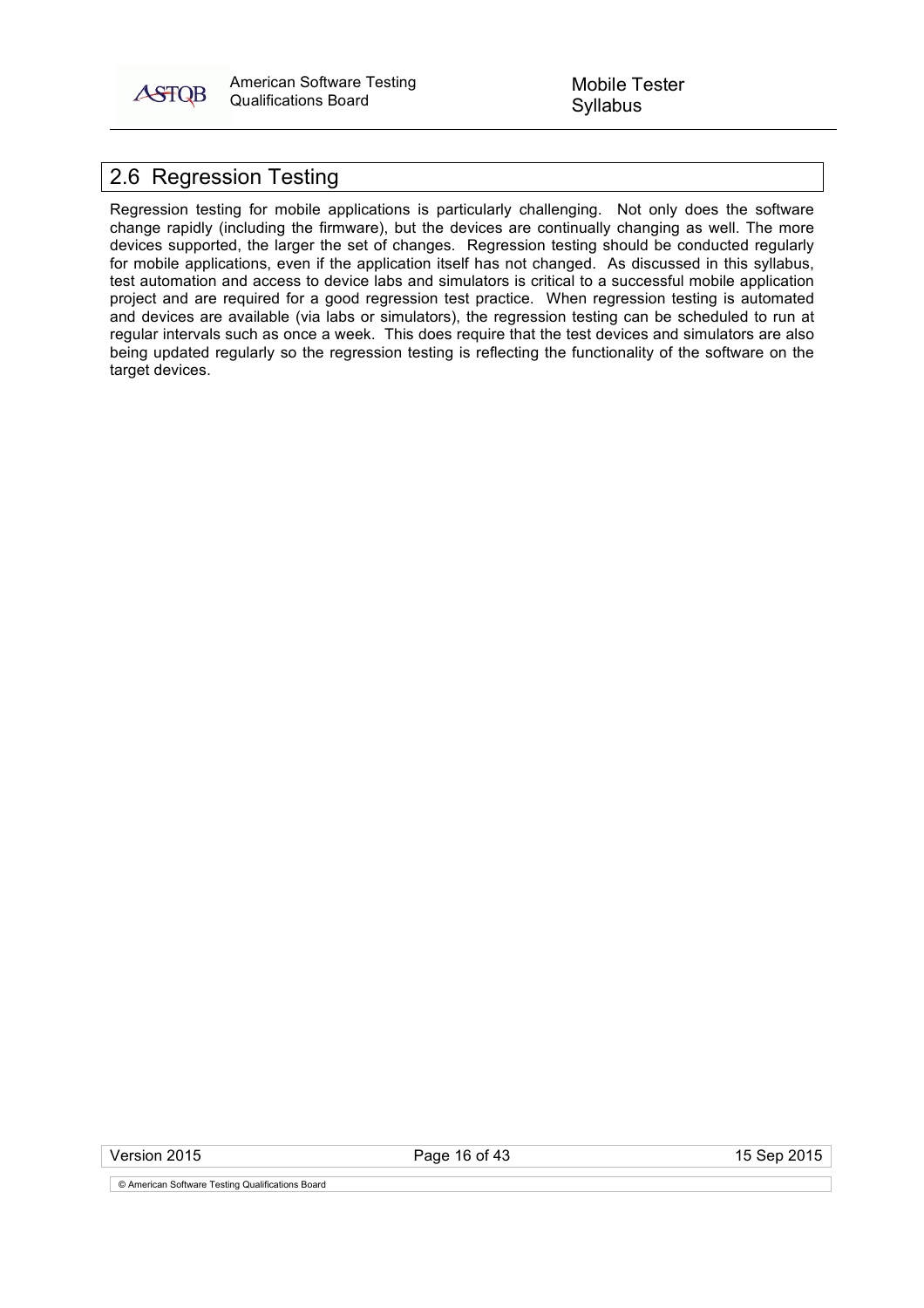

## **3 Quality Characteristics for Mobile Testing - 290 mins**

#### **Keywords**

geolocation, Teststorming<sup>™</sup>

## **Learning Objectives for Quality Characteristics for Mobile Testing**

## **3.2 Functional Testing**

MOB-3.2.1 (K3) For a given mobile testing project apply the appropriate test design techniques

- MOB-3.2.2 (K1) Recall the purpose of testing for the correctness of an application
- MOB-3.2.3 (K2) Explain the important considerations for planning security testing for a mobile application
- MOB-3.2.4 (K2) Summarize the concepts of perspectives and personas for use in mobile application testing

MOB-3.2.5 (K2) Summarize how device differences may affect testing

MOB-3.2.6 (K2) Explain the use of Teststorming for deriving test conditions

## **3.3 Non-Functional Testing**

MOB-3.3.1 (K3) Create a test approach that would achieve stated performance testing goals

- MOB-3.3.2 (K1) Recall aspects of the application that should be tested during performance testing
- MOB-3.3.3 (K2) Explain why real devices are needed when simulators are used for testing
- MOB-3.3.4 (K3) For a given mobile testing project, select the appropriate criteria to be verified with usability testing
- MOB-3.3.5 (K2) Explain the challenges for portability and reliability testing mobile applications

## 3.1 Introduction

Mobile applications, similar to other applications, have functional and non-functional quality characteristics that must be tested. While all the quality characteristics mentioned in the Foundation syllabus [ISTQB\_FL\_SYL] are applicable, this syllabus covers those that are particularly important in the mobile application testing scope. While not all of these are applicable to every mobile application, each should be considered to ensure that nothing is skipped and to ensure testing is prioritized correctly.

## 3.2 Functional Testing

## 3.2.1 Introduction

Functional testing is designed to assess the ability of the application to provide the proper functionality to the user. It tests what the software does. For mobile applications, functional testing covers the following:

- Correctness (suitability, accuracy)
- **Security**
- Interoperability

Each of these is discussed in the sections below.

|  | Version 2015 |  |
|--|--------------|--|
|--|--------------|--|

Page 17 of 43 15 Sep 2015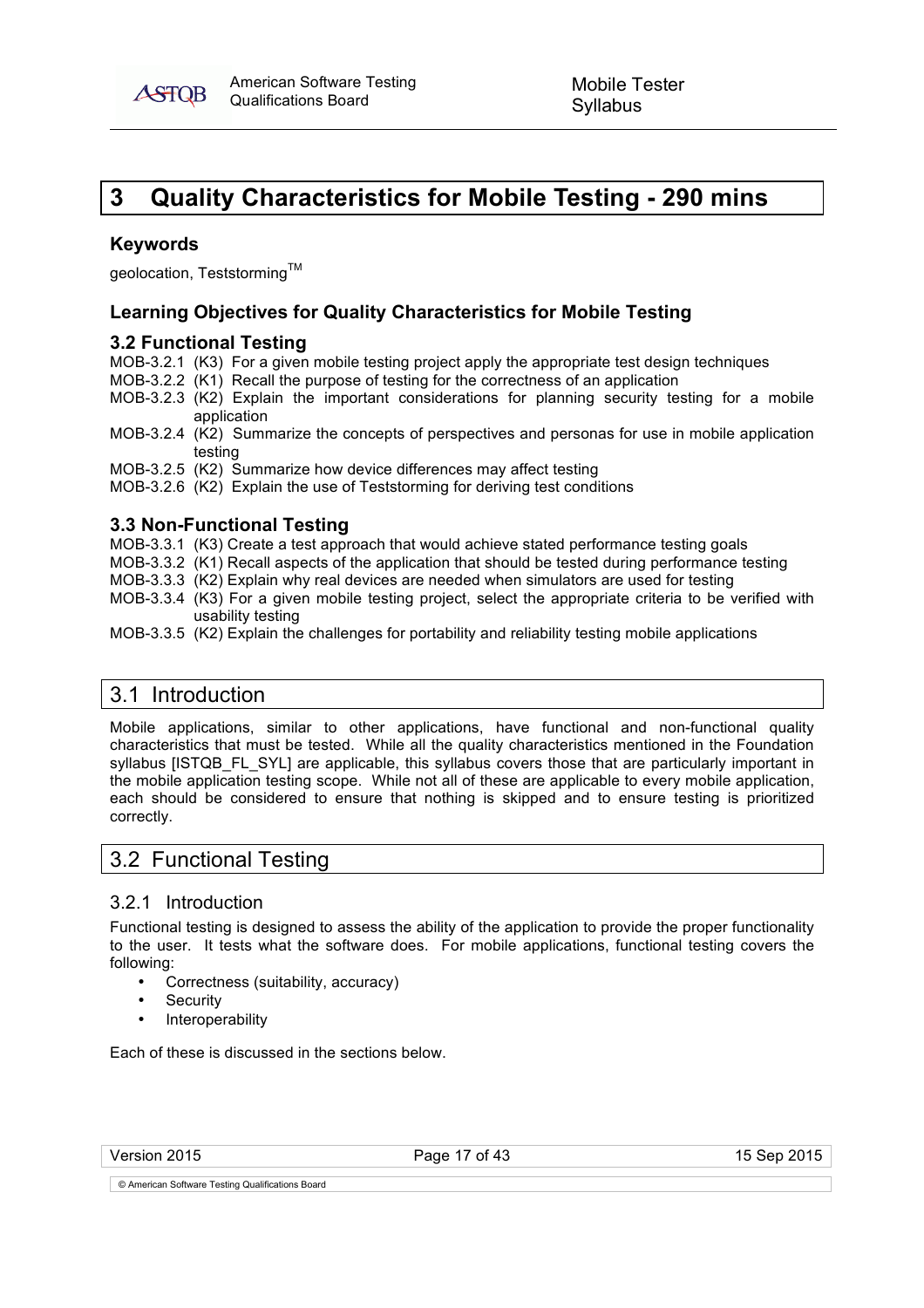## 3.2.2 Correctness

Correctness testing is done to ensure the software provides the right functionality in a way that works for the user (suitability) and that the functionality is provided correctly including all data delivery (accuracy). If the capability is there, but it is not delivered in a suitable way, the product may be unusable. For example, if a smart phone application cannot scale an image down to fit on the screen, it is not suitable. If it can scale the image, but it is the wrong image, it is not accurate.

## 3.2.3 Security

While security testing is best left in the hands of the security experts, all testers should have some awareness of security vulnerabilities and areas that should be covered by testing. Some tools are available that can help with security testing, such as static and dynamic analysis tools, but good security testing requires a current knowledge of security issues, testing methods and tools, and the technical ability to create security tests (which often involve coding).

#### **3.2.3.1 Security in Mobile Testing**

Security in mobile applications poses more threats than traditional applications. The following should be considered when planning security testing or considering what should be tested:

- Mobile applications are generally more easily attacked by hackers than traditional applications. This is partly due to the lengthy communications over public networks and partly due to the tendency for users to download many potentially vulnerable applications which can expose other applications residing on the device.
- People are too trusting. They tend to download applications without concern although they would never open an email attachment from someone unknown. A great deal of personal information is kept on mobile devices such as smart phones and tablets because they are convenient and always available. Rather than recording passwords on a sticky note on a desk, passwords are often recorded in the notepad application on the device itself.
- Devices get left behind. People misplace mobile devices frequently. This leaves the device open to tampering, particularly when it is protected by a single short password or pattern.
- Mobile devices are often donated, sold or traded-in without the existing data being wiped. This provides a rich opportunity for the recipient to access all types of user data – passwords, user names, pictures, videos, contact information (e.g., name, phone, e-mail).

An important part of mobile application development is to compensate for the lack of security knowledge on the part of the user. An important part of testing mobile applications is to ensure that the security is in place and is working correctly. Testers need to make sure sensitive information, such as passwords or account information, is not stored unprotected on the device. While malware (hostile or intrusive software) will always exist, the application should protect itself from attack and the device itself should have some protection to validate installed applications.

While it changes year by year, the following is the list of the top 10 mobile risks in 2014 according to [OWASP]:

- Weak server side controls
- Insecure data storage
- Insufficient transport layer protection
- Unintended data leakage
- Poor authorization and authentication
- Broken cryptography
- Client side injection
- Security decisions via untrusted inputs
- Improper session handling<br>• Lack of binary protections
- Lack of binary protections

Version 2015 **Page 18 of 43** Page 18 of 43 **Page 18 of 43** 15 Sep 2015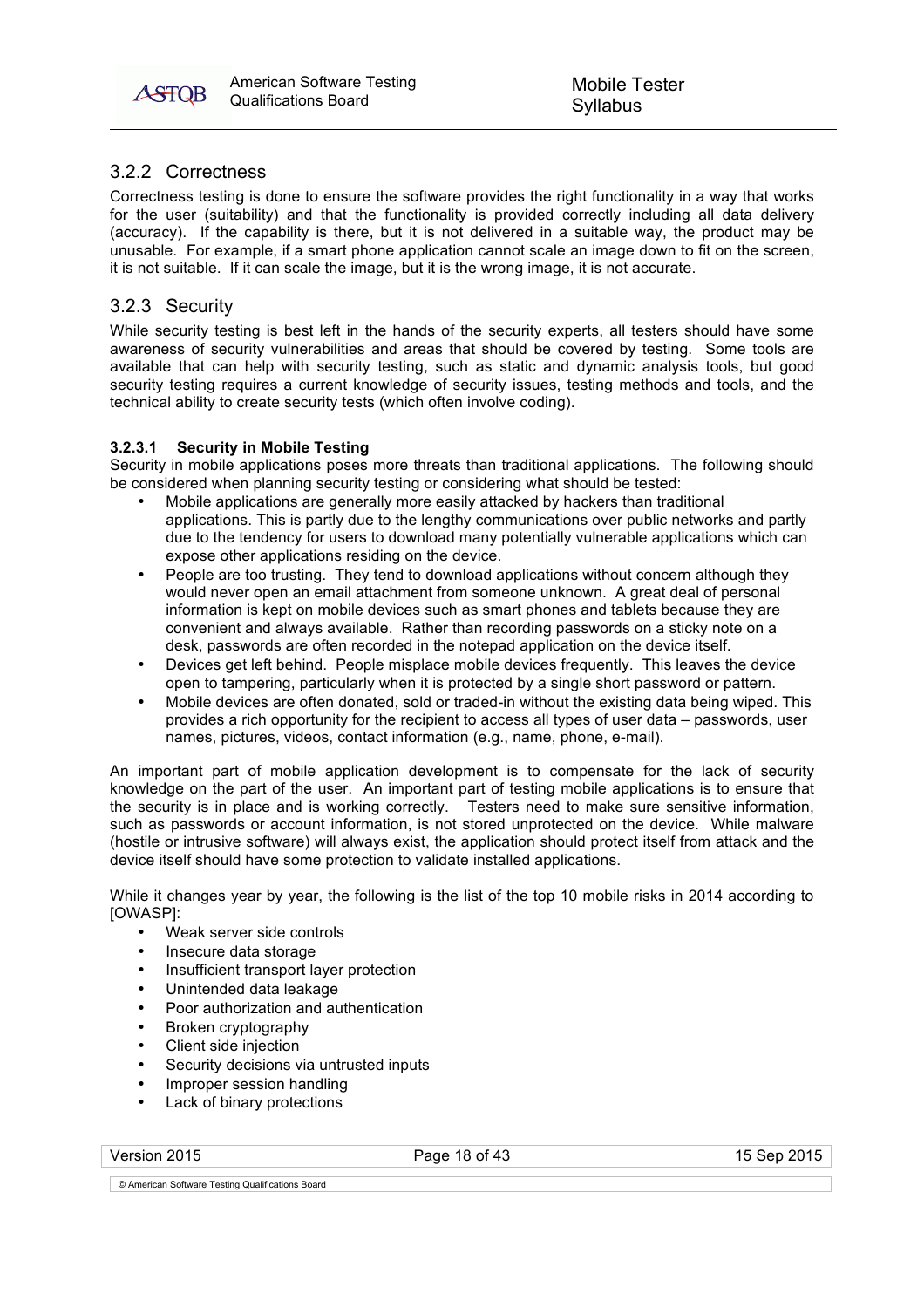

Knowing the security risks helps the tester know what to test and can help as a reminder for developers when they are coding.

#### **3.2.3.2 Security Testing Approaches**

Because security testing is often carried out by security testing experts, the tester may not need to know how to set up and complete security testing. It is however important for a tester to ensure they are covering the basics during their testing. This includes testing the following:

- Access Ensure the right people and applications have access and those without permissions are denied access. Also ensure that access is limited to only the functions and data that the user should be able to access. This is similar to access security for any type of application.
- Protecting data while on the device When data is stored to the device, it must be secure. This means that such information as passwords, account information, credit cards and so forth that are used in transactions are not stored in an accessible format on the device even during the transaction.
- Protecting data that is in transit Information is passed between the device and servers via the network (e.g., cellular, WiFi) and information that is passed between devices (e.g., WiFi, Bluetooth, SMS). Any data that should be secured must be encrypted during this transition to protect it from interception and misuse. This includes transactions that may encounter errors or have to be retried.
- Policy-based security Organizations may have security policies that indicate how data is handled and who may access it. When data is being transferred to/from a device or stored on a device, these policies apply just as they would with a non-mobile application.

As with any testing, it is important to understand the application and its uses. Security for a banking application will not be the same as that used for a memory game.

#### 3.2.4 Interoperability

Mobile applications must be tested for interoperability to ensure they interact properly with other components, devices and systems. Mobile applications must be able to exchange information and images with other software. For example, an image captured by the camera can be sent via email on a smart phone.

Testing for interoperability is highly dependent on the capabilities and interactions of the application being tested. At a minimum, an application likely transfers data back to a web server that maintains a storage of information (e.g., highest score achieved in a game, the current weather forecast). It is not unusual for applications to act alone and with other applications loaded on the same device. Since new applications may be added at any time to a device, trying to test for the superset of interacting applications will likely lead to frustration. This is why the risk-based approach using a lightweight means to capture this information is a good way to approach the problem of too much to test in too short a time period.

Interoperability testing can be expanded into verifying compatibility of the application across environments. An application may need to work on a variety of devices operating at different speeds. This form of interoperability testing is sometimes called compatibility testing. One factor that makes compatibility testing of mobile applications and mobile web sites so challenging is the number of browsers and versions supported by each application and device brand/type. It is important to know the list of devices on which the application is intended for use so a reasonable testing matrix can be developed and the testing can be divided between the devices using techniques such as the combinatorial testing techniques. Sources of configuration information include web server logs, web analytics and store analytics (such as iTunes and Google Play) to see which percentage of users for a particular application use a particular device/browser.

Version 2015 Page 19 of 43 15 Sep 2015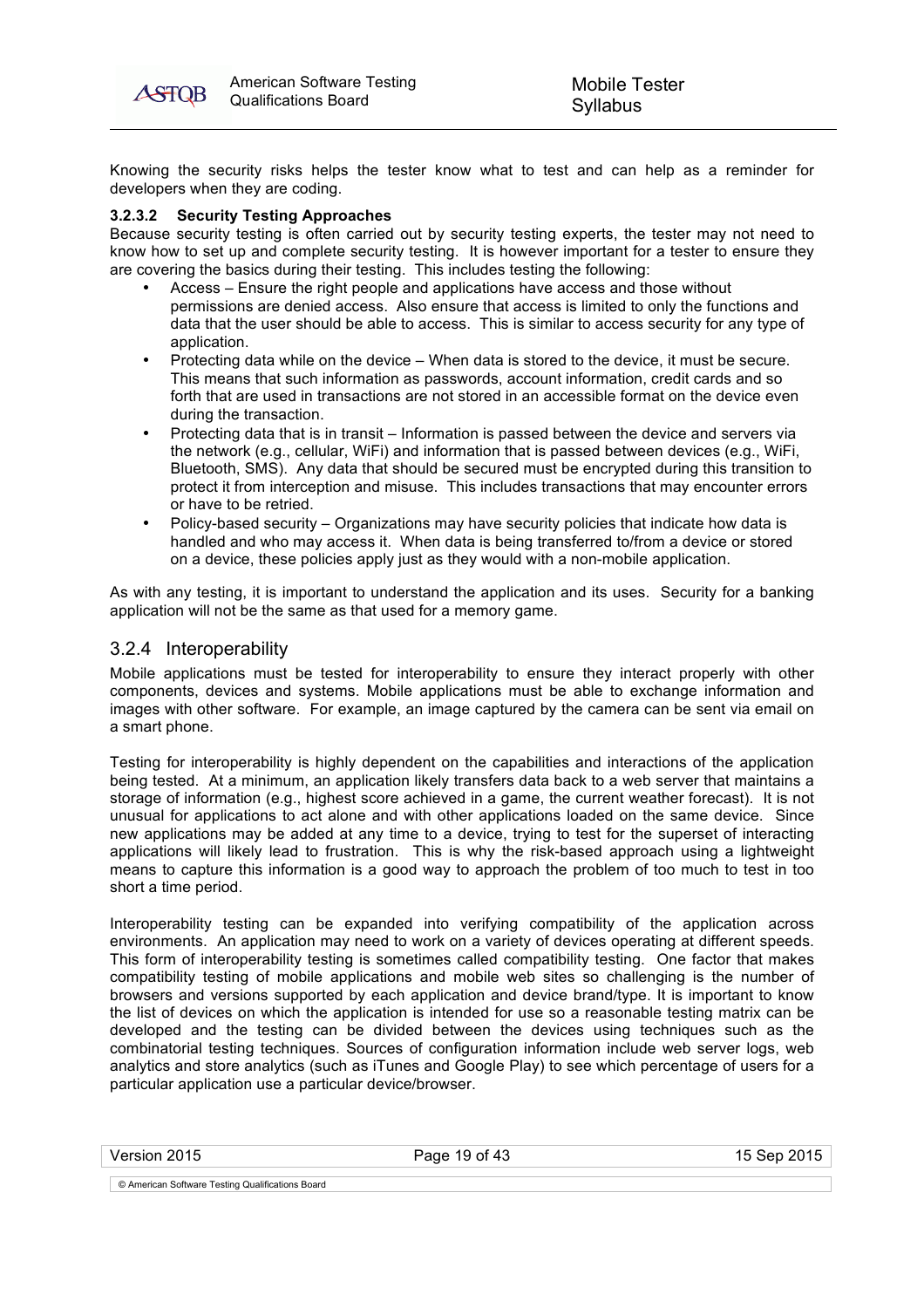American American Software Testing **ASTOB** Qualifications Board

Mobile Tester Syllabus

#### **3.2.4.1 Device Specific Considerations**

Mobile devices are varied and have a wide range of capabilities. One of the factors in interoperability testing is understanding the commonalities and differences between devices. Specific versions of devices may have different capabilities that may affect an application's capabilities and usability. For example, an application running on a slower device (or one with less memory) may exhibit different characteristics than one running on a fast device. An anti-glare screen protector may render certain user interface designs difficult to read and/or access. This device specific information tends to change rapidly and should be determined immediately prior to testing. It may also be necessary to anticipate new device features so that testing can occur before the features are widely available (e.g., higher speed, bigger memory, operating system requirements).

#### **3.2.4.2 Testing Peripherals**

It is also important to remember that devices may have peripherals attached or built in such as scanners, card readers, bio recognition equipment (e.g., fingerprints scanners), cameras, altimeters, microphones, speakers, and so forth. If the application may use a peripheral or may be affected by the presence or absence of a peripheral, the application must be tested both with and without the peripheral. This is a consideration if simulators will be used for testing since simulators for peripherals may be needed. In the case of peripherals though, actual device testing is usually required to some degree.

#### **3.2.4.3 Device Differences**

Mobile devices have many differences, even within the same type of device such as a tablet. For example, communication protocols may be different, transmissions may or may not be secured, the device may have the capability to be docked and transfer information. A device may be able to recognize other devices of its type when they are within a certain geographic area. The variability between devices and the commonalities they share all introduce testing opportunities. It's important to understand how an application will interact with a device or set of devices and how differences in those devices may affect the application. For example, a device may share geolocation information with the application which then shares it with other applications and allows communication to other applications that are running on similar devices in the same area. If the geolocation information is secured on one device, but not on another, what will happen?

As devices add more and more features and more devices enter the market, these differences will become a larger factor in testing.

#### 3.2.5 Test Design

When designing the tests for a mobile application, the following should be considered:

- Functionality of the application
- Functionality of the device
- Risk within the subject domain of the application (e.g., a mobile device used to deliver medical information to ambulances)
- Network connectivity
- Operating systems
- Power consumption/battery life
- Type of application (native, hybrid, etc.)

The functionality of the application can be determined from the requirements, use cases, specifications or even conducting exploratory testing to learn about the application. The functionality of a device, particularly if the device is made by another organization, must be determined by reading the published specifications, experimenting with the device or from talking with others who are familiar with the device. Designing tests for a mobile application requires considering both the features of the application to be tested as well as the capabilities of the device.

| Version 2015 | Page 20 of 43 | 15 Sep 2015 |
|--------------|---------------|-------------|
|              |               |             |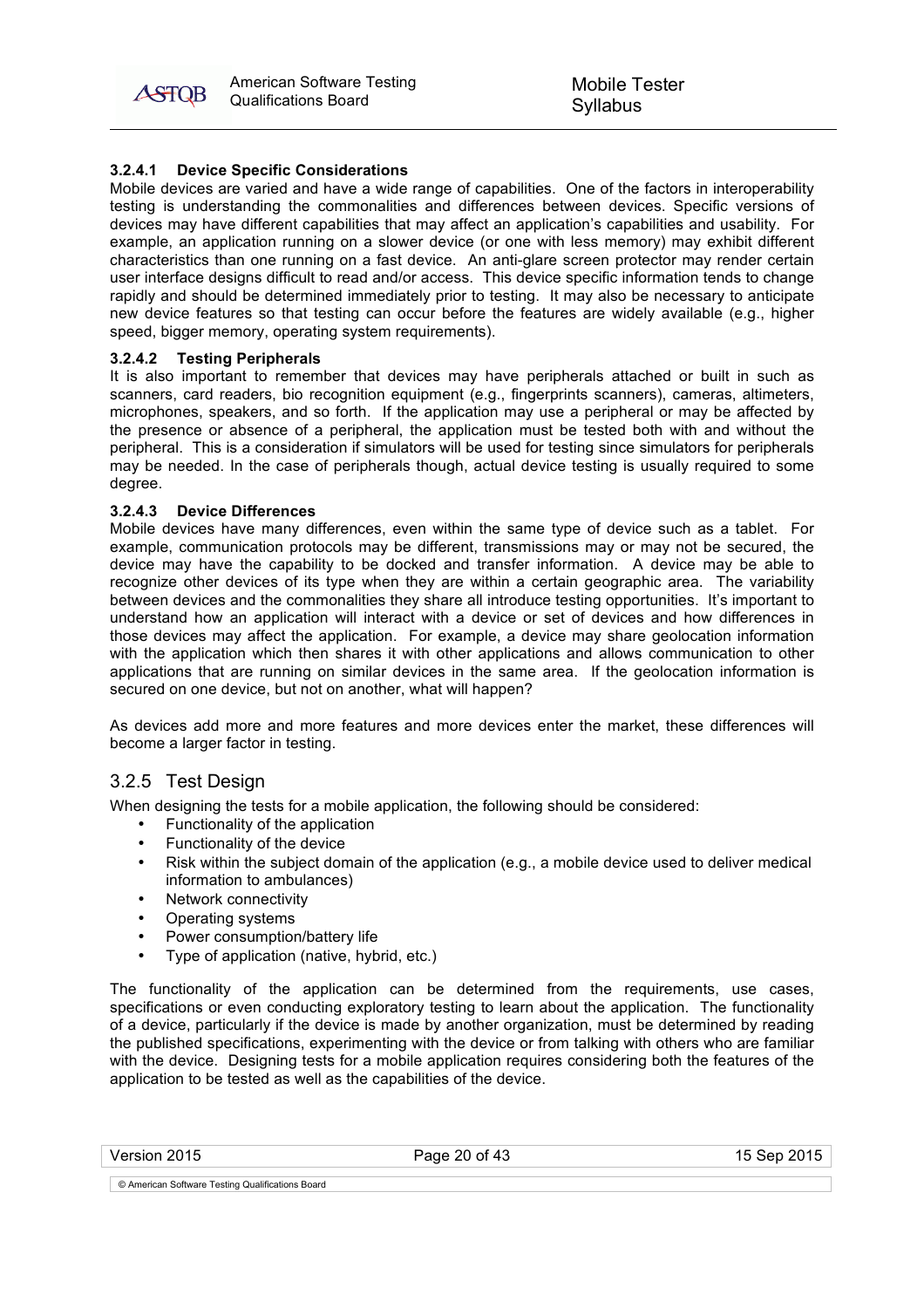

The capabilities and features of the target device must be understood, particularly if those capabilities will be utilized by the application. The following is a list of some of these capabilities, but remember the list is always expanding:

- Screen size and resolution for display
- Geolocation (ability to detect the device's geographic location)
- Telephony (ability to act as a telephone)
- Accelerometer (senses acceleration on three axes up/down, side to side, back and forth used for games and orientation)
- Gyroscope (senses orientation based on angular momentum)
- Magnetometer (measures the direction of magnetic fields can act as a compass)

If the application depends on using a magnetometer for example, the test design must include tests for devices with various types of magnetometers as well as for devices without the capability.

In addition to the functionality, test design also needs to include installation of the application. Many applications can be installed over-the-air (OTA) which means that testing needs to include interruptions at any point in the installation, re-installation, upgrades and de-installation. Permissions and payment may also be required to install applications and so must also be tested.

The risk of the application is assessed by the means discussed in section 2.2, Identify and Assess Risk.

#### **3.2.5.1 Using Core Foundation Techniques**

The standard black-box test design techniques are explained in the ISTQB Foundation syllabus [ISTQB\_FL\_SYL] and further developed in the ISTQB Advanced Test Analyst syllabus [ISTQB\_ATA\_SYL]. These techniques are applicable for mobile application testing and are valuable in testing both applications and devices. Use of these techniques will help the tester ensure that the desired test coverage is achieved. These techniques are briefly summarized here:

- Equivalence partitioning (EP) Determine equivalences classes based on equivalent processing and test one item from each class assuming the results for the one item are representative of the entire class. For example, assume all cameras with the same megapixel capabilities will create an image of the same quality.
- Boundary value analysis (BVA) Select tests based on the boundaries of ranges of inputs or outputs. For example, test the maximum number of names that can be stored in a contact list, test maximum + 1, test one and test zero.
- Decision tables Test combinations of inputs and/or stimuli (causes) with their associated outputs and/or actions (effects). For example, test that an incoming email results in the configured sound.
- State transition models Test the transitions between two states of a component or system. For example, test that the display changes from bright to dim when the exterior light changes.
- Use cases Test the primary (main) scenario and all alternate scenarios. For example, test that a delivery driver can note that they delivered a package, get a signature and record the location of the delivery.
- Experience-based techniques
	- Exploratory testing Test by simultaneously designing and executing tests while learning about the application. For example, for a new application, test it by using it to accomplish a single task and document any defects found.
	- Attacks Test by targeting specific expected faults in the software. For example, target communication security.
- Defect-based techniques based on a defect taxonomy, target specific defect types for testing. For example, test handling of invalid inputs.

| Version 2015                                     | Page 21 of 43 | 15 Sep 2015 |
|--------------------------------------------------|---------------|-------------|
|                                                  |               |             |
| © American Software Testing Qualifications Board |               |             |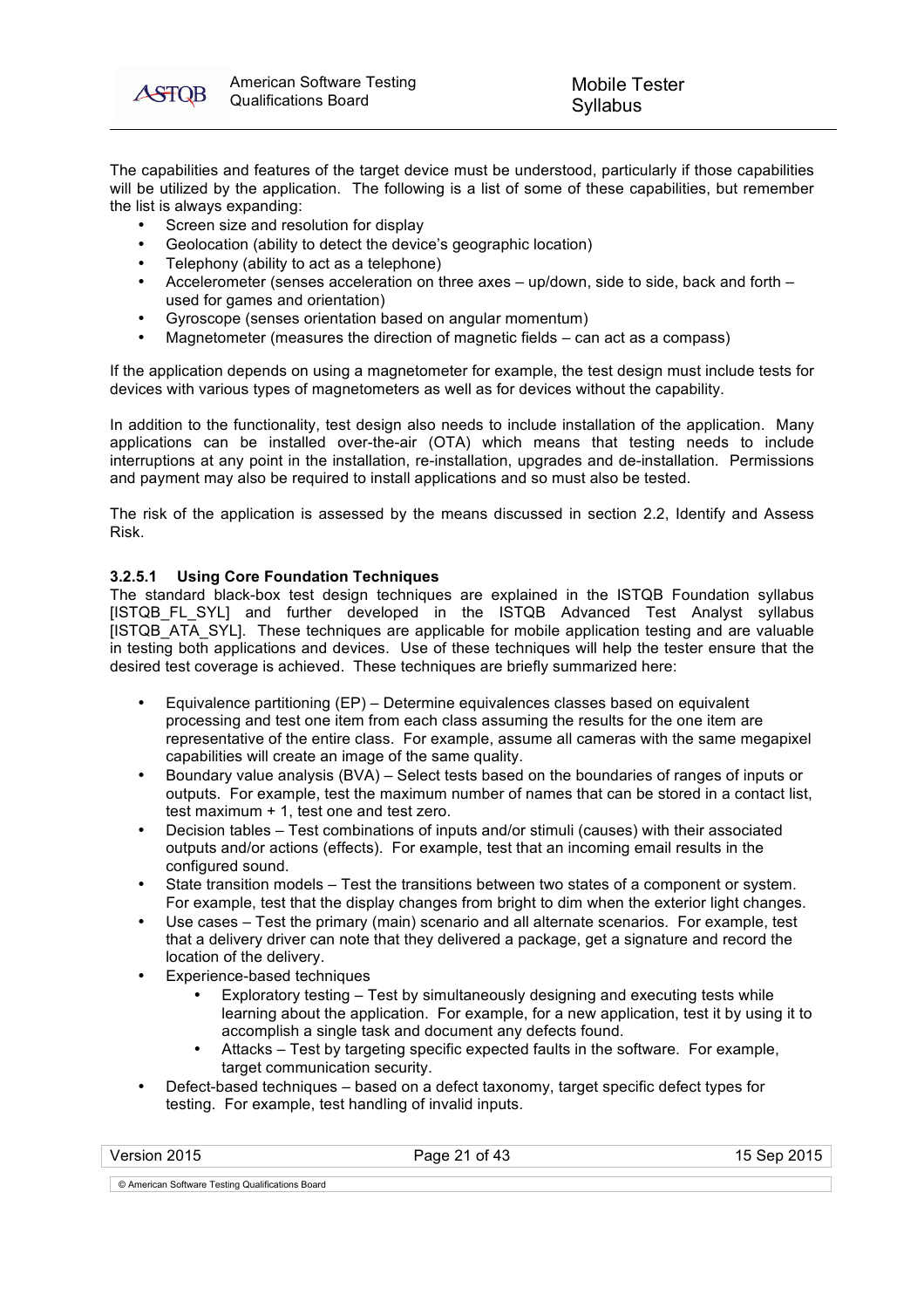

• Combinatorial techniques – Test across different combinations of characteristics based on the information supplied by the model. For example, use pairwise testing to determine the combinations of devices and device features on which to test the application.

Some of these techniques, particularly state transition models, are well-suited to testing interactions between the device and the software. Others, such as equivalence partitioning and the combinatorial techniques help to reduce the test set down to a manageable size. Experience-based and use case testing help focus the tester toward real world usage and scenarios

#### **3.2.5.2 Using Mobile Specific Techniques**

In addition to the techniques in the section above, there are also techniques that are commonly used in testing mobile applications. There are some overlaps between this list and the list above, but the best combination of techniques to use should be determined by the features of the application, the capabilities of the device that interact with the application, the criticality of the application, the time available, and the skills/knowledge of the tester.

The following techniques are commonly used in mobile application testing:

Session-based – these testing sessions are designed to be uninterrupted from start to end, reviewable by other testers or managers and chartered to ensure the focus matches the goals of the testing.

Exploratory testing can be expanded into the concept of exploring different user perspectives. Because the user base is so varied, it's important to consider the different perspectives those users bring to their usage of the device. The goal is to simulate real usage and concentrate on specific aspects of the software and its interaction with the device [Whittaker]. These perspectives and usage scenarios should cover the following:

- Skill level of the user (see persona-based testing below)
- Location of the user (e.g., indoors, outdoors, home, work, in a car, on a plane)
- Lighting in the environment (e.g., dark, bright sunlight)
- Weather conditions (e.g., rain, wind)
- Connectivity (e.g., strong, weak, intermittent)
- Accessories available (e.g., interaction with each)
- Motion (e.g., stable, in hand while walking)

Scenario-based testing, similar to use case testing, tests the paths that a user is likely to follow to perform a defined task. The validity of the scenario directly influences the effectiveness of the test. Testing scenarios that a user will not follow can result in wasted time that could be better spent testing frequently used paths.

Because the user base is so varied, it is important to consider the different types of people that will be using the software. People vary widely in skills, capabilities, and needs. The following is a list of some of the personas that can be used for persona-based testing:

- First time user
- Casual user
- Frequent user
- Expert user
- Confused user (does not understand any of the software)
- Angry user
- Frightened user (afraid of technology)
- Impatient user
- Malicious user
- Playing user (experimenting with the software)
- Technically knowledgeable user
- Age class user (e.g., over 65)

Version 2015 **Page 22 of 43** Page 22 of 43 15 Sep 2015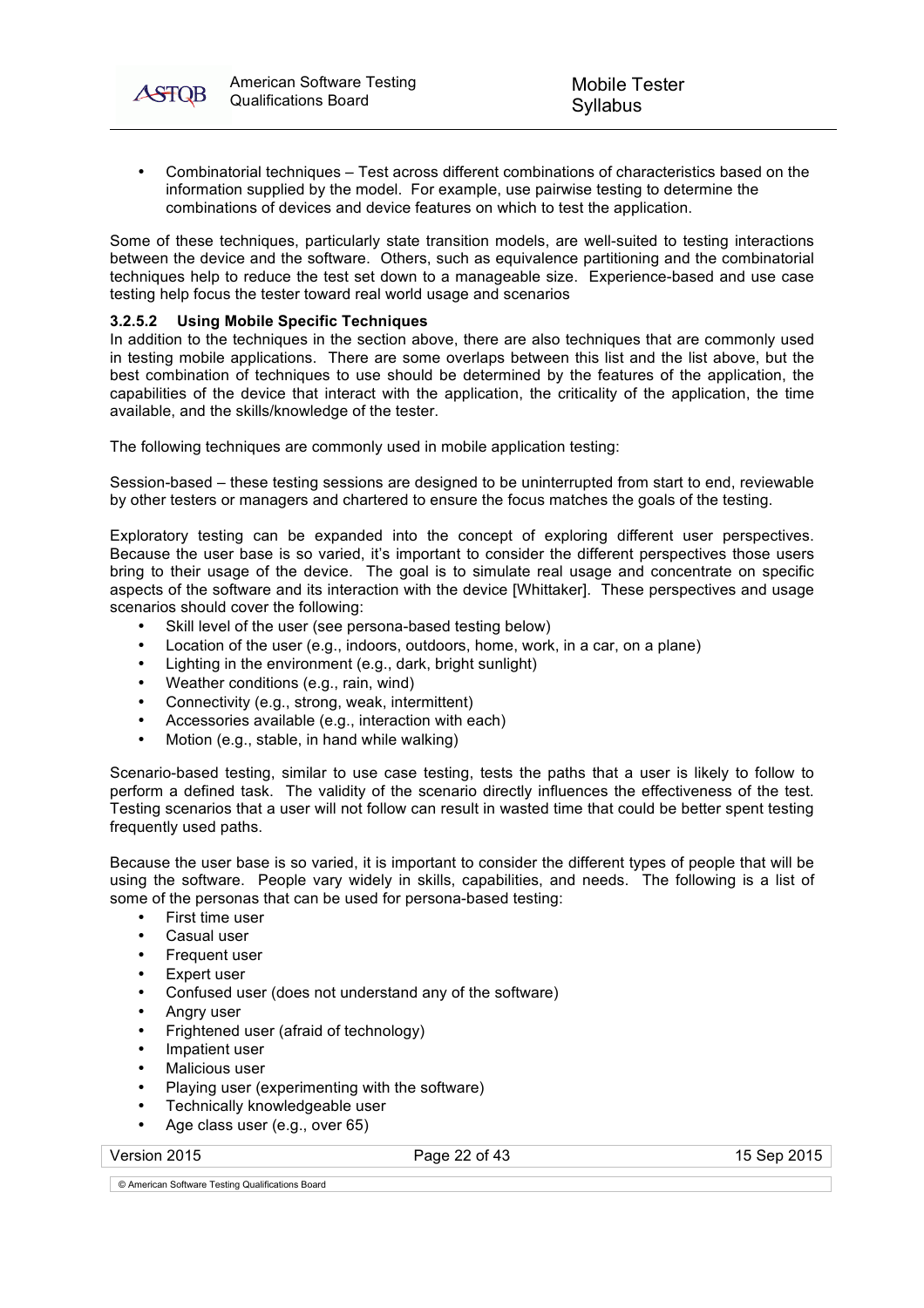

Persona-based testing requires that the tester understands the viewpoint of the user and is able to interact with the software as that user. This can be a difficult task, particularly when the tester's level of knowledge is much higher than the user persona being tested. Good usability requirements will help to cover the software characteristics that are needed to accommodate the various user personas.

Because device and application usage can be so varied, it is often helpful to approach testing from a viewpoint that is independent from the requirements. For example, Teststorming<sup>TM</sup> [Rice] may be used to derive test cases and scenarios via brainstorming or using mindmaps. This technique helps the tester to think of new and creative uses of the software that might not have been considered during the design and development of the product. As the usage and capabilities of mobile devices continues to expand, test case creation requires forward thinking, beyond what is stated in the requirements.

Reminder checklists are helpful when testing mobile applications to help the tester ensure that all aspects of the software are being addressed by testing. Since requirements for mobile applications tend to be lightweight, the tester cannot rely on these documents as the only guide for testing.

## 3.3 Non-Functional Testing

Non-functional testing concentrates on how functionality is delivered to the user. For a more complete discussion on non-functional testing, see [ISTQB\_FL\_SYL]. This section concentrates on the nonfunctional quality characteristics that are of primary importance in testing mobile applications.

## 3.3.1 Performance Testing

In general, performance testing is verifying the response time of the system when it is experiencing a defined load. Performance testing also considers throughput and resource utilization. With mobile applications, there are more considerations for performance testing such as network connection type and strength, device type, device memory and other conditions that may be difficult to control. Mobile applications are used for a wide variety of capabilities, but some applications have higher performance requirements than others. For example, GPS location applications that may be using the geographical position of the device to transmit driving directions have critical performance requirements in order to be able to adjust for changes to the planned course. Applications that are used for time-critical transactions, such as stock trading, also have stringent performance requirements. Applications that provide media have requirements to provide consistent performance that is sufficient to provide a good user experience without problems such as pausing during video display.

## **3.3.1.1 Performance Testing for Mobile Software**

In addition to the normal performance testing that should be conducted regarding the server's ability to handle traffic [see ISTQB\_FL\_SYL], there are other considerations for mobile application testing. Network connectivity plays an important part in the performance of a mobile device. Variables such as connection speeds, time required to connect and reconnect if disconnected and network latencies are all factors in the ability of the application to deliver the desired performance. Unreliable or inconsistent network connectivity may result in multiple re-tries or the application trying to proceed with some data loss. This can be particularly critical if the loss is from information the application needs to function.

Performance testing a mobile application starts with ensuring that the application itself, and its interactions with the server, are as efficient as possible. A slow application or slow response from the server will only get worse when the application is running on a mobile device. In addition to the normal tests, mobile application performance testing should also cover the following aspects for the application itself:

• Application launch time – This includes the time from the user's first indication that they want to use the application until the time the application is fully usable.

Version 2015 Page 23 of 43 15 Sep 2015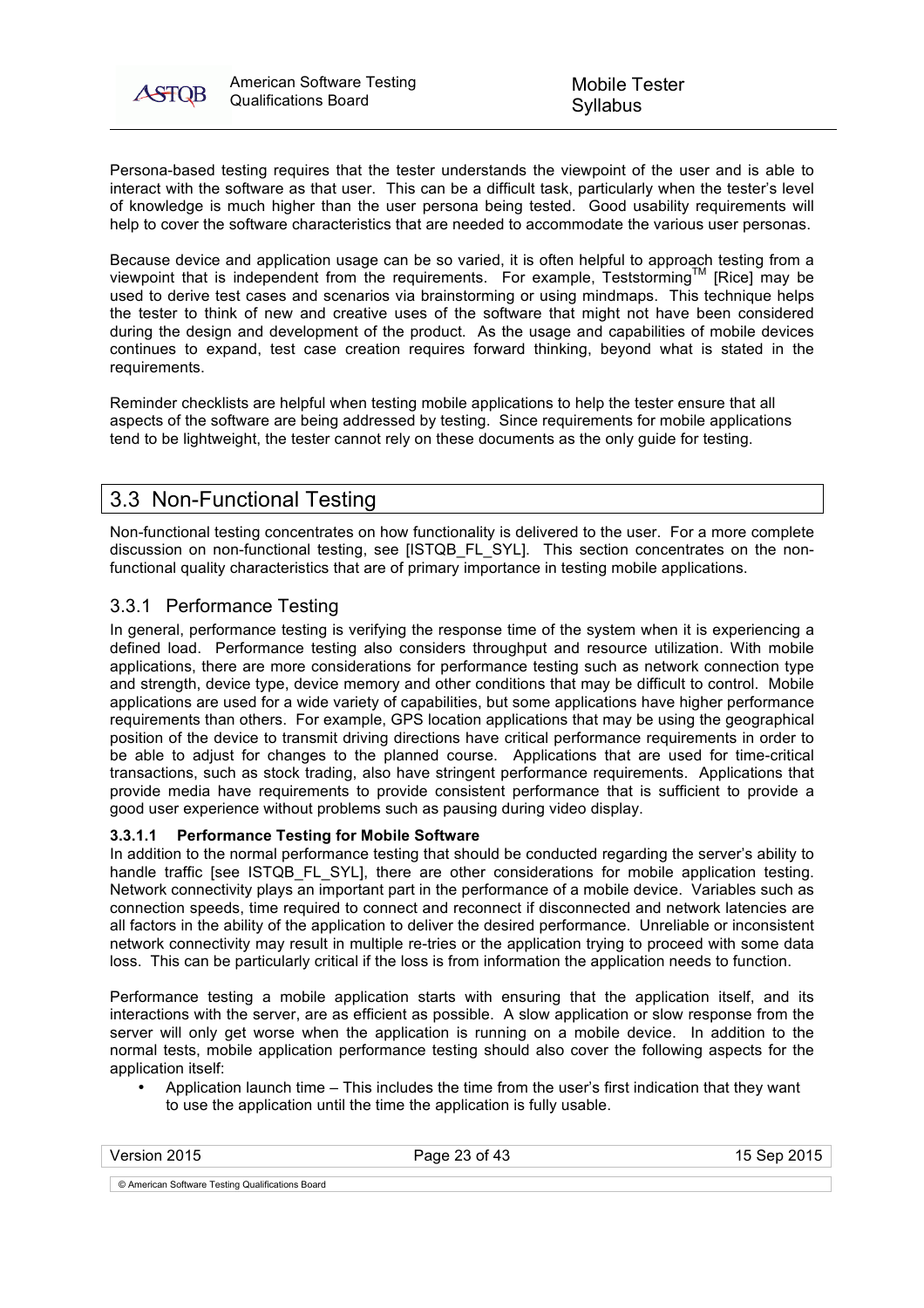**ASTOB** 

- User interface delays This is the time that is spent between receiving a user interaction (e.g., pushing a button, moving an image) until the time the application provides the response to the user.
- Irregular performance This is a problem when the performance is noticeably varied for the same type of transaction.
- Visual indicators As with any user interface, the user must be given an indicator that processing is occurring and there is a wait. Since these indicators usually appear after a certain length of waiting time has occurred, it is important to test to ensure that the indicator appears correctly even when performance is degraded.
- Resource usage A mobile application is likely running in a shared environment. This makes efficient usage of CPU, memory and battery important not just for the application but for the overall device as well. Mobile devices are rarely running just one application. Performance must be verified with an expected set of other applications and processes running. This will help to verify what the real user experience will be when running the application under test.
- Task completion This is an overlap between usability and performance, but it is important to test the time it takes for a user to complete tasks that they would expect to accomplish with the application.
- Code inefficiencies While the code contained in a mobile application may be compact, it is still possible for the code to have bottlenecks, endless loops or other inefficiencies that impact overall performance. These inefficiencies can be detected by static analysis (reviews and/or tools) and well as dynamic analysis (tool-driven).

In addition to these, web applications also need to be tested for:

- Site page loading time Since a mobile application may be running from a web site, the time it takes to load the site pages can have a significant impact on the user's experience with the application.
- Delays Delays can occur for many reasons, particularly those related to server and network time.
- Resource usage While a web application will take less memory and CPU from the device, it may require more network bandwidth from the device because of the larger amount of data being passed back and forth from the server.

#### **3.3.1.2 Performance Testing Approaches**

Identifying valid personas is important for both performance and usability tests. Personas define the characteristics of the user as well as the tasks the user is trying to accomplish. By using this information, scripts can be built that can simulate typical user transactions. These personas can be duplicated by automated tools to provide multiple virtual users who will interact with the system through a device in a prescribed way. Since devices may be difficult to procure, device simulators are often used to supply the same interaction as the device without requiring the actual device to be present during the testing.

Performance goals and testability goals must be established when the application is being designed and the target environments are being specified. These goals can then be used to compare against the actual results of the testing. Performance testing can start as soon as individual components are available. By building and executing performance tests as the application is being developed, particularly in a continuous integration environment, poorly performing components can quickly be identified.

The environment will always have an impact on the application's performance. A device that is inherently slow due to poor design, high overhead, slow communication, or any other factor will cause the application to appear to perform slowly as well. When testing with simulated devices, it is important to include a set of real devices to ensure the simulated performance is reflective of the performance that will be experienced by a real user on a real device. It is also important to understand what is being tested. A mobile application that is deployed on a user's device has different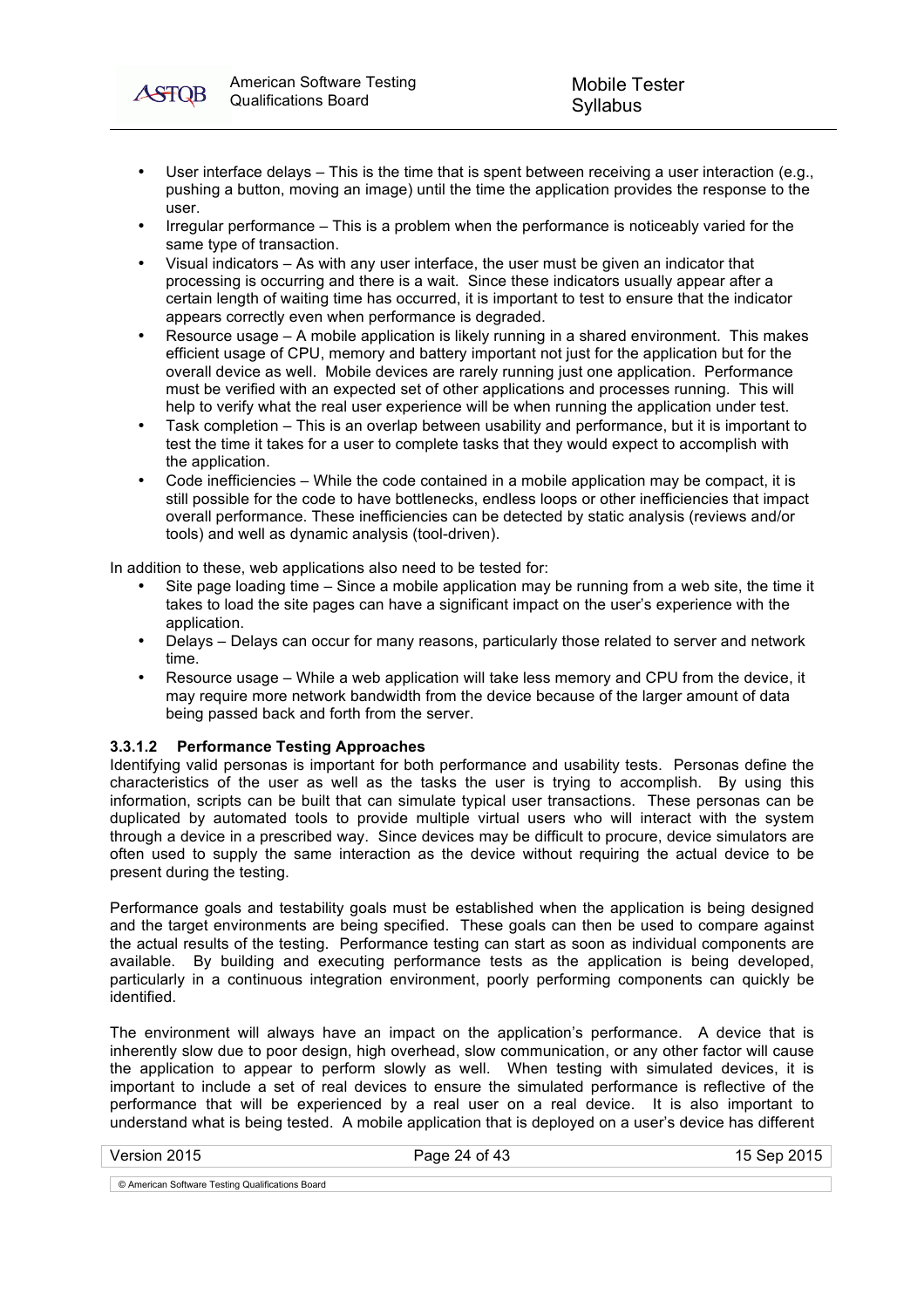

performance concerns than a web application that is accessed from a mobile device. Understanding these differences before designing performance tests will help ensure valid results and the proper focus of the testing.

Overall poor performance may cause people to abandon the application. What is "slow" is determined by the user, and user expectations are continually being refined so that yesterday's fast performance may be unacceptably slow tomorrow.

## 3.3.2 Usability Testing

Mobile applications tend to have a wider and more varied user base than traditional applications. This is partly due to the ease of access to these applications and partly due to general acceptance that applications should be available anywhere, anytime. This poses significant usability concerns, particularly on the part of those planning and conducting usability tests.

#### **3.3.2.1 Usability Testing for Mobile Software**

In addition to traditional usability areas such as navigation, colors, sounds, accessibility, and others, mobile applications have some additional areas for testing. These include:

- Simplicity Mobile applications must be designed for simplicity and ease of use.<br>• Layout Interaction with mobile applications is sometimes done via a device suc
- Layout Interaction with mobile applications is sometimes done via a device such as an electronic pointer or pen, but many devices require the use of fingers. This means the application must allow space for fingers and perhaps for displaying a keyboard that is large enough to be used for text entry.
- Intuitiveness Users expect to be able to load a mobile application and immediately use it. They may experiment with it for a bit, but they will quickly decide if it is intuitive to use or just too difficult. If it is too difficult, most users will discard the application and look for another. If instructions will be displayed to the user, they must be visible, but not intrusive.
- Navigation While navigation is a concern with traditional applications as well, it is even more important for mobile applications. The user has an expectation to be led in the direction they need to go rather than having to determine their path from a list of many options. Mobile applications are expected to be simple and easy to navigate.

Mobile applications, more than traditional applications, will experience a high rate of abandonment if they are not considered usable by their users.

#### **3.3.2.2 Usability Testing Approaches**

As was mentioned in performance testing, personas are needed for usability testing to ensure testing is covering a representative set of user types. It is important to remember that users are not just end users. Applications are sometimes used to increase sales for a company. If a particular campaign has been used across the mobile applications for a particular company, that company's sales team may need to see metrics regarding number of downloads, number of responses, and other information.

User expectations are an important consideration. This is an area where expectations can be expected to change as more applications become available, new and improved devices are introduced and speed is improved. Usability experts will be challenged to stay current with market expectations for product usability.

When approaching usability design and testing, real users are needed. Observing users actually using the application will help target the testing to cover real usage scenarios and may also highlight areas where the interface is confusing or navigation is unclear. If possible, obtaining user feedback is also helpful to understand what they like about the application and to identify areas where improvement would be helpful. Usability labs and surveys may be used to help accomplish obtaining this information in a controlled environment.

Version 2015 **Page 25 of 43** 15 Sep 2015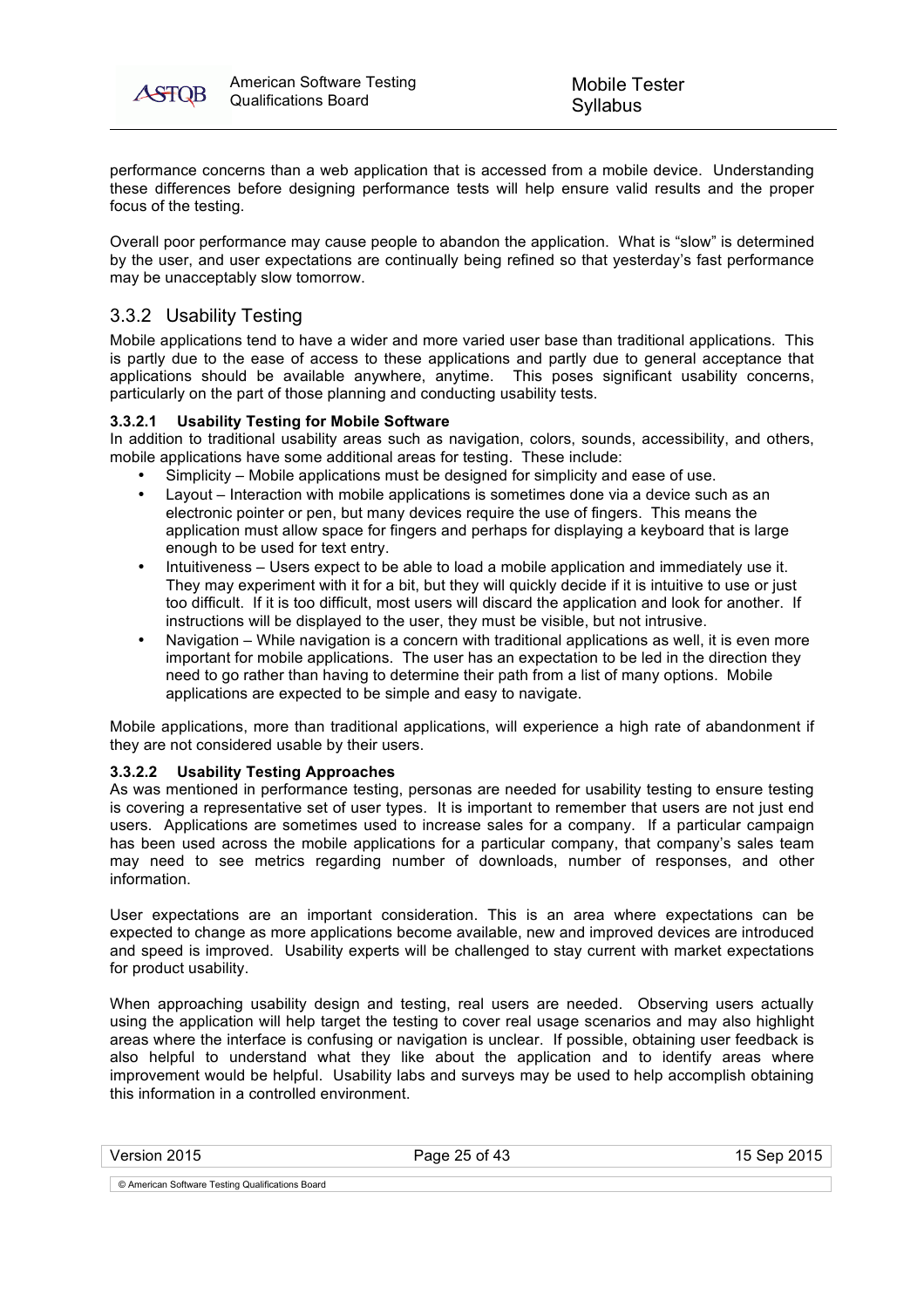

In addition, simple metrics can help bring objectivity to the subjective topic of usability. Measuring items such as the following can be helpful in understanding usability factors:

- The number of tasks fully completed
- The time taken to perform a complete task<br>• The mistakes made in performing a task or
- The mistakes made in performing a task or series of tasks
- The number of clicks (actions) needed to perform a task

These measures can also be obtained by first, second and third attempts which can then be used to determine the learnability of the application.

Effective usability testing can be conducted with a small set of representative users [Nielsen]. If the users fit the identified personas, they can provide valuable feedback relatively inexpensively that can be used to improve the application and improve future designs.

With mobile devices being used by so many people, accessibility must be considered during testing. If compliance to particular accessibility standards is required, it is important to obtain tools that can scan the application for compliance or to conduct the manual testing necessary to ensure compliance. Accessibility considerations include such items as readability, color usage, sound usage, human interaction such as typing, ability to resize the screen or change contrast, and so forth. It is also important to consider accessibility in terms of environmental challenges such as bright sunlight, darkness, rain and so forth.

Mobile devices are feature rich and this feature set is sometimes dependent on accessories to the base mobile device. Accessories include cameras, scanners, credit card readers, headphones, keyboards, and other devices that can be built into or attached to the base device. When testing an application, it is important to consider any accessories that might interact with the application or the environment shared by the application. Consideration must be given to concurrent processing when using accessories. For example, a credit card reader might supply input to a banking application running on the phone, but that card reader might not work when the camera is also in use. These types of interactions between accessories must be considered when selecting test device configurations.

## 3.3.3 Portability Testing

Portability testing focuses on how well an application will function when moved into a target environment. Good portability testing requires a good understanding of the target environments and the characteristics of those environments.

#### **3.3.3.1 Portability Testing for Mobile Software**

Mobile software is intended to run on a mobile device. Devices are plentiful and the numbers, types and capabilities continue to increase. Mobile testing is usually concentrated on a subset of representative devices intending to cover the most common environments and environment variables that could affect the application under test. The key to good portability is a good design. It is important for the tester to work with the developer in determining areas to be tested due to device differences. For example, a developer is usually aware of modifications that were required for an application to work on both iOS and Android devices. That said, developers will sometimes miss nuances between devices and between different versions of similar devices. Obtaining a good set of representative devices can be split between procuring the actual devices and using accurate simulators for some devices.

#### **3.3.3.2 Portability Testing Approaches**

Users do not usually have an awareness that an application may have to be modified to work on different devices. This results in an expectation from the user that a mobile application will work on a set of devices and that they can expect the same level of usability from the application on a smart phone, a tablet and a PC browser. This may not be a realistic expectation, but it is often a tester's job to verify which environments enable the application to work and work well.

| Version 2015 | Page 26 of 43 | 15 Sep 2015 |
|--------------|---------------|-------------|
|              |               |             |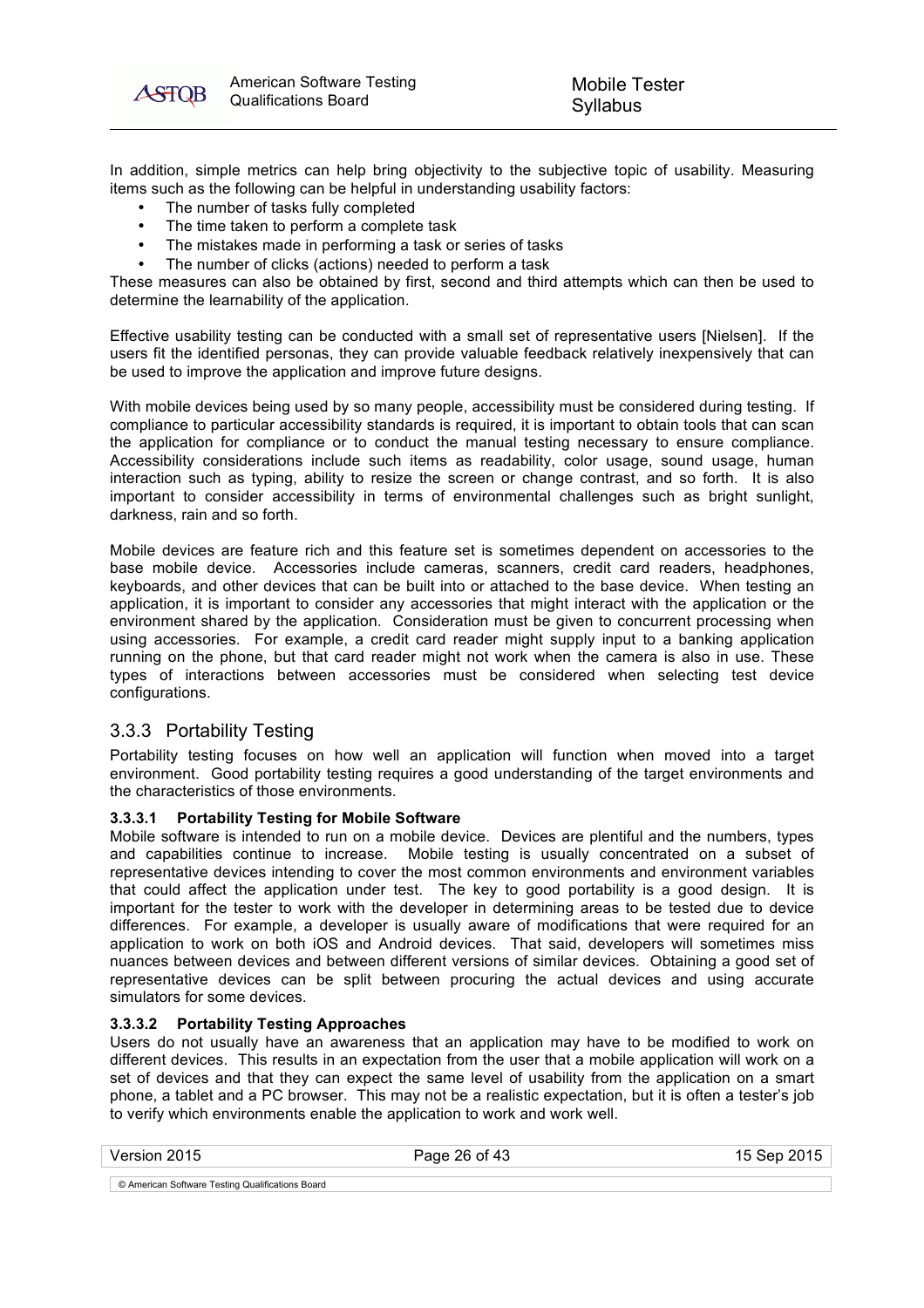

Portability testing for the present requires testing across a known set of devices and software versions. Portability testing for the future requires anticipating which devices will still be popular, what potentially conflicting or limiting features they may have and how a user will expect to use them. Because the field of mobile devices changes so rapidly, it's important for a tester to understand the new devices and the planned release dates for the major new changes. Procuring updated hardware devices can be expensive but simulators tend to lag behind the introduction of the physical device. As a result, sometimes the market is testing an existing application on a new device before the test team has a chance to try it.

Developers must do their best to future-proof their designs. Device manufacturers will normally maintain a level of backward compatibility (meaning that software that ran on the previous versions will still run on the new version), but there is a short life span in mobile devices and old releases will fall out of support more rapidly than is seen with desktop software.

Portability testing must consider whether the application is using a native device interface or a more portable interface. An application using a native device interface will likely encounter portability problems when the application is installed and run on a different type of device. An application with a more generic interface is designed to be ported to different devices.

Software that has been ported to another environment will sometimes exhibit performance and usability differences in the new environment. Any porting project must consider additional performance and usability testing to ensure an acceptable level is still achieved. For example, a mobile application that displays flight information might be quite readable on a tablet, but might not scale correctly or allow resizing on a smart phone. Similarly, software that was written to be fast on a specific device may be quite slow on a different device just because it is not optimized for that environment.

## 3.3.4 Reliability Testing

Because mobile software is everywhere and in many hands, it has become an important part of both business and personal life. As people become more and more dependent on it, reliability becomes an important quality characteristic. Some mobile applications are safety-critical and require extremely high reliability. Reliability equates to the robustness of the software including how well it handles faults (fault tolerance), how quickly it can recover from a problem if one should occur, and how consistent it is in providing the same result for the same actions.

#### **3.3.4.1 Reliability Testing for Mobile Software**

Testing for reliability requires causing failures and verifying that the software correctly detects the failure and either handles it or recovers gracefully. It is important that mobile software is able to reconnect when connections are lost and continue processing without losing any transactional data. Mobile devices, by definition, move around. They go to places with poor network connectivity. They go in tunnels and underground. They go in airplanes. At a minimum, mobile devices go everywhere people go and this creates a large set of potential reliability issues.

While mobile device reliability testing must be concerned with such things as temperature tolerance, impact, submersion, extreme heat and cold, and so forth, the applications running on the device must be able to respond to the effects of these conditions on the device including device failure.

#### **3.3.4.2 Reliability Testing Approaches**

Mobile applications must be tested for the same reliability issues as any other application. This includes insufficient memory or other resource constraints, hardware failure, and network or communications failures.

| Version 2015                                     | Page 27 of 43 | 15 Sep 2015 |
|--------------------------------------------------|---------------|-------------|
|                                                  |               |             |
| © American Software Testing Qualifications Board |               |             |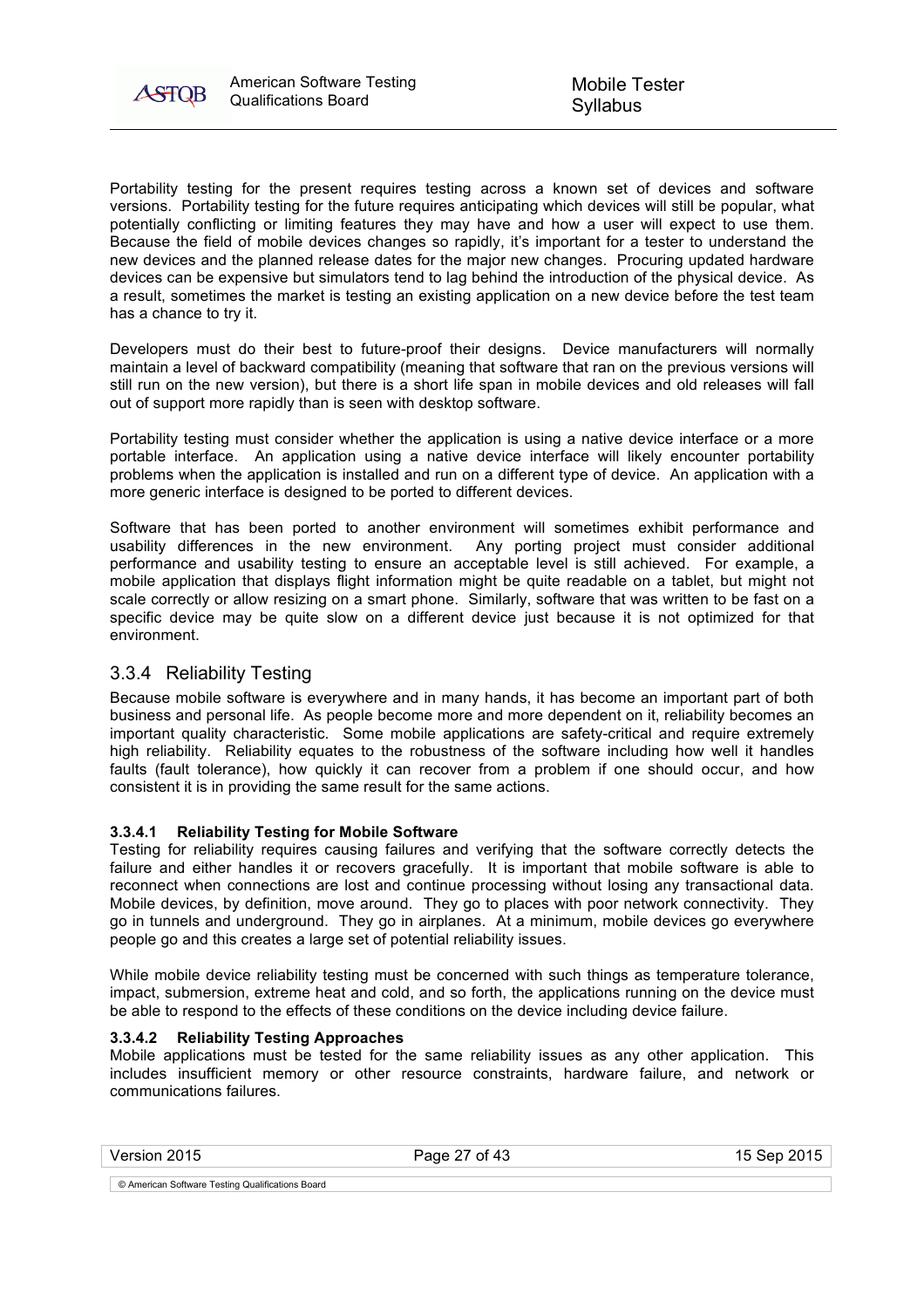

In addition to the traditional reliability tests, testing must also include the ability of the application to handle low battery levels, shutdown conditions, complete power failures and similar power related issues. Because mobile devices usually run on battery power, power failure poses a risk with a higher likelihood than would be expected for a traditional application. Similarly, issues with network connection, disconnection and reconnection (including switching such as from cellular to WiFi) must all be tested because of the high likelihood of occurrence. Mobile devices tend to be shut down less frequently than traditional computers which results in a longer period of operation which can allow problems such as memory leaks to become more apparent.

Reliability can also be measured by determining how long a mobile application can operate continuously without failure (or without recharging the battery). This can be performed by creating and performing simple automated tests and measuring the mean time between failures (MTBF). When failures occur, they can be captured in reliability failure scenarios. These scenarios can be provided to the development team to help them design stronger mobile applications that will prevent or handle the defined failures. It will also allow the developers to create recovery procedures if the failures do occur.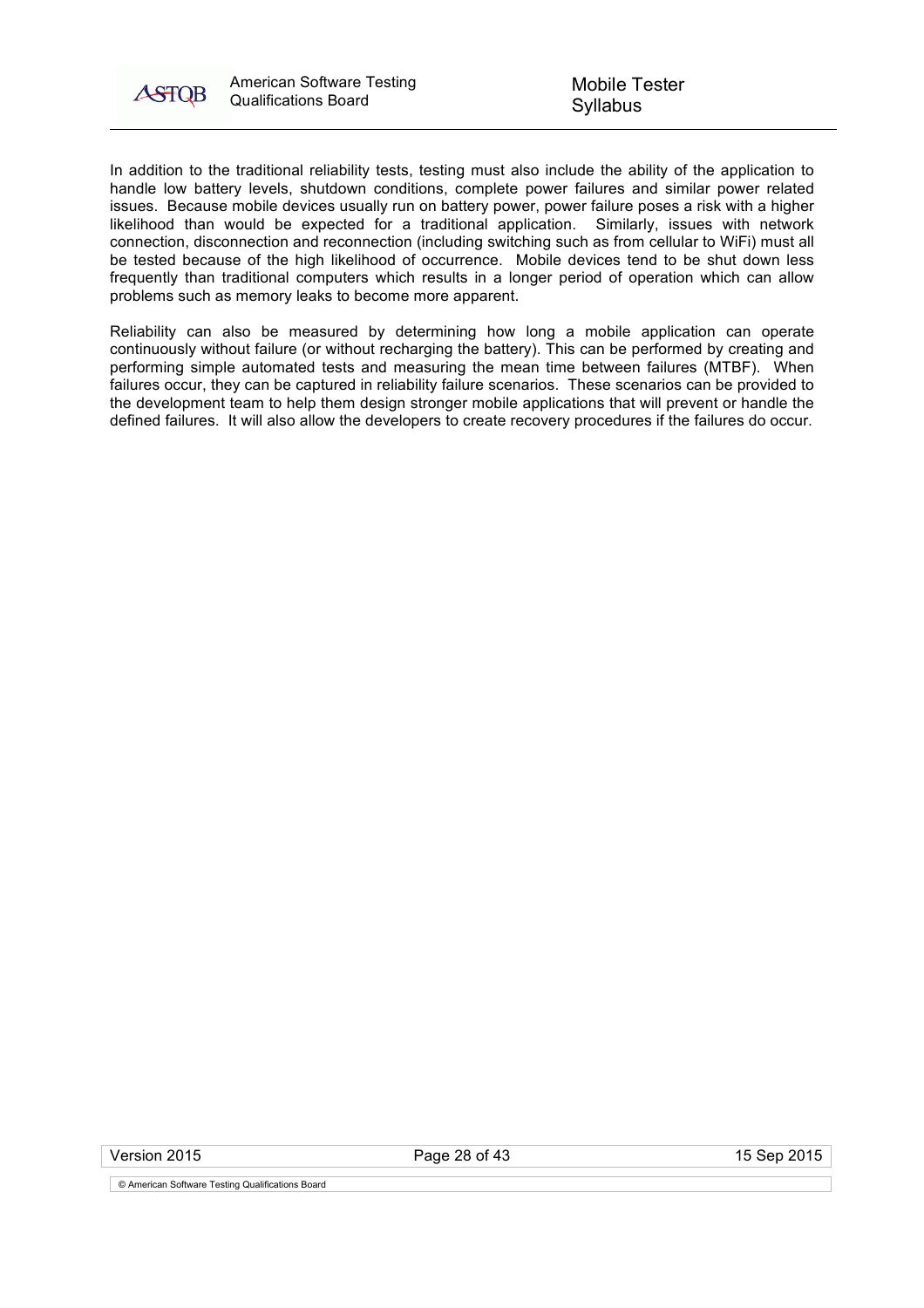

## **4 Environments and Tools - 285 mins.**

#### **Keywords**

emulator, native device, simulator

## **Learning Objectives for Environments and Tools**

## **4.1 Tools**

MOB-4.1.1 (K1) Recall the expected capabilities for mobile application testing tools MOB-4.1.2 (K2) Explain the use of generic tools in testing mobile applications

#### **4.2 Environments and Protocols**

MOB-4.2.1 (K1) Recall the sources of data for a mobile application

#### **4.3 Specific Application-Based Environment Considerations**

MOB-4.3.1 (K2) Explain the differences between browser-based and native device applications

#### **4.4 Real Devices, Simulators, Emulators and the Cloud**

- MOB-4.4.1 (K2) Explain why testing is not conducted entirely on real devices
- MOB-4.4.2 (K3) For a given mobile testing project, determine how and when to use simulators/emulators during testing
- MOB-4.4.3 (K1) Recall how to verify the reliability of a simulator/emulator
- MOB-4.4.4 (K3) For a given mobile testing project, determine how and when to use cloud-based testing

#### **4.5 Performance Test Tools and Support**

MOB-4.5.1 (K2) Explain how the cloud can be used to support performance testing MOB-4.5.2 (K2) Explain the types of data a performance tool needs to be able to create and track

## **Common Learning Objectives**

The following learning objective relates to content covered in more than one section of this chapter.

MOB-4.x.1 (K3) For a given mobile testing project, select the appropriate tools and environments for testing

## 4.1 Tools

The mobile device and application market is expanding rapidly. Fortunately, the tools for testing the mobile applications are keeping up with the explosion. The tester now is confronted with trying to select the best tool from a large set of changing tools with varying capabilities and reliability. This section will better prepare the tester for understanding the tool options and provide information to help select the best tool for the specific application and environment.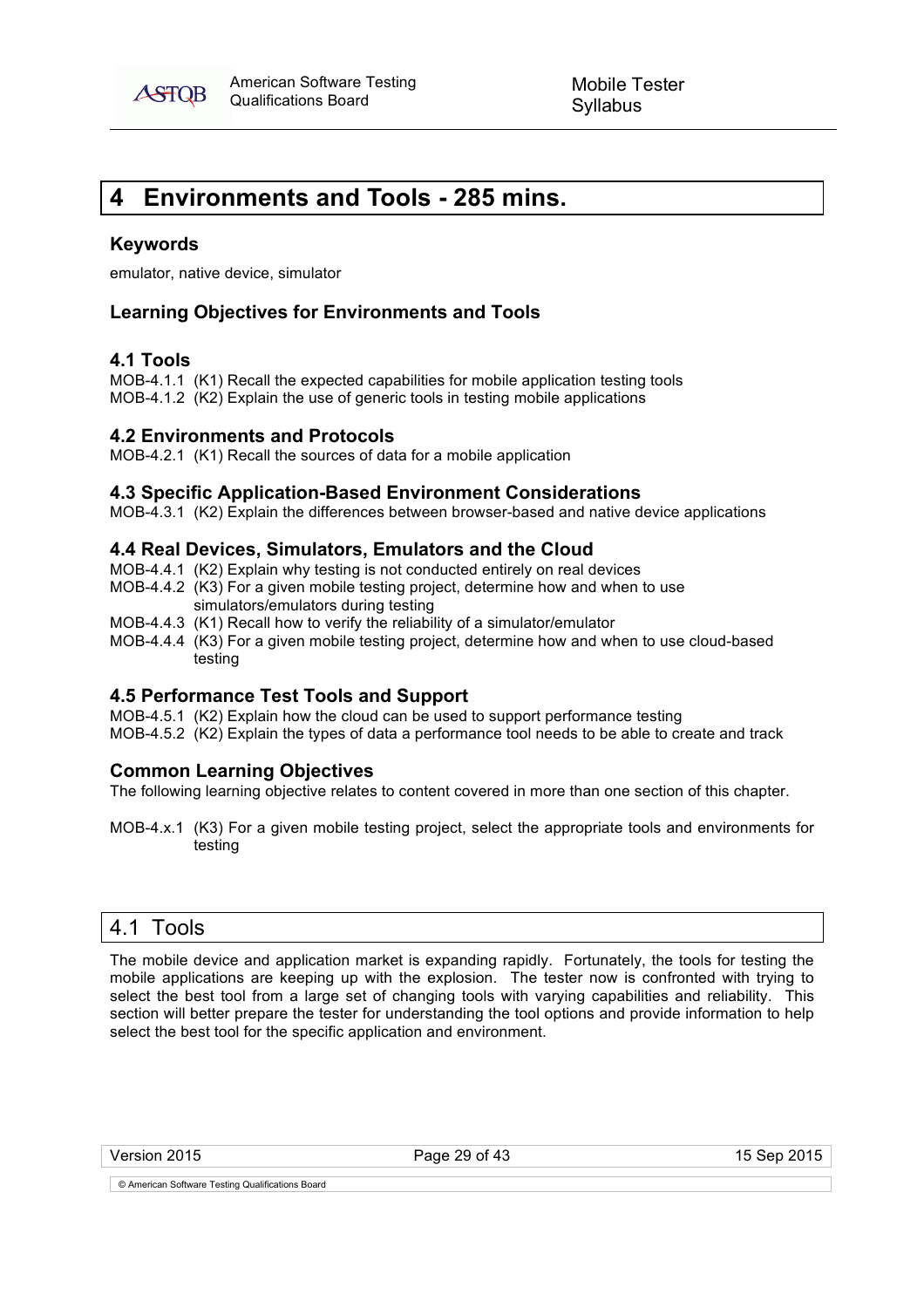American American Software Testing **ASTOB** Qualifications Board

## 4.1.1 Application to Mobile

There are plenty of test tools on the market, but it's important to discern between tools that provide general testing support and those that are specifically aligned to testing mobile applications. In general, tools that are focused on mobile testing should be able to do the following:

- Adapt to different environments and protocols
- Simulate a native device
- Support testing across iOS, Android and other operating systems
- Simulate multiple users simultaneously
- Support mixed and varying locations of devices
- Support or simulate networks of varying speeds and quality
- Simulate or provide connections that can be disconnected and reconnected

When seeking a tool, the tester must understand the capabilities of the application, the environments to be supported, and the testing requirements in order to select the tool most suited to their needs. Because the market is changing so quickly it is important to use good tool selection processes and ensure the vendor has created and will support a quality product. Pilot tests are needed to ensure the tool will work in the specific environment. For a more complete discussion on tool selection and deployment, see [ISTQB\_FL\_SYL]. Even if the purchase price of a tool is low (or free) the organization will still invest a considerable amount of money to implement and use the tool. Proper evaluation processes need to be followed for any tool procurement, even a low cost one.

Tools should be evaluated for ease of use. As the mobile testing tools increase on the market, the usability will become better. Sometimes it makes sense to wait for a later version of a tool if it will have a vastly improved interface. As with any tool, remember the skill sets of the tool users and ensure the tool will provide the necessary functionality in a way that is accessible to the tester.

#### 4.1.2 Generic Tools

Generic tools are still useful when testing mobile applications. For example, test management tools, defect management tools, and requirements management tools are all still needed. Build tools, continuous integration/deployment and unit testing tools are still needed to support the development process. Since many mobile applications also have a backend component, tools used in the testing of the software running on application servers, web servers, and database servers are still needed. In general, the background or supporting software will be tested in the same way for mobile applications as it would be for client or web applications.

#### 4.1.3 Commercial or Open Source Tools

Commercial tools are those made by a company, for profit. While these may be considered by some to be more reliable, they tend to lag behind the market needs. Open source tools are created by interested individuals or communities who have created a tool for a specific need. Open source tools tend to be focused on solving a particular problem whereas commercial tools are designed to address a wide range of capabilities. In the mobile application testing world, open source tools are readily available with a varying focus and capability set. Commercial tools are also available but may lag behind a bit in adding coverage for new capabilities and technologies. Before selecting either type of tool, due diligence is required to ensure it is the most appropriate tool for the job. It is important to consider tool support, maintenance, applicability and ability to grow with the industry as well as cost and usability.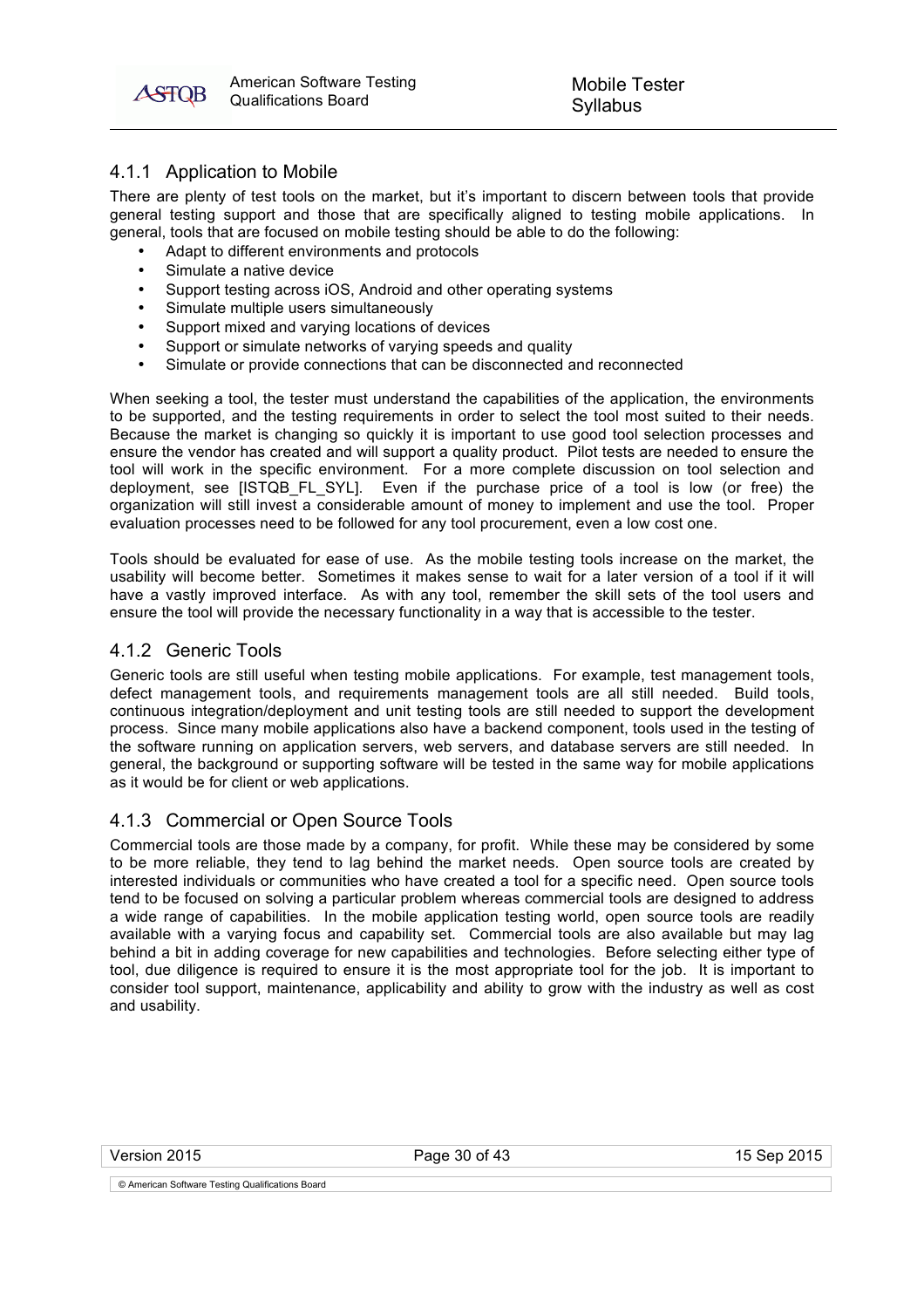

## 4.2 Environments and Protocols

## 4.2.1 Environment Considerations

A mobile application is expected to work in numerous environments. Each of those environments can have its own particular features. At a minimum, the following areas need to be considered when test environments are being selected and established.

#### **4.2.1.1 Connectivity**

Devices are able to connect via WiFi, cellular networks and may talk to each other via Bluetooth technology and various other means. When testing the connectivity, it is important to test for disruptions in the connection, reconnection capabilities, the ability of the application to continue when data loss has occurred during the transmission, and lost connections. It must also be verified that the device can switch between connections without losing data or impacting the user. For example, a device may switch from WiFi to cellular, or may switch from a slower 3G network to a faster one. Because devices are mobile, they should be selecting the best connection available. Testing the various connectivity options requires significant network resources and configuration capabilities.

#### **4.2.1.2 Memory**

Device memory varies widely. Tablets, smart phones and other devices come with a range of memory options. New devices generally start on the market with a lower memory capacity and increase the capacity as newer models are introduced. Devices on the market may also be able to add more memory. It is usually a safe assumption that if an application fits within the memory on an existing device, it will still fit on future versions of that device that have greater capacity. New devices of course support new features and peripherals which may be competing for memory usage, but that is no different from the memory competition that will always occur.

Testing for efficient memory usage (efficiency testing) and ability to handle low memory situations (fault tolerance) is important for mobile applications running in a shared environment with competing processes. Memory management must be monitored to ensure no memory leakage is occurring due to allocated memory not being released and that no memory corruption is occurring.

#### **4.2.1.3 Performance**

The performance of the test environment is an important consideration for creating valid test results. The performance of the test environment should mimic the performance of the production environment, including communication interruptions, reconnections and network traffic. Because communication is at the core of the performance for mobile applications, the test environment must provide a realistic communication interface including an ability to introduce and control the problems that are likely to be encountered in production such as weak connections, timeout errors, and so forth.

#### **4.2.1.4 Device Capabilities and Features**

Devices vary considerably in their capabilities and features. While application testing should not include testing all the capabilities of the device, it is important to understand how the features of the device may interact or affect the application. For example, if the application requires the use of an accelerometer and gyroscope to determine the orientation of the device to display the application interface correctly, testing must include devices with various versions of these features any of which may have different interfaces, as well as devices without the features or with malfunctioning features. The more features of the device used by the application, the larger the testing pool of devices becomes.

Features and capabilities to be considered when determining the proper test environment for the application include:

- Screen size for display
- Screen lighting
- **Geolocation**
- **Telephony**

Version 2015 **Page 31 of 43** 15 Sep 2015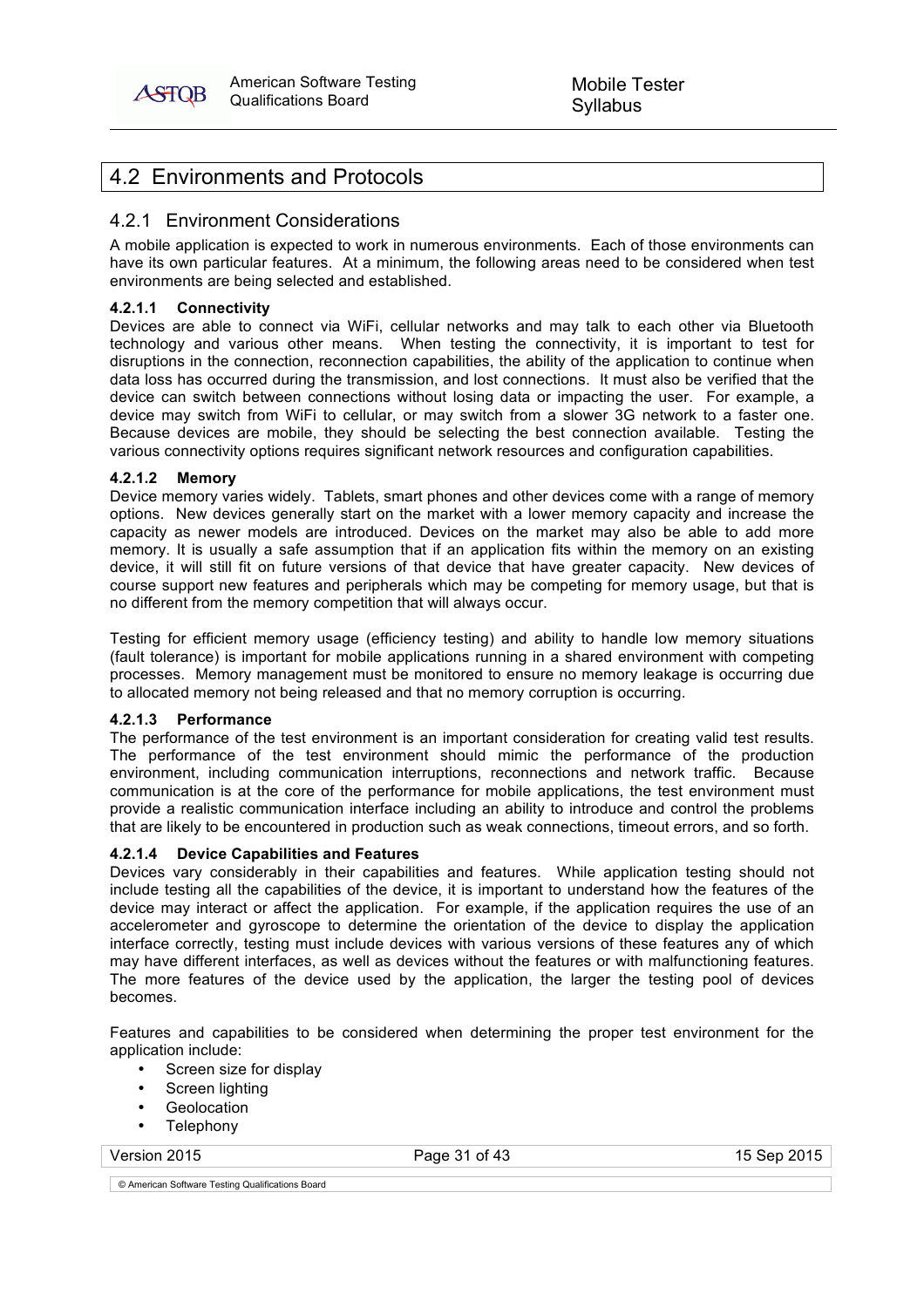

- **Accelerometer**
- **Gyroscope**
- **Magnetometer**

In addition, the capability of a device to install the application over-the-air (OTA) must be considered when determining how to download releases and updates to the device. The OTA capability may limit the size of the downloads and the installation routines must have strong recovery for interruptions, partial downloads and missed updates. An update must not adversely affect the functioning of the device or result in data loss.

As was mentioned in the techniques section, combinatorial testing techniques such as pairwise testing can help reduce the potential number of test environments by determining representative combinations of capabilities and features that do not interact. Decision tables can be used to determine necessary combinations of capabilities and features that do interact.

#### **4.2.1.5 Data Handling**

Another environmental consideration is the data that will be used by the mobile application. In general, data used by a mobile application can come from one of four sources:

- The backend system (e.g., database servers)<br>• The device itself (e.g., GPS location)
- The device itself (e.g., GPS location)
- The user (via some type of input e.g., text, selections, UI interaction)
- Another connected device (e.g., a PC connected via USB)

Testing for mobile applications must consider receiving data, sending data, and storing data on the device. Data must be handled with the appropriate level of security and reliability. When data is stored on the device, special care must be made to ensure the data is safe and protected from unauthorized use.

#### **4.2.1.6 Device Location**

When testing mobile applications, the tester has to consider access to the physical or simulated device. Since mobile application testing often requires testing across a number of devices, access to these devices must be determined during the test planning phase. There are a number of ways to access multiple devices and in some cases, multiple testers on multiple devices. The following list includes some of the more common approaches to procuring a large number of devices for testing:

- Actual physical devices co-located with the testers
- Open Device Labs [OpenDeviceLab]
- Crowdsourcing (e.g., utest.com)
- Remote device labs (e.g., from the vendor or an external organization)
- Virtual environments (e.g., simulators, emulators and cloud-based)

Acquiring a large set of devices and keeping that set current with new models and versions can be cost-prohibitive. As a result, using a remote test environment furnished by tool vendors or virtual environments is often a more feasible approach.

#### 4.2.2 Protocols

Different devices may use different communication protocols. Testing tools, particularly load testing tools, may not support all protocols. The tester must understand what protocol is used by the devices to be tested to ensure there are no incompatibilities with the tools that will be used during testing. If simulators will be used, the simulator must be able to simulate the use of the device's protocol.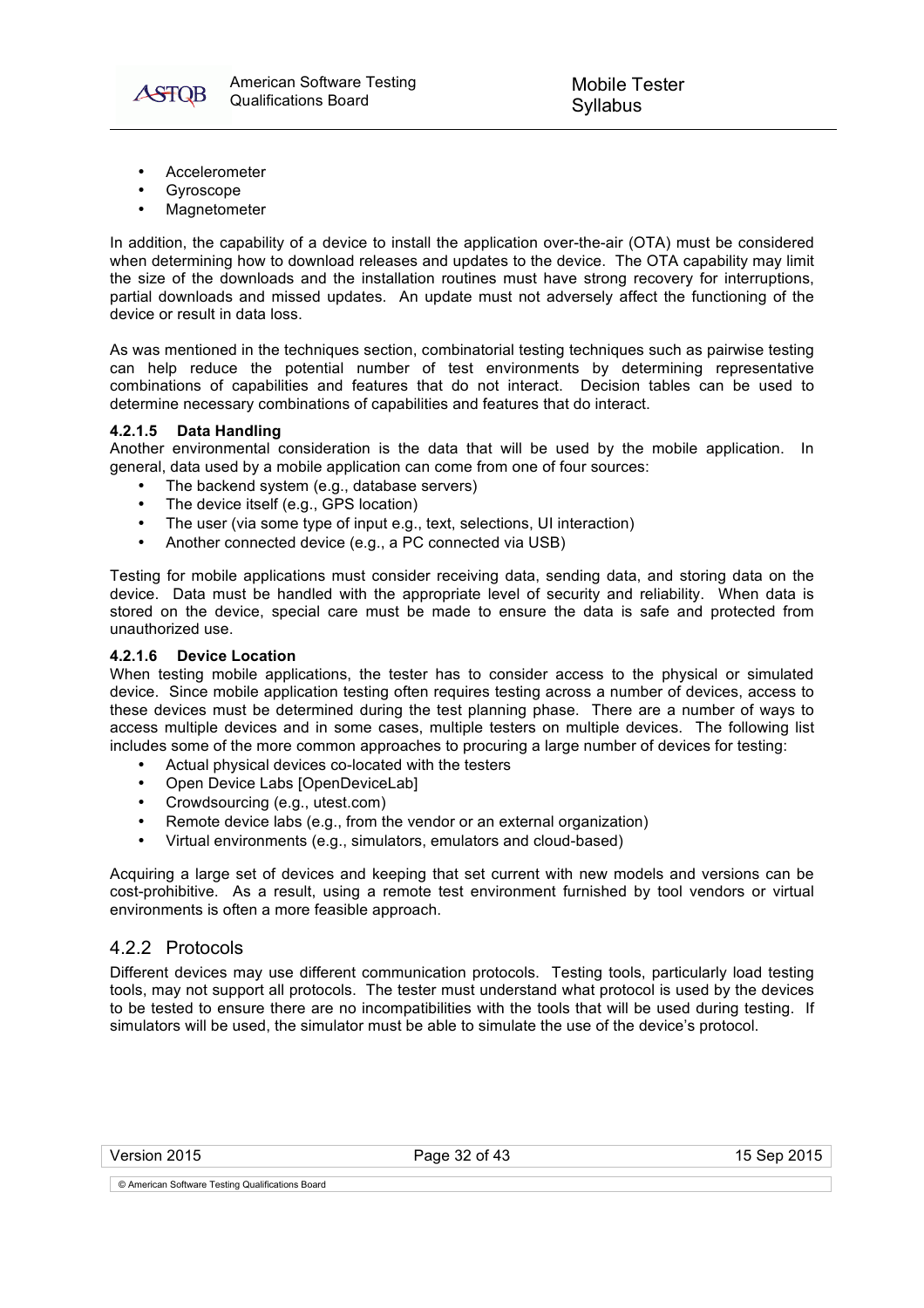American American Software Testing **ASTOB** Qualifications Board

## 4.3 Specific Application-Based Environment Considerations

## 4.3.1 Browser-based Applications

Browser-based mobile applications are designed to run on a set of supported browsers that run on the device. Some of these may give the user the option to switch to the mobile version of the application or stay with the standard web application. One advantage to creating browser-based applications is the built in portability. Any device that can run a browser should be able to run the application. This should, in theory, limit the testing requirements to testing with the various supported browsers on any type of device. There are, however, specific considerations for testing when a browser-based application is also considered to be a mobile application. For example, different browsers and versions vary widely in how they handle certain components, java script, and cascading style sheets (CSS). Some plug-ins may not be available on a mobile device (e.g., Flash).

#### **4.3.1.1 Considerations for Usability and Performance**

Because these applications may not have been optimized for a mobile device, there may be issues with usability and performance. In particular, font sizes, navigation and screen layout may not be user-friendly when viewed on a smart phone. While many of these applications have an option to switch to the "mobile" version, that option may not be apparent to the user who is confronted with tiny fonts and only a portion of the main window.

Performance may also be an issue for an application that was not designed for the mobile environment. As was discussed in the performance testing section, the tester will still need to test for performance but should also watch for connectivity issues that might impact reliability and performance.

#### **4.3.1.2 Browser Version Support**

As with any web application, the application must be tested with the supported browser versions. When the application is also intended to be deployed in the mobile world, additional browser versions may be required and, more importantly, the frequency of some browsers may differ from the traditional platforms. For example, the PC environment may see a dominance of one type of browser where mobile devices may see a different one. When this happens, testing prioritization must shift proportionally to the more frequently used browsers.

## 4.3.2 Native Device Applications

An application that is built for a native device is generally using specific features and capabilities of that device and its operating system to deliver functionality. When this happens, the same application generally is not portable to another environment. There are a number of reasons for developing native device applications. In addition to being able to take full advantage of the device capabilities, the developer is also able to tune the user interface to a more specific market. This approach is also used for devices that do not have the capability to run a browser or those that must work without Internet connectivity.

#### **4.3.2.1 Good Simulator or the Real Device**

With native device applications, the simulator must be designed specifically for that device. If simulators are not available, then the testing must occur on the real device. This, of course, may become costly if the device is difficult to obtain or performance testing is required for a large number of the devices. The tester should work with the developer to understand what aspects of the application require the specific device and what could possibly be tested with a generic simulator.

#### **4.3.2.2 Tool Support**

Depending on the market popularity of a native device, tool support may not be available, or may not be available soon enough for the testing of new applications. Tool support will follow the market. In general, tools will be developed first for the major market players such as iOS, Android and Windows.

Version 2015 Page 33 of 43 15 Sep 2015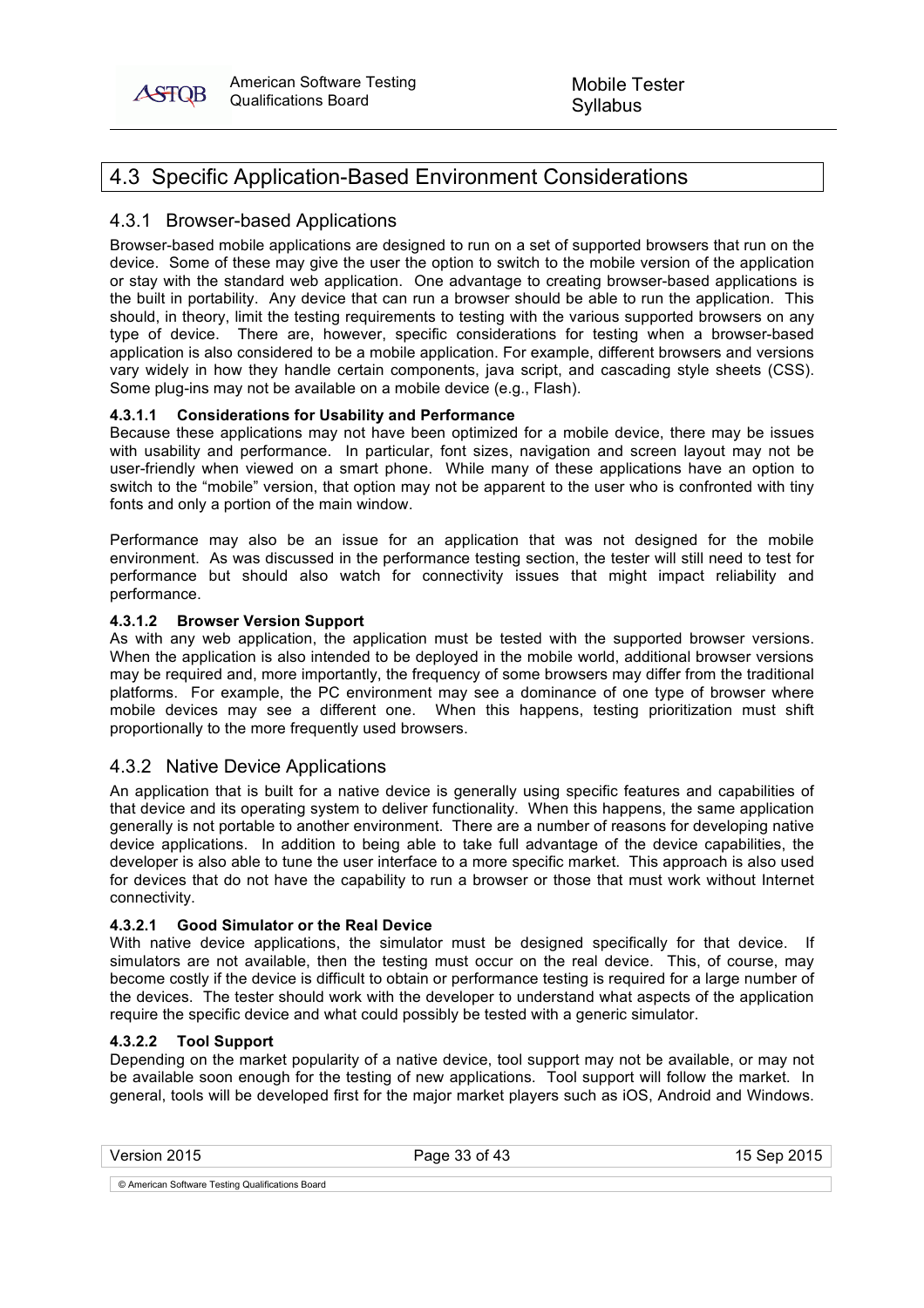

New devices may not have the tool support needed to procure simulators, conduct performance tests or to support test automation.

## 4.3.3 Hybrid Applications

A hybrid application may use specific features and capabilities of a device via plug-ins. Because device compatibility depends on the framework used to develop the application, testing across different devices must still be done as the framework may not be defect-free. Generally, all the testing needed for native applications and for browser-based applications is needed for a hybrid application.

## 4.4 Real Devices, Simulators, Emulators and the Cloud

Testers, working with developers, must determine the most appropriate test platform. This can be real devices, simulators of devices, emulators, or a mix of the three.

#### 4.4.1 Real Devices

By definition, real devices are the most realistic, providing the most accurate test environment. Real devices will provide the production environment and will allow the tester to observe any device specific issues that might be missed with a simulator. Devices have hundreds of differences between each other. They also have their own defects [Firtman], such as inconsistent sensitivity to user input (e.g., not detecting pressure at the edge of the screen) or physical issues (e.g., buttons that are not reliable or consistent). Simulators will always lag behind the real devices because it takes time to build and test quality simulators.

Real devices, although the best test platforms, may be difficult to obtain. It may also be difficult to create test automation and performance testing that will work with real devices. Generally, it is best to test with a mix of platforms, using the real devices as a sample set for usability, performance sampling, and general functional tests. Real devices are often used for comparison against the simulated devices to ensure the simulators are giving "real" responses.

Usability testing should always be conducted on the real device in order to give a proper and full assessment of the user experience. Device differences can affect usability and even though the application is the same, it may have a different usability level on different devices.

Depending on the application and the target platform, it may be possible to test with devices that are similar in capability to the target. This is sometimes done when new operating system versions are available or new features are available on new devices, but are not leveraged by the application.

#### 4.4.2 Simulators

A simulator is a program that simulates some aspects of a device. It does not emulate the hardware itself and may not simulate all the device responses and activities. It does not work on the same operating system as the device.

Simulators are sometimes supplied by device manufacturers to help developers test applications. Since a device will be more popular if it has many applications, it is in the best interest of the manufacturer to supply a simulator, and a good one. However, simulators are not necessarily good or reliable and may not be a good representation of the real device.

#### **4.4.2.1 Buy or Build**

If a reliable simulator is not available, the development organization may choose to write their own. While this will enable them to create exactly what they need to develop and test the application, the simulator itself must be tested. Building a simulator is a development project in itself and requires

Version 2015 **Page 34 of 43** Page 34 of 43 15 Sep 2015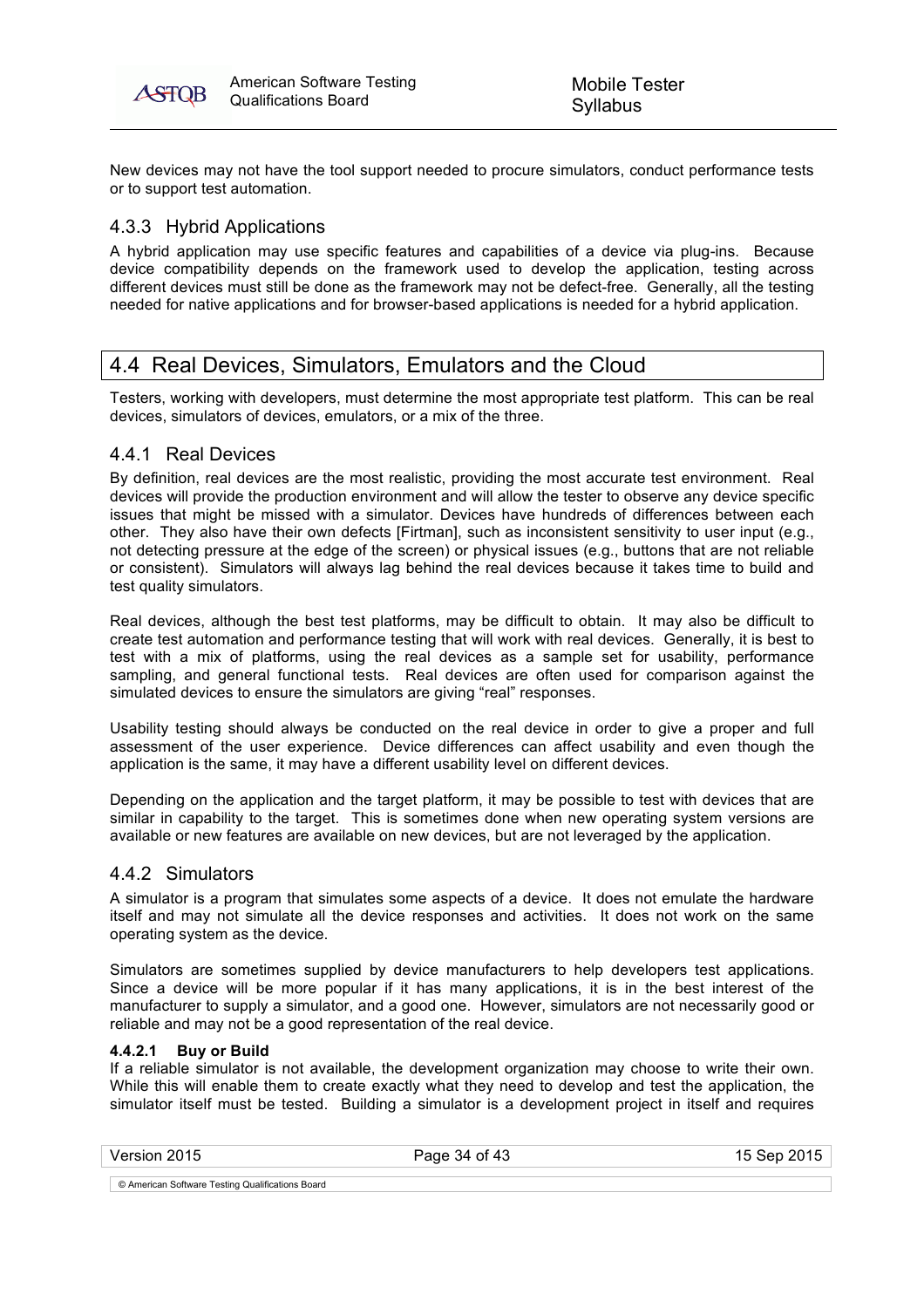

analysis, design, architecture, development, testing and, of course, documentation. Also a simulator must stay current with changes made to the real device or testing with the simulator becomes invalid.

#### **4.4.2.2 Verify Simulator Reliability**

Before relying on the simulator, it is important to ensure that the simulator is giving correct responses to inputs. This is done by providing the same inputs to the real device and the simulator and verifying if the results are the same. If not, the simulator is not reliable. This is true for functionality as well as performance. A slow simulator that is functionally correct (or a fast one) can still be used for functional testing, but further testing will be needed on a real device to ensure that the response time differences do not affect the application.

#### **4.4.2.3 Using Simulators for Performance and Load Testing**

Simulators are commonly used for load generation and performance evaluation. Because simulators are software rather than hardware, large numbers can be created and run without additional costs of procurement. As with any performance testing, the tester should be sure the activities per simulator are equal to the expected activities per real device in order to create accurate load and performance reports.

## 4.4.3 Emulators

Emulators are used to provide the functionality of the device itself including software, hardware and operating systems. This is necessary for certain applications that may use various device components such as cameras or special screen controls. Emulators are usually written by device manufacturers although some are available from other sources. It is difficult to test an emulator for proper functioning without knowing the internals of the real device. If an emulator is to be used, the tester should ensure that it is from a reliable source and that it has been thoroughly tested. Spot checking responses against real device responses is a good idea and will help verify that the version of the emulator being used corresponds to the target device.

## 4.4.4 Cloud

There are a number of cloud alternatives for mobile application testing. These include the following:

- Cloud hosted appliances Appliances or devices exist in the cloud and can be accessed via manual or automated test. This allows access to many different types of devices. These devices can be used for functional testing as well as performance and usability testing.
- Cloud hosted agents Software can run in the cloud that simulates users from all over the world. This allows a site to verify what happens to its backend when many users of mobile devices from many types of networks, use the application. This is sometimes done with device simulators in the cloud and sometimes done with real devices in the cloud.
- Cloud network simulators When doing testing in the cloud, network simulators can be used to simulate various network configurations, speeds and error conditions. This allows a realistic test environment to be created with varying network types.
- Cloud protocol simulators Since devices may communicate via different protocols, the protocol simulators are used to simulate those protocols. This allows an organization to test their application with varying protocols or to do performance testing across multiple protocols.

Any cloud solution for testing must consider the reliability of the cloud environment, the realism of the environment (which often is determined by the configurability) and the accessibility. In addition, there are some security concerns with using cloud environments for testing, particularly for new and innovative applications and devices

## 4.5 Performance Test Tools and Support

Just as the mobile devices have exploded into the market, so have the tools to support testing them, particularly for performance. Cloud solutions allow access to a large number of devices, networks and protocols, allowing load to be developed on a system from a variety of cloud-based devices or device

Version 2015 Page 35 of 43 15 Sep 2015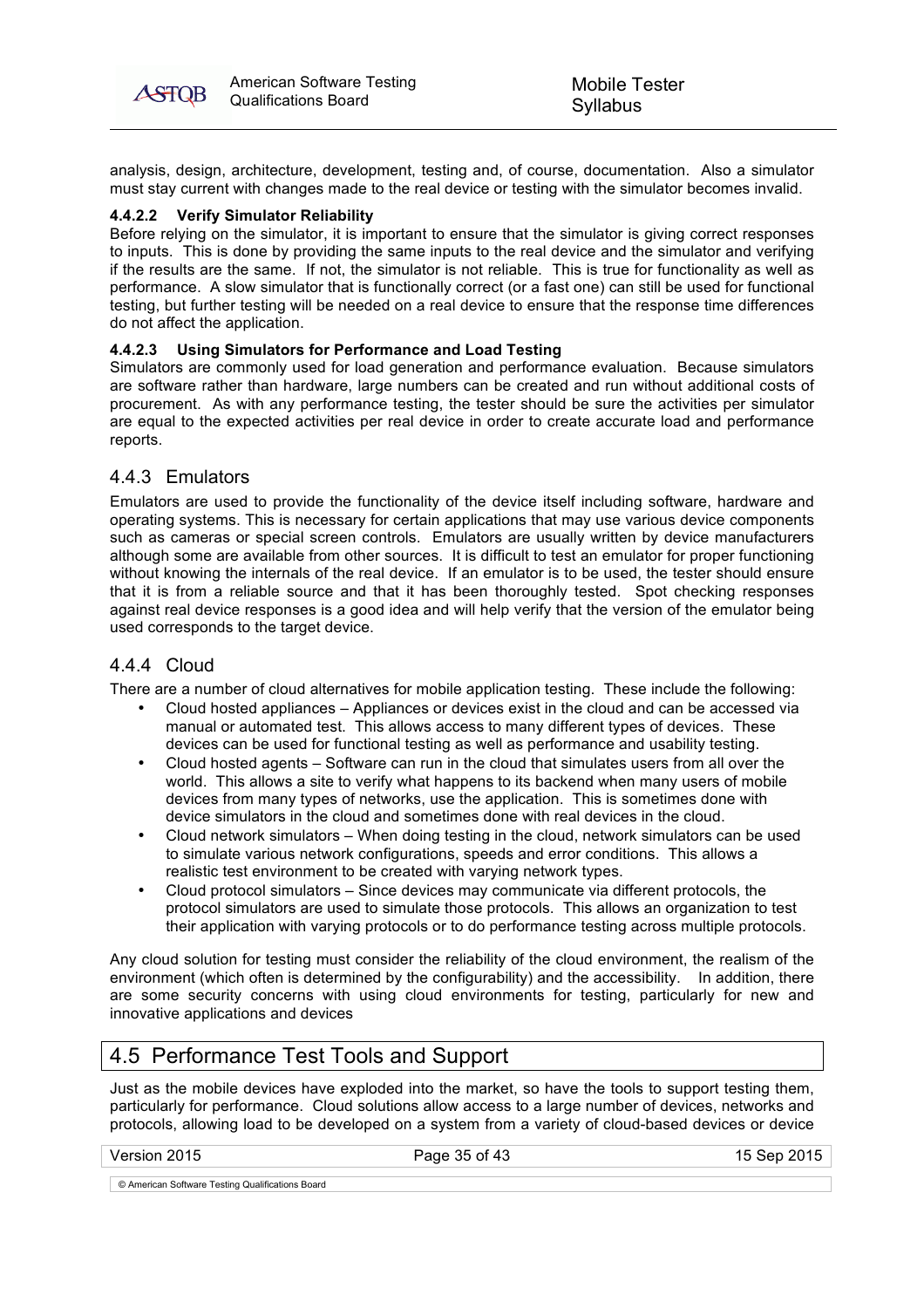

simulators. A good tool is not enough to do effective performance testing though. Performance testing must be targeted to the operational profiles that matter and the loads that are expected to be experienced by the system, as discussed in Section 3.3.1.

When selecting a performance testing tool, the tester should consider the tool's ability to create and track the following:

- Information flowing between the device and the servers, such as
	- Transaction data
	- GPS information
	- **Images**
	- Volume and frequency
		- Connection/disconnection patterns
		- **Activity bursts**
	- Usage patterns
		- Variances for time of day/week
		- Uses for business devices versus personal devices
		- Peak usage times (e.g., daily, seasonal)

The ability of the tool to control and monitor this information is critical to the success of the performance testing effort. Testing with the wrong tool can result in wasted time or, worse, incorrect results.

There are many good commercial tools available for performance testing. Some of the traditional tools are adding support for mobile devices. New, targeted mobile performance testing tools are entering the market frequently. When making a tool decision, it is important to remember to assess the capabilities needed today and tomorrow. It is a good practice to plan for success and assume the application's user base will grow dramatically, much faster than with traditional software.

## 4.6 Test Automation

Test automation is not optional in mobile application testing; it is a requirement. As more tools are joining the market, test automation is feasible and maintainable only if well designed and planned. Mobile application test automation projects must be sure to consider the following:

- Base the tests on realistic usage patterns
- Understand and test the interactions between the user and the device
- Understand and test the interactions between the device and the servers
- Isolate the data from the test automation script by using data-driven or keyword-driven approaches [ISTQB\_FL\_SYL]
- Ability to control the real device
- Develop for maintainability
- Version control the test cases so that older versions of the test automation are available to check a maintenance release

Test automation is vital for mobile application testing and requires good planning, solid design and careful implementation. Maintainability must be designed into the test automation code and good practices such as isolating the data will help ensure maintainability. Because mobile applications change so rapidly, maintainability is an even higher priority in mobile application test automation than it is for traditional applications. Test automation can be as valuable as the software it is testing. Version control, good coding practices, and quality requirements apply to the test automation code. Ideally, test automation is built as the application is built, enabling automated testing of the continuously integrated and deployed application.

| Version 2015 | Page 36 of 43 | 15 Sep 2015 |
|--------------|---------------|-------------|
|              |               |             |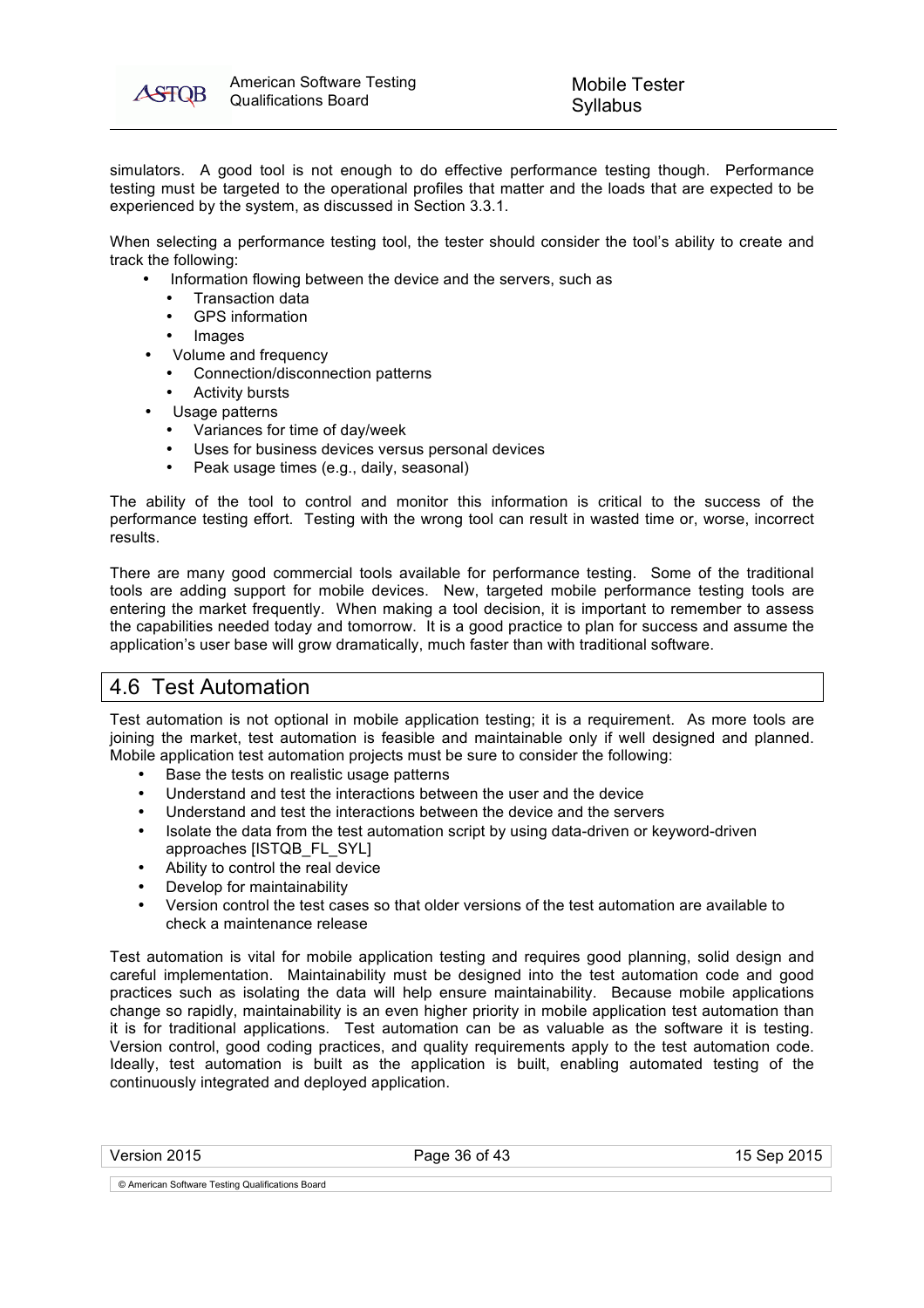

Test automation with real devices is difficult. Test automation with simulators (or emulators) is the more common approach and requires that simulators be built to support automation by providing the proper interfaces to allow the automation to communicate with the simulator. Since a simulator may not have buttons to push or a screen to touch, it needs to provide a capability for the test automation to send commands that would accomplish the same result as a user interacting with a real device. There are tools on the market that drive automated tests to actual devices, but the cost may be a factor for smaller development organizations and using simulators may be the more practical solution.

## 4.6.1 Tool Support

As with performance testing tools, test automation tools for mobile applications are also rapidly entering the market. Careful tool evaluation is required, but it makes sense to look to the new tools with more finely tuned abilities for mobile applications rather than some of the traditional test automation tools that adapt more slowly to the new markets. Because mobile devices and their applications will continue to evolve rapidly, any test automation tools must be able to adapt as well. Test automation is a significant investment and buying the wrong tool can be a costly mistake.

#### **4.6.1.1 Pick the Environment**

Tightly coupled with the proper tool selection is the proper environment selection. Test automation must be targeted to an environment. That environment may include:

- Real devices
- Simulated devices
- Cloud hosted devices or user agents
- Combination of any of the above

Focusing the test automation on the target environment will help the tool selection process and will help ensure that the tool will be able to support the testing as the testing environments expand. Even if a cloud solution is not appropriate for the organization today, it may become necessary at a later date. Since test automation should be designed to last for several years, those types of environment changes must be considered early.

#### **4.6.1.2 Support for Coordination**

It may be necessary for a tool to be able to support transactions being sent to and received from multiple devices and simulators. The tool may need the ability to correlate this information, particularly for server tests, to understand what is happening on the system at the time the test automation is being executed. This coordination may include:

- Number of transactions
- Timing of transactions
- Types of transactions
- Summarized reporting

Tools that are not capable of managing this coordination will cause the test team to spend considerable manual effort to set up tests and analyze results.

#### 4.6.2 Skills Needed

As with any test automation project, programming and scripting skills are needed to develop high quality, maintainable test scripts. It can be misleading to think that a mobile application will have a short life in production before being upgraded and therefore the test automation code will only have a short life as well. Good test automation can grow with the product and can provide good regression testing for the old features when new features are introduced. In order for this to happen, the test automation architecture must be robust – built to last and grow.

In the mobile application world, the capability sets will continue to grow. Automation will not be stable – it will always be expanding to accommodate new features of the device and the applications. Tools may lag behind device development. It is a reasonable expectation that programming or scripting will

|  | Version 2015 |  |
|--|--------------|--|
|--|--------------|--|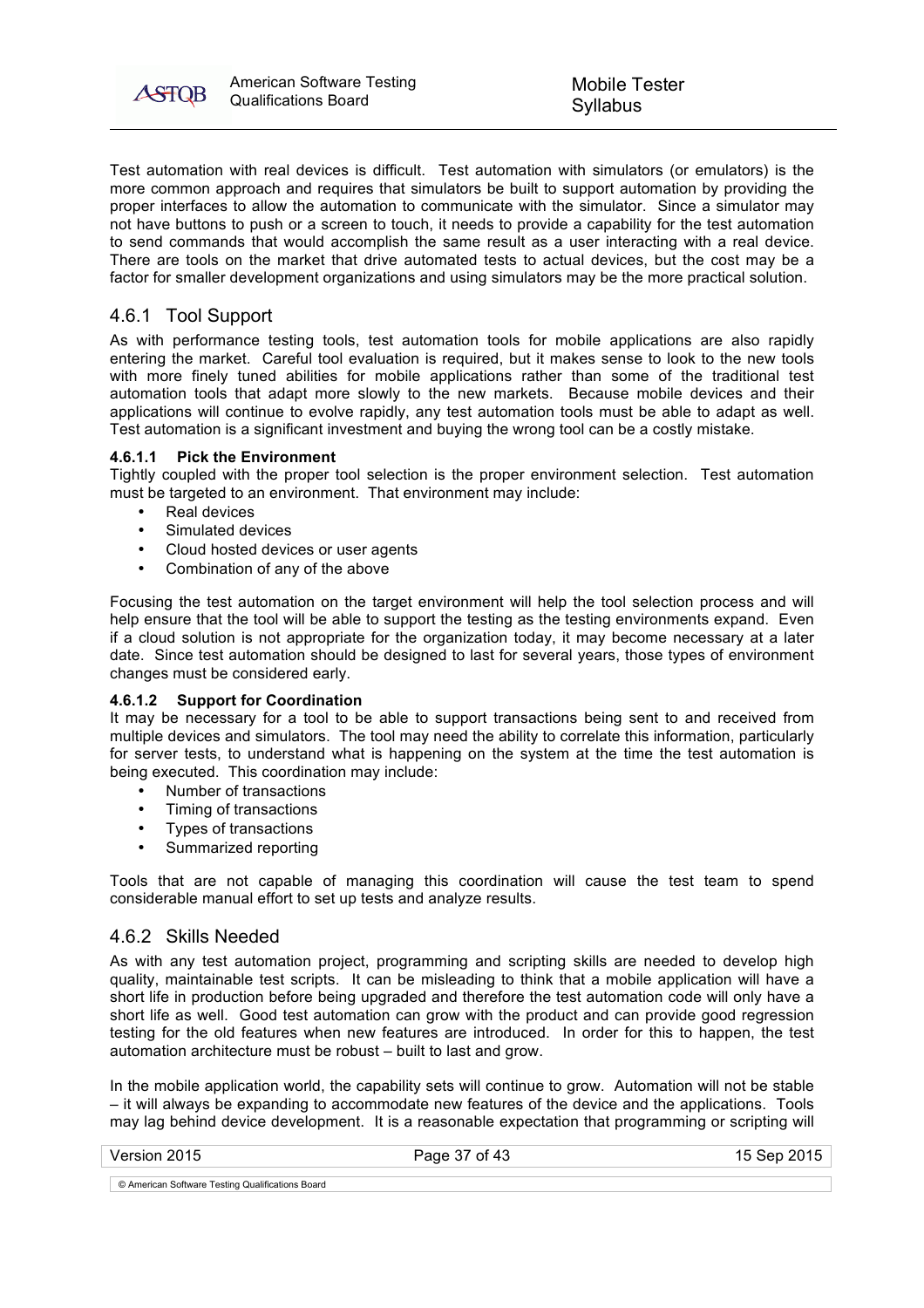

be required to bridge the gaps between tool capabilities and device capabilities. Before coding to fill a gap, the tester should check if a reliable tool is available. Tools are developed and deployed very quickly, so frequent investigation is warranted to avoid unnecessary effort.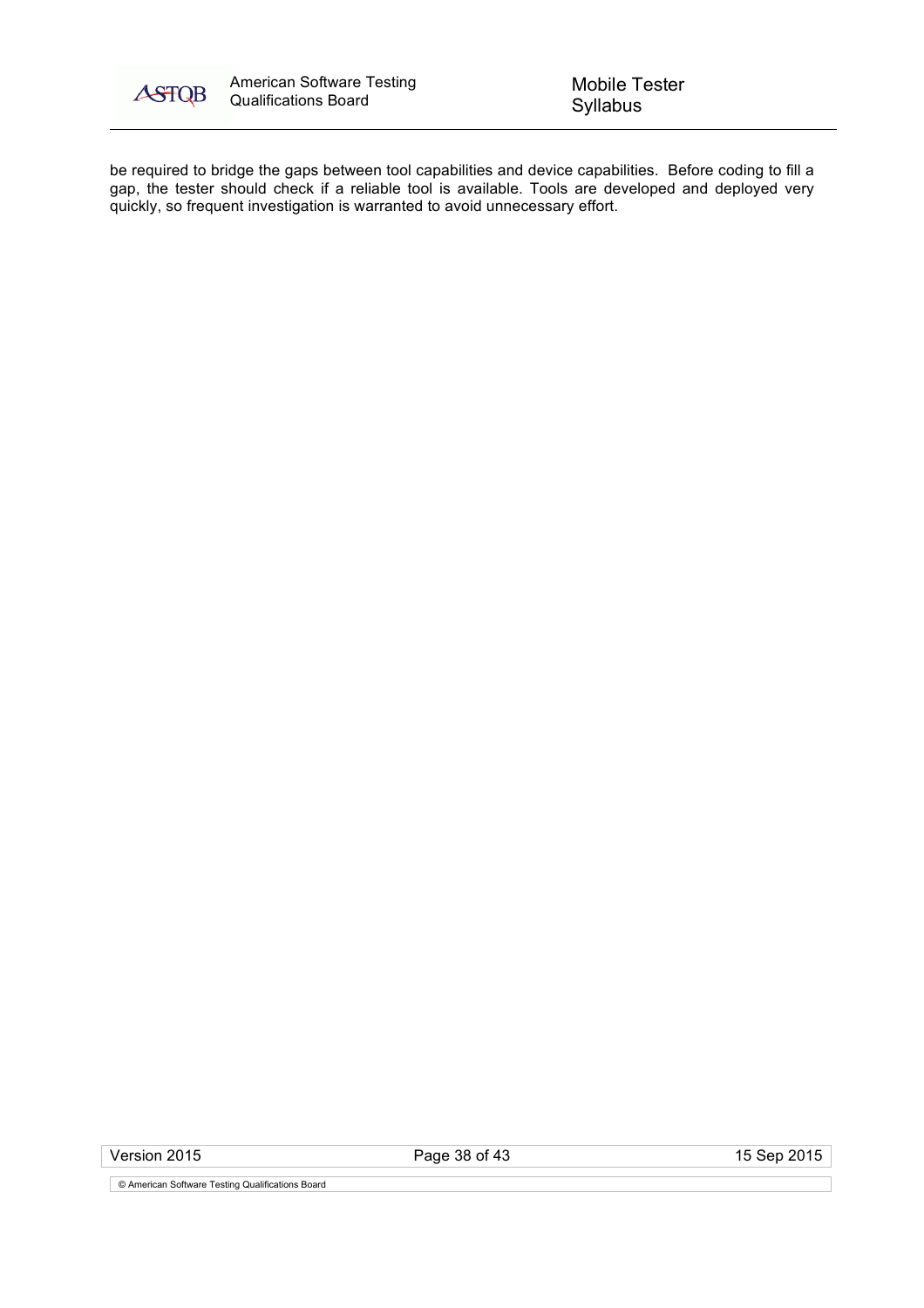

## **5 Future-Proofing – 135 mins.**

#### **Keywords**

none

## **Learning Objectives for Future-Proofing**

#### **5.1 Expect Rapid Growth**

MOB-5.1.1 (K1) Recall ways in which the mobile application and device market will expand MOB-5.1.2 (K1) Recall areas in which user expectations will increase

#### **5.2 Build for Change**

MOB-5.2.1 (K2) Summarize the considerations for building a flexible testing framework

MOB-5.2.2 (K4) Analyze a given mobile testing project and determine the appropriate activities to reduce maintenance costs while enabling wide product adoption

#### **5.3 Plan for the Future**

MOB-5.3.1 (K2) Explain how lifecycle models are likely to change and how this will affect testing

## **5.4 Anticipating the Future**

MOB-5.4.1 (K1) Recall the ways in which testers will need to adapt

## 5.1 Expect Rapid Growth

If the past is any indication, the mobile application and device market will continue to expand. This means there will be more types of devices and variations of existing devices. The devices will have more capabilities. There will be more applications and those applications will continue to become more feature rich to take advantage of device capabilities and increased memory.

But that's not the only areas for growth. The number of users, the variety of users and the expected usage of these devices will also grow. As the devices become more and more a part of personal and business life, user expectations will continue to increase in the following areas:

- High reliability
- Excellent usability
- High performance
- Consistent experience
- **Portability**
- Fast turnaround for fixes and new features

As a result of these ever-increasing expectations, software testers will need to become more adept at defining and executing the necessary tests while also facilitating a rapid time to market. This will require leveraging the right tools, picking the appropriate environments and using new approaches to deal with the large number of devices and user types.

## 5.2 Build for Change

As profit margins decrease due to competition in the market, pressure will be put on the development and testing teams to produce high quality, maintainable products quickly. Testing will need to engage

Version 2015 **Page 39 of 43** Page 39 of 43 15 Sep 2015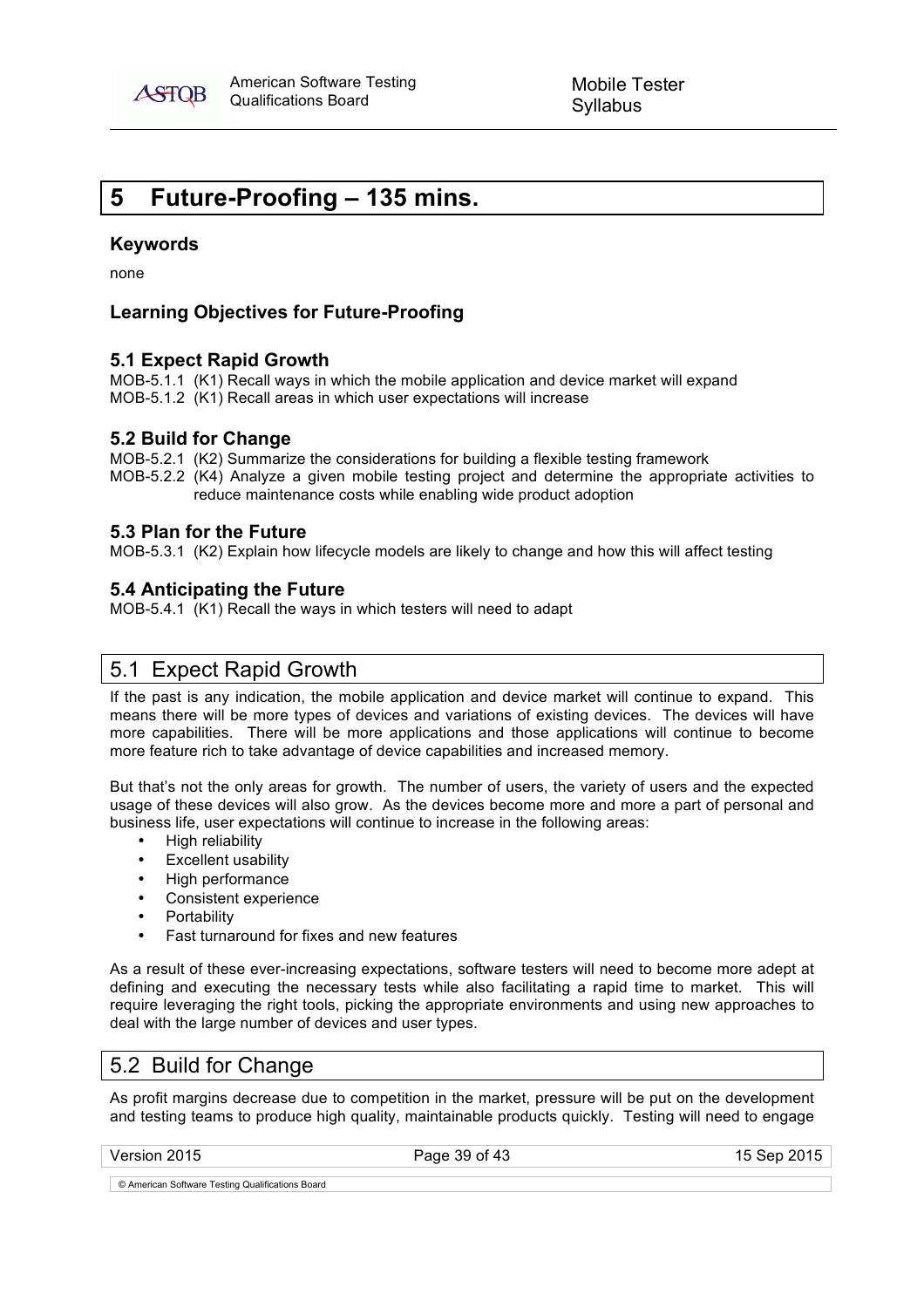American American Software Testing ASTOB Qualifications Board

early with development to plan out the testing, procure the tools and environments, and upskill as needed.

## 5.2.1 Architect the Testing

It will not be enough for the developers to plan for change. The test approach must also be architected for change. Some of the considerations for this flexible framework include:

- Implementing or utilizing test environments that can be quickly assembled and disassembled
- Utilizing the most appropriate tools for the tasks
- Implementing maintainable test automation (e.g., keyword-driven)
- Designing the load testing approach at the beginning of a project
- Conducting load testing throughout the software development lifecycle
- Maintaining a reasonable set of representative devices
- Accommodating a risk-based testing approach
- Providing a framework to support crowd-sourcing
- Providing a strong ROI that supports the shorter lifecycle

Tools must be selected for flexibility and ability to adapt to the changing market. Tool vendors must be highly responsive to the market changes. Relying on past reputation will not be sufficient in a market that is moving quickly and has many tool options.

While re-usability is always a goal, in the short lifecycles of the mobile applications, achieving time to market with a quality product may supersede the value of having a fully reusable testing solution. Reusability will likely save money in the long run, but too much time spent creating a fully re-usable testing solution may result in an unacceptable delay in product release. Investments must be justified by the expected lifetime of the product. Today's best smart phone is likely to be tomorrow's paperweight, so the investment in the testing must be justified.

## 5.2.2 Enable Efficient Maintenance

While maintainability may not be the ultimate goal, efficient maintainability is a requirement. The test environments, tools, and testware must be able to be efficiently maintained or replaced. It may be that an environment is needed for an initial release of an application but will not be needed for the next release. This means the investment in the environment must be justified by the risk mitigation that is expected to be achieved from testing in that environment. Unlike traditional software where longer term planning is justified, mobile application software may have a much shorter lifecycle so the maintenance of the test environment and the need for reuse may also be similarly limited.

## 5.2.3 Select Tools for Flexibility

If tool vendors cannot be responsive to the market, purchasing their tools and creating significant test assets with those tools would be foolish. The tools must be as flexible as the products will be and any investment in test automation or even test management must conform to the expected lifecycle of the product. Inexpensive tools that can be used to create less resilient test automation may be justified over heavier weight tools that will create a product that will provide long term maintainability, particularly if the product is not planned to be used long term.

When designing testware, it may make sense to design it to work with a simulator rather than a particular device. This may offer more flexibility in the long run as devices evolve and add more features. Developing to a simulator will also allow test execution prior to the availability of the real device.

## 5.2.4 Select Partners Carefully

When third party relationships are formed for testing, these relationships should be built on the assumption that there will be many releases. Long term relationships will allow more flexibility in

Version 2015 Page 40 of 43 15 Sep 2015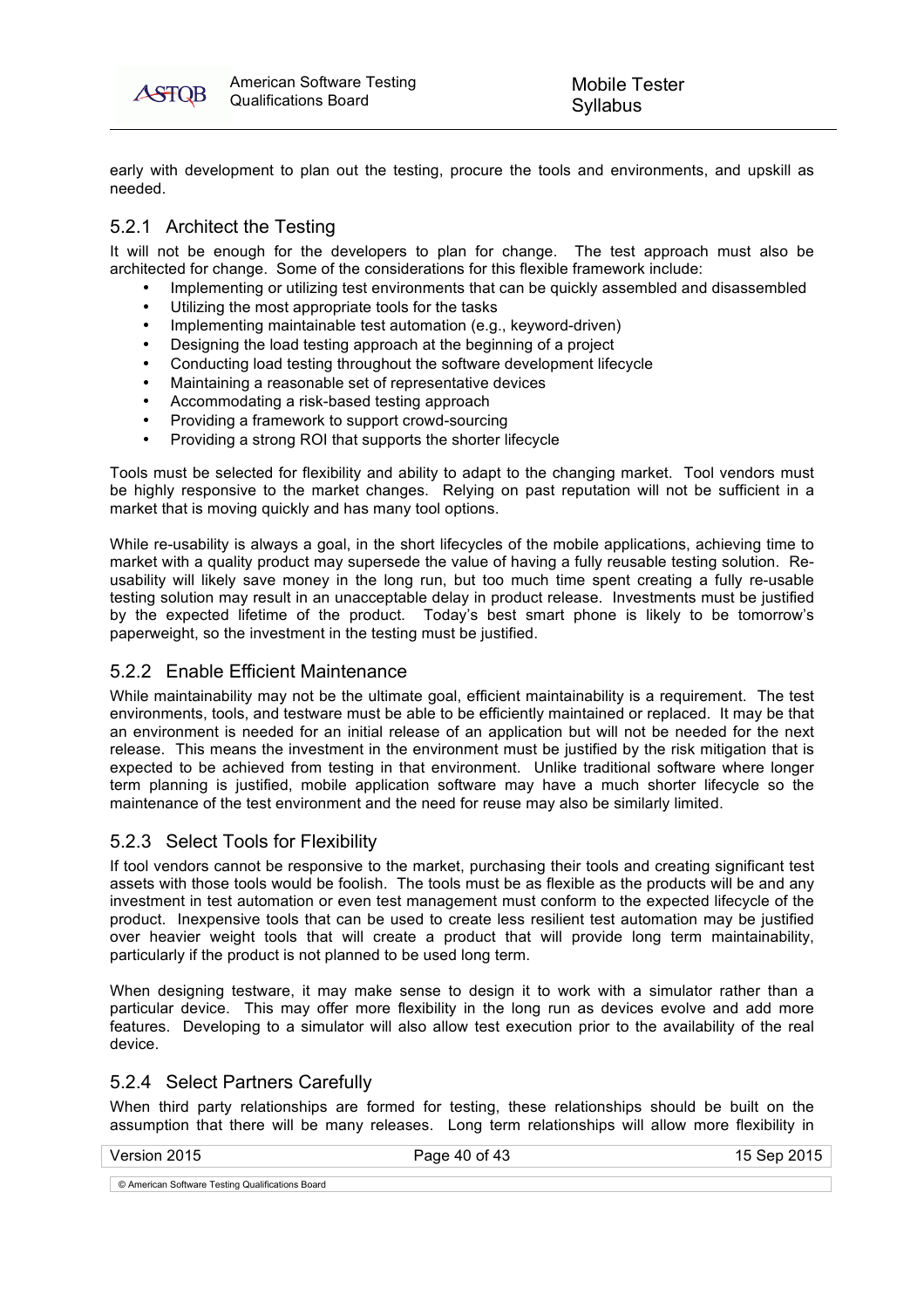

meeting market needs without incurring downtime due to contract negotiations, requirements debates and so forth. If a third party relationship will be formed, it is important to ensure that the partner will be able to keep up with the changes in the industry. Expect a demonstration of flexibility and ability to adapt to changing markets. A partner that is locked into a particular tool set or a particular methodology may not provide the agility needed to cope with the rapidly changing market.

These relationships may include outsource testing, device labs, cloud environment vendors and so forth. Because building a full mobile application test capability may be cost prohibitive, partnerships may be the most viable way to meet variable needs.

## 5.3 Plan for the Future

## 5.3.1 Lifecycle Models

It is likely that new lifecycle models may be introduced as a result of the mobile application and device requirements for testing. Agile and iterative lifecycles already dominate the industry, but new leaner methodologies may become popular. The tester must remember that any lifecycle model will require some adaptation and the tester must understand the moment of involvement and level of involvement that will be expected in the various models.

Timescales for the development and testing of applications have never been so short. The market demand has never been so high. Of course, the opportunities are plentiful. But, an organization's reputation can be badly damaged by poor quality products and ill-considered feature sets. The tester must expect to work with the developers to ensure the best possible product is being released within the given timeframe.

## 5.3.2 Alternative Testing

While new lifecycle models may be on the horizon, there will still be a need for efficient testing. This means taking a lightweight approach to deliver a proper ROI. Automation and performance testing will be required and the tools must be appropriate to the needs, schedules and budgets. Security will always be a consideration and security testing tools will likely adapt to fill the mobile market as well.

Testing in the cloud is likely to become a commonplace practice where device simulators and user simulators are used to create and test a realistic variety of transactions and system load. Crowdsourcing, testing-in-the-wild, and other forms of outsourcing are likely to continue to grow and will continue to present test management challenges.

As the tester community expands to non-testers, automated error reporting and screen capture will become more commonplace to help developers track and diagnose issues that occur in production. This information should also be fed back through the testing process to ensure improvements are made to close any testing gaps.

## 5.4 Anticipating the Future

Planning testing practices, processes, and tools for use two to three years in advance is difficult in the mobile application space. New applications and devices emerge daily and competition will continue to drive the market and lifecycle.

Testers need to be ready and willing to adopt new technologies, investigate new tools and learn more efficient and leaner testing methodologies. Some products and practices will be unsuccessful but good research should allow testers to select the right approaches and the best tools.

Version 2015 **Page 41 of 43** 15 Sep 2015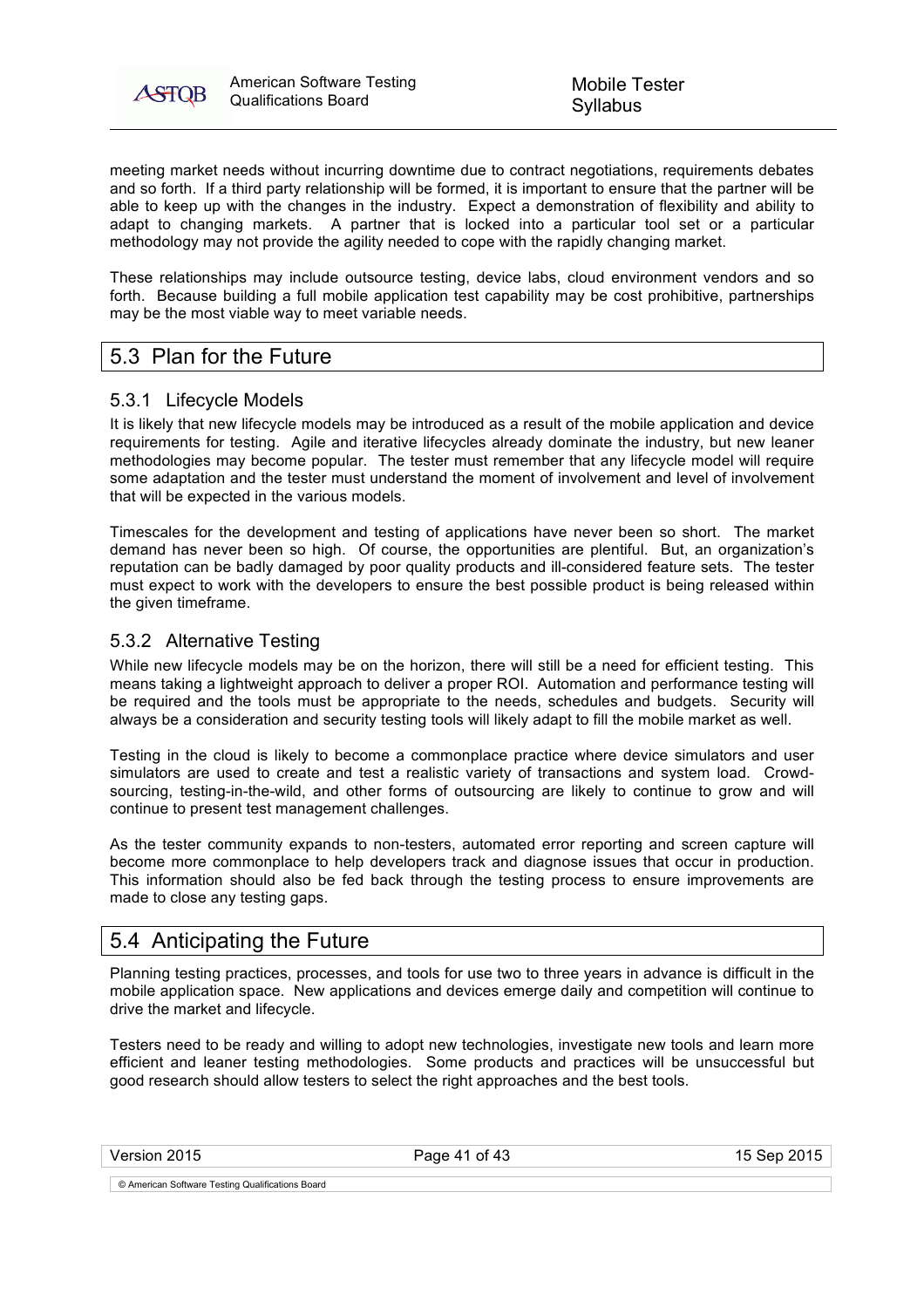American American Software Testing Qualifications Board

Mobile Tester Syllabus

## **6 References**

**ASTOB** 

## 6.1 ISTQB Documents

- ISTQB ATA SYLI ISTQB Advanced Test Analyst Syllabus
	-
	- [ISTQB\_FL\_OVIEW] ISTQB Foundation Level Overview<br>[ISTQB\_FL\_SYL] ISTQB Foundation Level Syllabus **ISTQB Foundation Level Syllabus**
	- [ISTQB\_GLOSSARY] Standard glossary of terms used in Software Testing

## 6.2 Trademarks

The following registered trademarks and service marks are used in this document:

- ASTQB® is a registered trademark of the American Software Testing Qualifications Board
- ISTQB® is a registered trademark of the International Software Testing Qualifications Board
- PRISMA® is a registered trademark of Erik van Veenendahl
- Teststorming**™** is a trademark of Rice Consulting Services, Inc. and is used by permission, with permission granted to freely use Teststorming in the creation of courses and other derivative works with attribution to Rice Consulting Services, Inc.

## 6.3 Books

[Black09]: Rex Black, "Managing the Testing Process", John Wiley and Sons, 2009, ISBN 978-0-470-40415-7

- [Firtman]: Maximiliano Firtman, "Programming the Mobile Web", O'Reilly Media; Second Edition edition (April 8, 2013), ISBN-10: 1449334970
- [vanVeenendaal12]: Erik van Veenendaal, "Practical risk-based testing The PRISMA approach", UTN Publishers, The Netherlands, ISBN 9789490986070
- [Whittaker]: James Whittaker, Jason Arbon, Jeff Carollo, "How Google Tests Software", Addison-Wesley Professional; 1 edition (April 2, 2012), ISBN-10: 0321803027

## 6.4 Other References

The following references point to information available on the Internet. Even though these references were checked at the time of publication of this syllabus, the ASTQB cannot be held responsible if the references are not available anymore. The ASTQB is not endorsing any of these sites or their products. The references are provided as a source of information only.

[InfoQ] http://www.infoq.com/news/2014/10/world-quality-report

[Paskal] www.gregpaskal.com

[OpenDeviceLab] www.opendevicelab.com

[OWASP] https://www.owasp.org/index.php/Projects/OWASP\_Mobile\_Security\_Project\_- Top Ten Mobile Risks

Version 2015 **Page 42 of 43** Page 42 of 43 15 Sep 2015